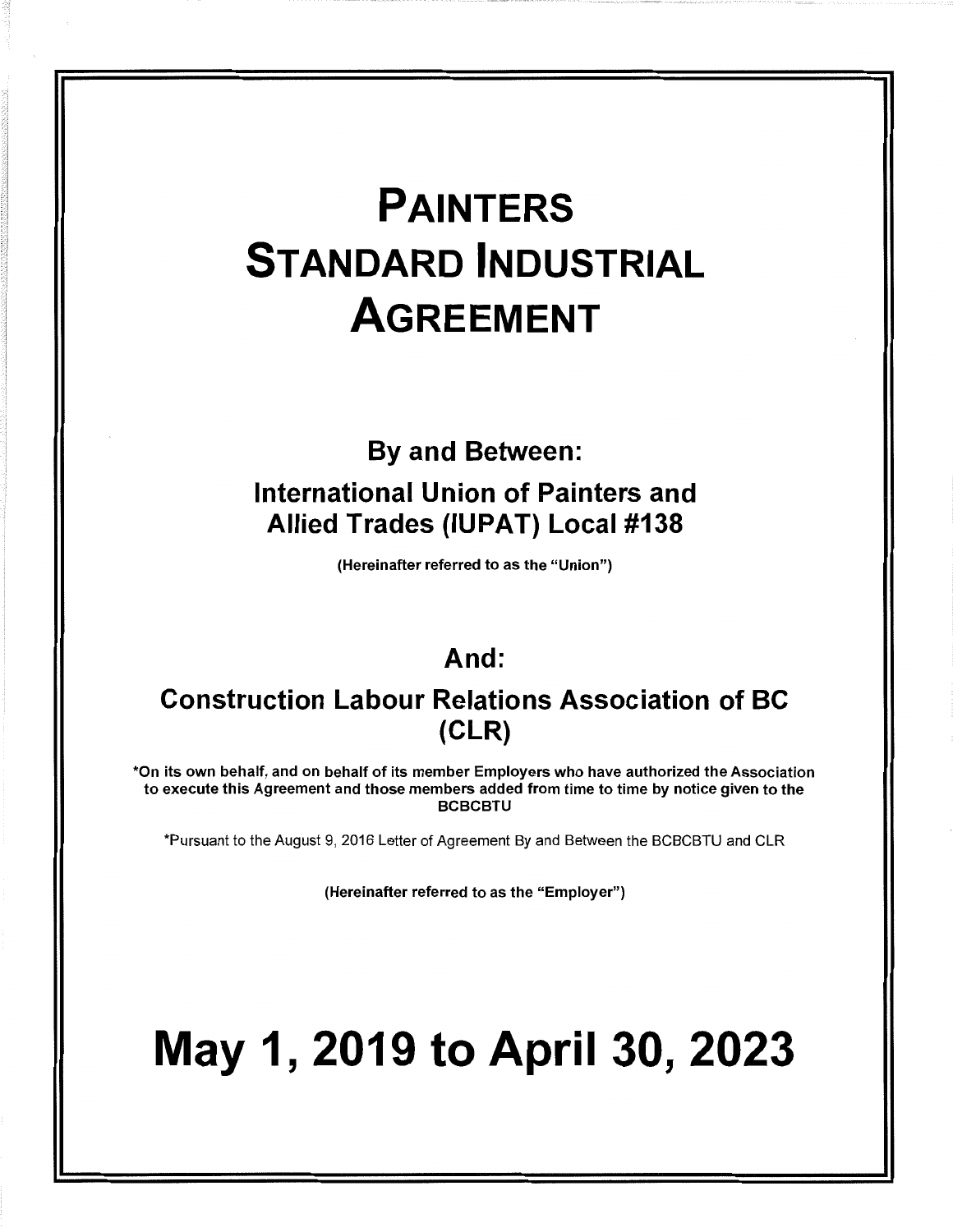## **Table of Contents**

Refer to Appendix "A" for definitions and abbreviations applicable to this Agreement.

| Article 1.000<br>Article 2.000<br>Article 3.000<br>Article 4.000<br>Article 5.000<br>Article 6.000<br>Article 7.000<br>Article 8,000<br>Article 9.000<br>Article 10.000<br>Article 11.000<br>Article 12.000<br>Article 13.000<br>Article 14.000<br><b>Article 15,000</b><br><b>Article 16,000</b><br>Article 17.000<br><b>Article 18,000</b> |                                         |    |
|----------------------------------------------------------------------------------------------------------------------------------------------------------------------------------------------------------------------------------------------------------------------------------------------------------------------------------------------|-----------------------------------------|----|
| <b>Letters of Understanding</b>                                                                                                                                                                                                                                                                                                              |                                         |    |
| <b>Schedule "A"</b>                                                                                                                                                                                                                                                                                                                          | Minimum Straight Time Hourly Wage Rates |    |
| Appendix "A"<br>Appendix "B"                                                                                                                                                                                                                                                                                                                 |                                         |    |
|                                                                                                                                                                                                                                                                                                                                              |                                         | 40 |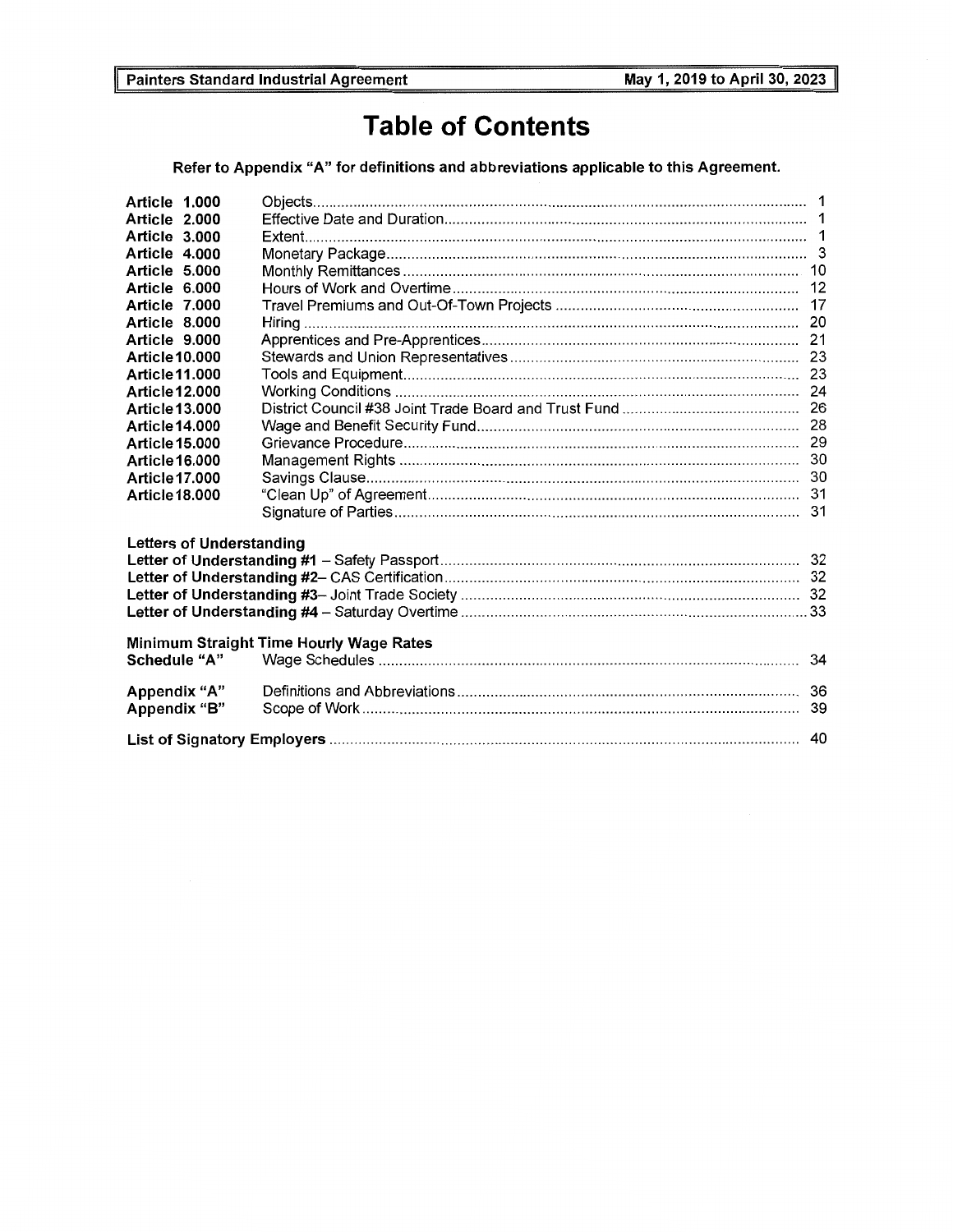#### **ARTICLE 1.000 - OBJECTS**

The objects of this Agreement shall be to stabilize the industry, elevate the trade, promote peace and harmony between Employers and Employees, facilitate the peaceful adjustment of all disputes and grievances, and prevent strikes, lockouts, waste, expense, and avoidable and unnecessary delays in construction.

#### **ARTICLE 2.000 - EFFECTIVE DATE AND DURATION**

- **2.100** This Agreement shall be for the period from and including May 1, 2019, to and including April 30, 2023, and from year to year thereafter subject to the right of either party to this Agreement, within four (4) months immediately preceding the date of expiry of this Agreement, which is April 30, 2019, or immediately preceding the last day of April in any year thereafter, by written notice to require the other party to this Agreement to commence collective bargaining.
- **2.200** Should either party give written notice to the other party pursuant hereto, this Agreement shall thereafter continue in full force and effect until the Union shall give notice of a strike, or the Employer shall give notice of a lockout, or the parties shall conclude a renewal or revision of this Agreement, or a new collective agreement.
- **2.300** The operation of Sections 50(2) and 50(3) of the Labour Relations Code are hereby excluded.

#### **ARTICLE 3.000 - EXTENT**

#### **3.100 Scope of Work**

#### **3.101 Work Jurisdiction**

This Agreement shall govern all industrial work within the jurisdiction of the painter which is performed by the Employer within the province of British Columbia. The work jurisdiction of the painter shall be as determined from time to time by the Umpire of the Jurisdictional Assignment Plan. Refer also to Appendix "B".

#### **3.102 Definition of Industrial**

Shall include all work performed under the Scope of Work of this Agreement, on factories, mills, manufacturing plants, refineries, processing, pumping and storing, and power plants, on steel or wood structures, to include all industrial equipment or appurtenances thereto, such as pipes, flumes, penstocks, (inside or out) boilers, storage tanks, brackets, hangers and motors, work on bridges, tanks, towers, stacks, vessels, gantries, cranes, and rigging. All work in tunnels, shafts, silos and penstocks, rubber sheeting, tank lining and other non-metallic sheetings, all building cleaning and/or any work not classified as residential or commercial. The parties agree that the foregoing definition does not include commercial/institutional work performed within plants or facilities of an industrial nature.

#### **3.103 Extraction and Removal of Spent Blast Abrasive**

- (a) The extraction and removal of spent blast abrasive by mechanical means is work which is normally performed by signatory Employers, and as such is work which is governed by the Scope of Work pursuant to this Agreement.
- **(b)** Such work may be subcontracted to a non-signatory Employer when the client or government regulations dictate the usage of a particular firm or firms due to availability, client policy, or when the signatory Employers who normally perform such services are prevented from doing so by lack of available equipment.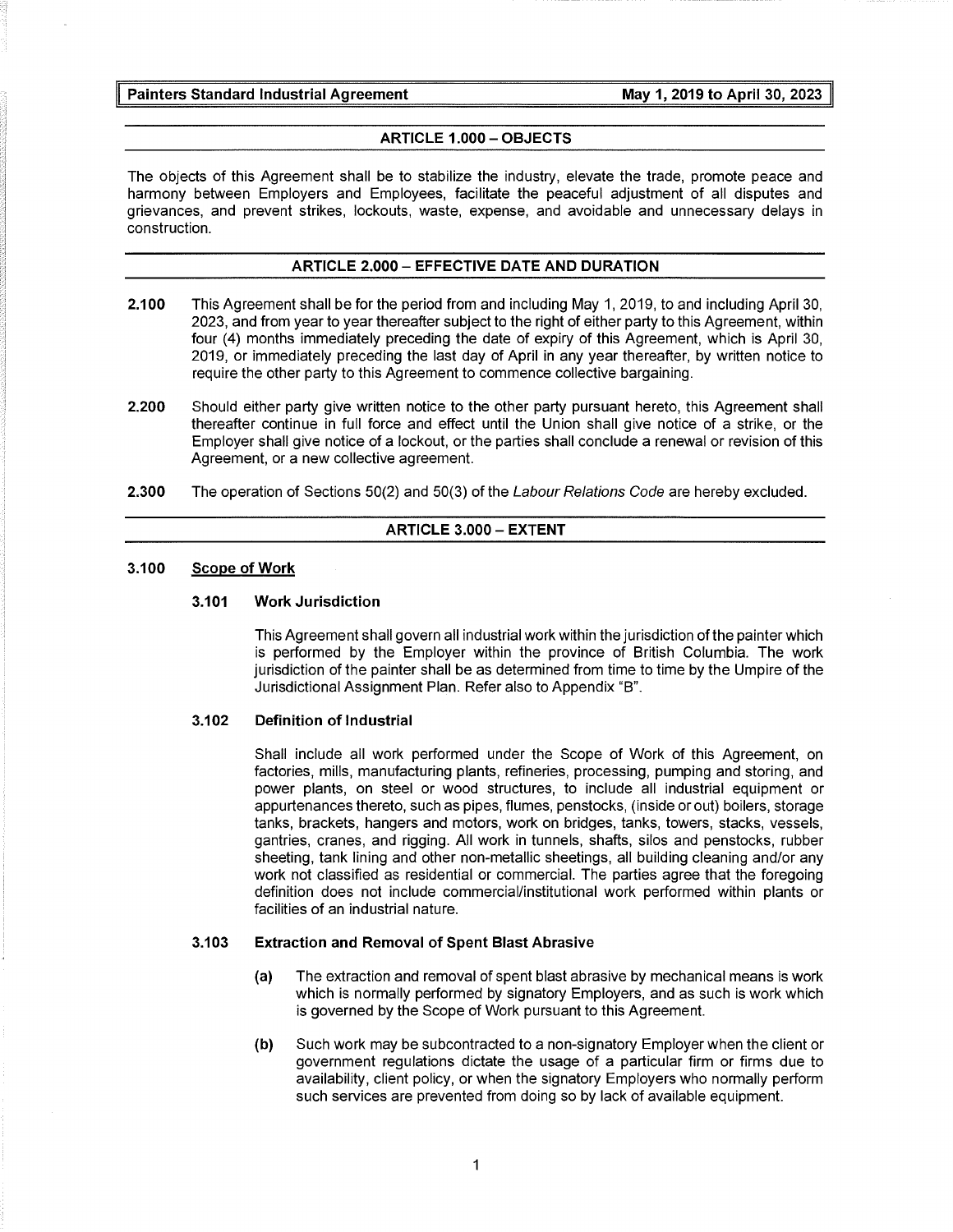#### **3.104 Work Performed by Employers**

- **(a)** Not more than one (1) partner/shareholder/director of any one (1) Employer shall be allowed to perform work ordinarily performed by a Journeyperson.
- **(b)** An Employer who works with the tools of the trade shall hire a minimum of one (1) Journeyperson, and shall work the same hours as their Employees.

#### **3.200 Modifications of Agreement Provisions**

#### **3.201 Enabling**

- (a) The Union and the Employer may determine on a job by job, area, or sector basis if special dispensation is required to become competitive and, should the necessity arise, may by mutual agreement and in writing amend or delete any term or conditions of this Agreement as required. It is understood and agreed that any amendments or deletions to any terms and conditions of this Agreement made pursuant to this Article will only apply to the specific job, area, or sector identified by the Parties. Sector or area enabling will have a specific written end date and when that date is reached or when the enabled job is complete all regular terms of the Agreement will be reinstated.
- **(b)** It shall be a violation of this Agreement for the parties to agree to the reduction or elimination of any of the Employer contributions required in accordance with this Agreement without the specific prior written consent of both CLR and the Union.

#### **3.202 More Favourable Painting Agreement**

In the event that the Union signs or recognizes any Painting Agreement which is more favourable to the Employers covered under this Agreement, the terms of such Painting Agreement shall be included in this Agreement in the applicable Local Union area.

#### **3.300 Subcontracting**

- **3.301 (a)** There shall be no subletting, directly or indirectly, either in whole or in part, for any labour services required by any Employer in performance of work included in the Scope of Work in this Agreement, to any person, persons, or contracting firm not signatory to this Agreement. The Union reserves the right to withdraw its members from any project of an Employer if such Employer fails to act in accordance with the foregoing.
	- **(b)** Work which has traditionally been subcontracted by Employers by reason of specialized skills or equipment not generally within the Employer's resources (i.e. erection and removal of complex or extensive scaffolding and maintenance of equipment more extensive than routine servicing) shall be exempt from such provision.
- **3.302** The Union agrees not to allow its membership to contract, subcontract, or estimate on work for their own gain, nor to act in any capacity other than that of an Employee. Any member agreed by both parties to be in violation of this Article shall be terminated by the Employer and shall be disciplined by the Union.

#### **3.400 Union Security and Affiliation**

**3.401** Subject to reasonable notice given to the Employer, it shall not be a violation of this Agreement for the Union to withdraw its members from a project(s) for rendering assistance to labour organizations, or refusal on the part of Union members to handle any materials, equipment or product declared unfair by Building Trade Councils, or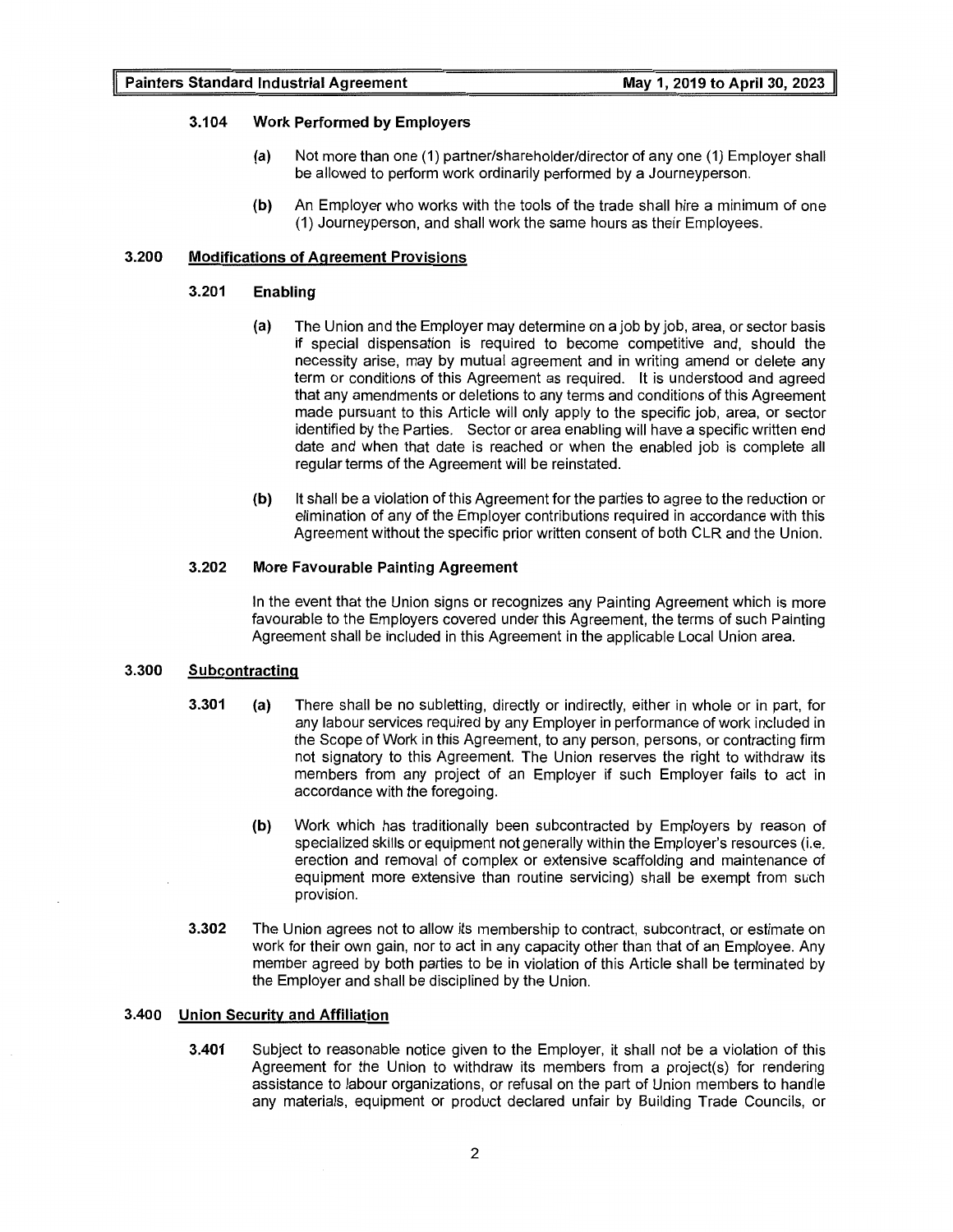manufactured, assembled, or produced by an employer whose employees are on strike against or are locked out by an employer.

#### **3.500 Bargaining**

- **3.501** CLR is authorized to bargain on behalf of its member Employers who have authorized the Association to execute this Agreement, and those members added from time to time by notice given to the BCBCBTU pursuant to the August 9, 2016 Letter of Agreement By and Between the BCBCBTU and CLR, in all matters relating to the negotiation, renegotiation or amendment of this Agreement.
	- (a) Such CLR member Employers shall be bound by the terms and conditions of this Agreement, and any amendments to this Agreement which are subsequently negotiated between the parties during the term of this Agreement, and any subsequent Agreement governing the same Scope of Work which is negotiated between the parties.
	- **(b)** In the event a CLR member Employer, subsequent to the signing of this Agreement, ceases to be a member of CLR, or withdraws authorization for CLR to execute the applicable terms and conditions on their behalf, such Employer shall nevertheless continue to be bound by the terms and conditions of this Agreement, pursuant to Article 2.100, until such time as the Employer becomes bound to a new collective agreement with the Union for the work governed by this Agreement.
- **3.502** The Employer shall not bargain directly with employees on matters relating to the terms and conditions of employment. Any agreement between an Employer and an employee governed by this Agreement is null and void.
- **3.503** In the event legislation or a tribunal of competent jurisdiction rules that construction industry bargaining or collective agreements shall be conducted, administered, or effected (i.e. employer accreditation), under a single or multi-trade entity, the terms and conditions of this Agreement shall apply in their entirety for the painting industry.

#### **ARTICLE 4.000 - MONETARY PACKAGE**

#### **4.100 Monetary Package**

#### **4.101 Wage Rates**

Wage rates and benefits are set out in Schedule "A" attached to this agreement.

**4.102** If an Employee works on multiple projects during the same working shift, and the applicable minimum straight time hourly wage rate differs between such projects, such Employee shall be paid the highest applicable minimum straight time hourly wage rate for the entire shift. For example, if an Employee works two (2) hours on an Industrial project and six (6) hours on a Commercial/Institutional (New) project during the same eight (8) hour working shift, such Employee shall be paid the applicable Industrial rate for the entire eight (8) hour shift.

#### **4.200 Premiums**

The following premiums shall be paid in addition to the applicable minimum straight time hourly rate.

**4.201** Spray painting, sandblasting, building cleaning (by steam or other process) two dollars and twenty-five cents (\$2.25) per hour.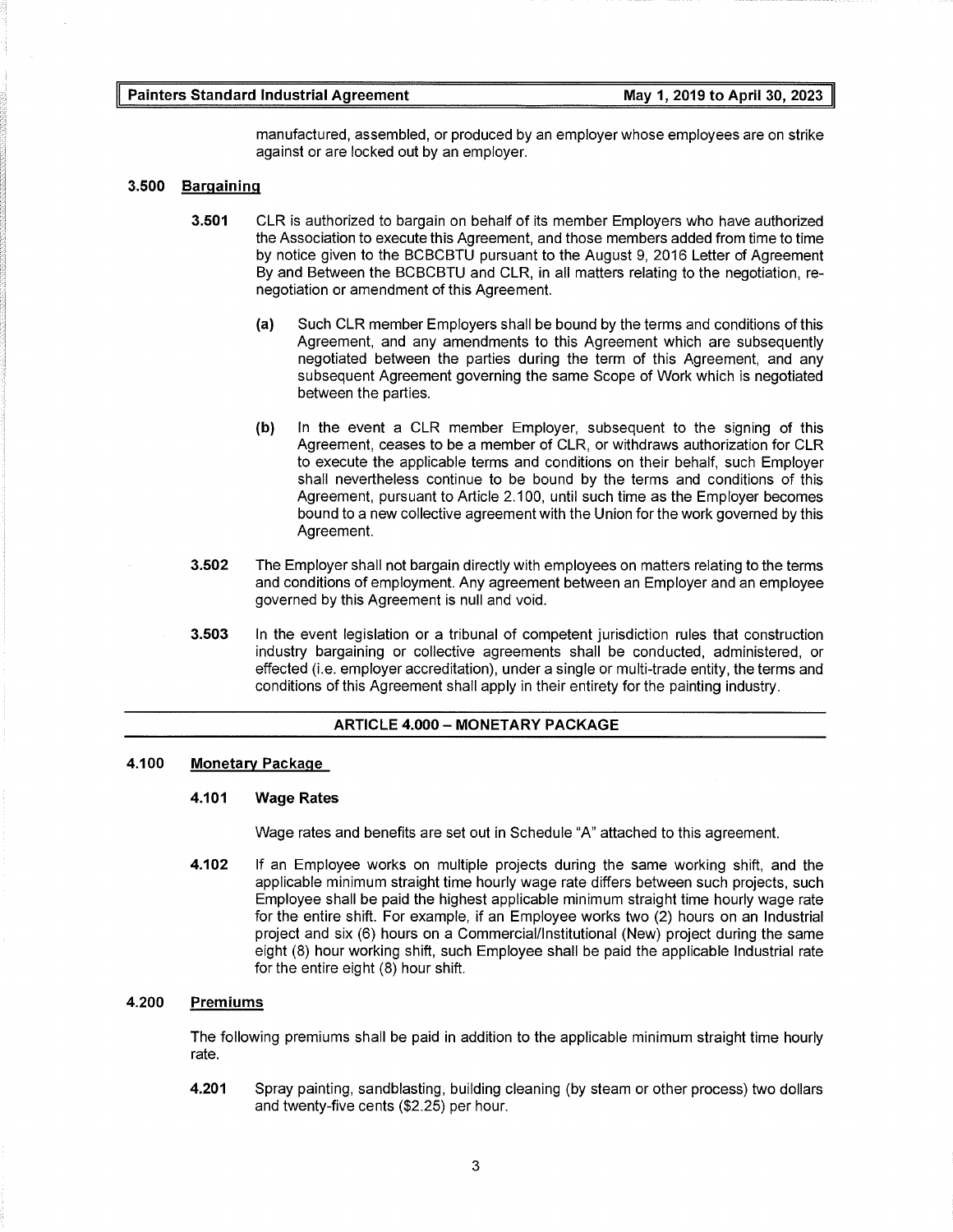#### **4.202 Altitude and Hazard Pay**

- (a) A premium offifty cents (\$0.50) per hour, over and above the otherwise applicable minimum straight time hourly wage rate, shall apply to all work performed from scaffolds fifty (50) feet and over. Such premium shall also be applicable to work performed on bridges, towers, tanks, cranes, erected structural steel, gantries, poles, stacks, refinery vessels, skeleton structures, where access may be gained with or without scaffolding.
- **(b)** A premium of seventy five cents (\$0.75) per hour, over and above the otherwise applicable minimum straight time hourly wage rate, shall apply to all work performed over two hundred and fifty (250) feet. Notwithstanding the foregoing, such premium shall not apply to work on buildings.
- (c) No premium shall apply until work is actually performed.
- **(d)** The height standard referenced in paragraphs (a) and (b) above shall be determined by what a painter would generally term to be the "length of the fall required", provided the base from which the height is determined shall project at least twelve (12) feet from the working vertical surface.
- (e) When working with or near injurious chemicals in confined areas or close quarters, Employees shall be required to use an Employer supplied air hood or respirator as per WorkSafeBC Regulations.

#### **4.300 Employee Classifications**

#### **4.301 Forepersons**

It shall be a violation of this Agreement for an Employer to require an Employee to act as a General Foreperson, "A" Foreperson or "B" Foreperson unless such Employee is paid the applicable Foreperson rate.

#### **(a) General Foreperson**

When the Employer considers it necessary to appoint a General Foreperson the minimum straight time hourly wage rate for such General Foreperson shall be one hundred and twenty percent (120%) of the applicable Journeyperson straight time hourly wage rate. Once appointed this rate shall apply until the project is reduced in scope to the point a General Foreperson is no longer required."

#### (a) **"A" Foreperson**

When the Employer considers it necessary to appoint a Foreperson in charge of five (5) or more Employees, the minimum straight time hourly wage rate for such Foreperson shall be one hundred and fifteen percent (115%) of the applicable Journeyperson straight time hourly wage rate. Refer also to Schedule "A". No "A" Foreperson shall have their wage rate reduced as a result of this Article.

#### **(b) "B" Foreperson**

When the Employer considers it necessary to appoint a Foreperson in charge of up to four (4) Employees, the minimum straight time hourly wage rate for such Foreperson shall be one hundred and eight percent (108%) of the applicable Journeyperson straight time hourly wage rate. Refer also to Schedule A.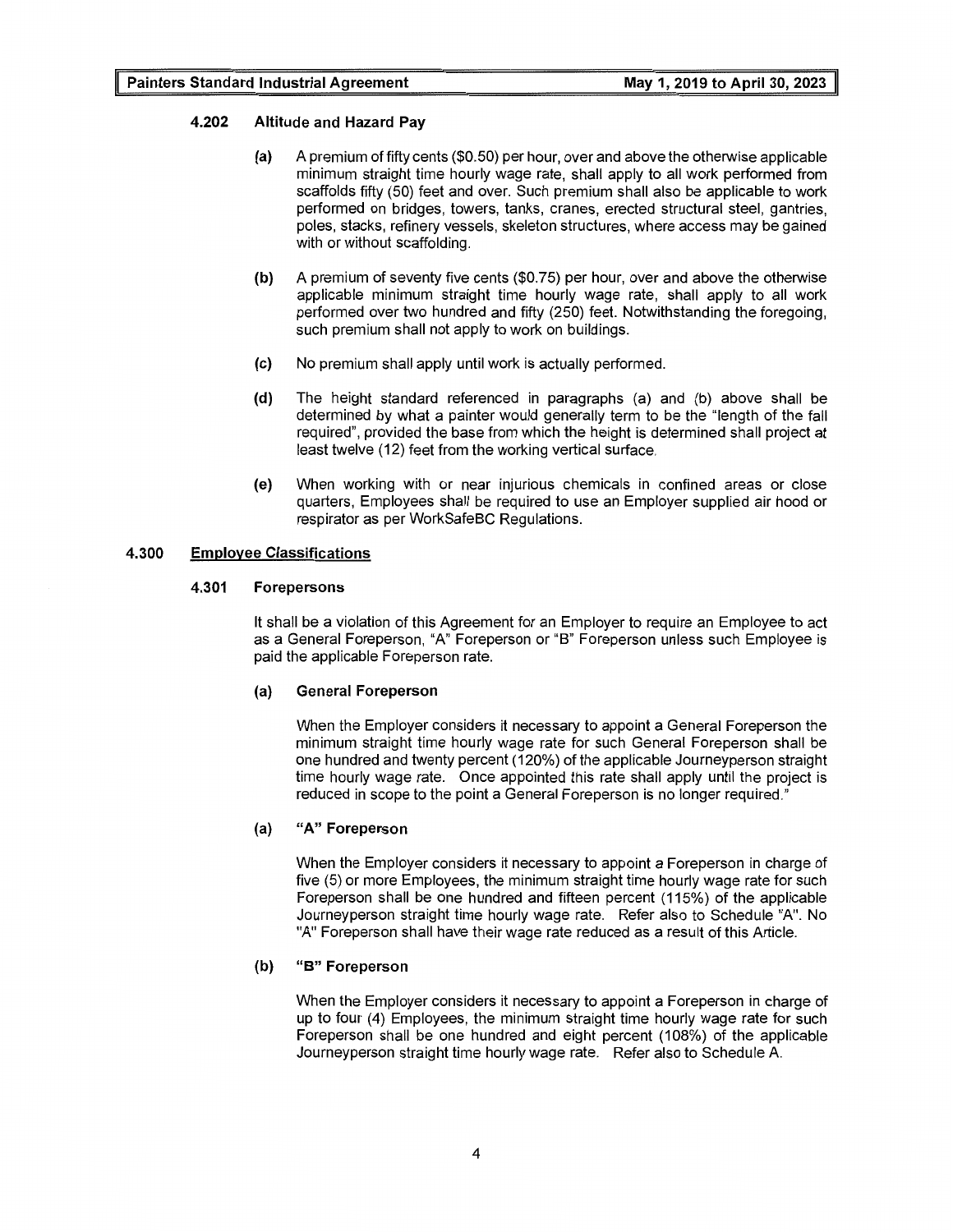#### (c) **Calculation of Otherwise Applicable Wage Rate**

The calculation of the otherwise applicable wage rate over and above which the Foreperson premium is added, shall specifically include any/all premiums which may apply.

#### **(d) Selection and Qualification**

All Forepersons shall be selected and assigned at the option of the Employer, and shall possess a recognized Tradesperson Certificate in the trade.

#### **4.302 Apprentices**

Refer to Article 9.100 for additional provisions regarding Apprentices.

#### (a) **Classification and Wage Rates**

All Apprentices shall be classified in accordance with the following schedule. The minimum straight time hourly wage rate for an Apprentice shall be the applicable percentage of the applicable minimum straight time hourly wage rate for a Journeyperson on the project. Refer also to Schedule "A".

| А6 | 5,001 hours to 6,000 hours 80% |     |
|----|--------------------------------|-----|
| А5 | 4,001 hours to 5,000 hours 75% |     |
| A4 | 3,001 hours to 4,000 hours 70% |     |
| A3 | 2,001 hours to 3,000 hours 65% |     |
| А2 | 1,001 hours to 2,000 hours 55% |     |
| А1 | 0 hours to 1,000 hours         | 50% |

#### **4.303 Pre-Apprentices**

Refer to Article 9.200 for additional provisions regarding Pre-Apprentices.

#### **Wage Rates**

The minimum straight time hourly wage rate for a Pre-Apprentice shall be forty percent (40%) of the applicable Journeyperson minimum straight time hourly wage rate on the project. Refer also to Schedule "A".

#### **4.400 Annual Vacation and Statutory Holidays**

#### **4.401 Vacation Pay and Statutory Holiday Pay**

#### **(a) Forepersons, Journeypersons and Apprentices**

Annual vacation pay shall be six percent (6%) of gross earnings and statutory holiday pay shall be six percent (6%) of gross earnings. Annual vacation pay and statutory holiday pay shall be combined at the rate of twelve percent (12%) of gross earnings, and shall be paid to each Employee on each pay cheque and upon termination of employment.

#### **(b) Pre-Apprentices**

Annual vacation pay shall be four percent (4%) of gross earnings and statutory holiday pay shall be four percent (4%) of gross earnings. Annual vacation pay and statutory holiday pay shall be combined at the rate of eight percent (8%) of gross earnings, and shall be paid to each Employee on each pay cheque and upon termination of employment.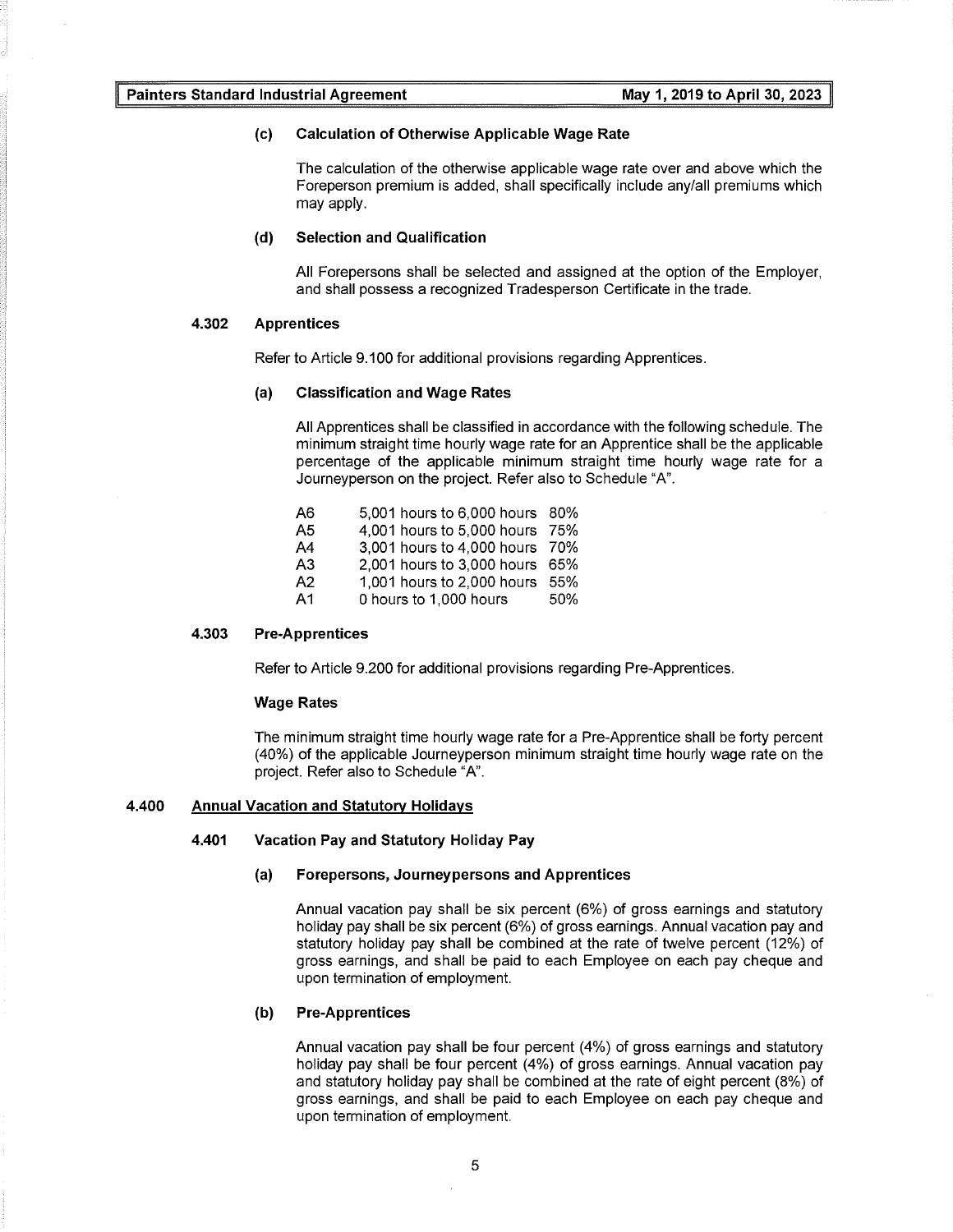#### **4.402 Annual Vacation**

An Employee may take up to three (3) weeks annual vacation in any calendar year. The vacation period shall be arranged by mutual agreement between the Employee and the Employer. Such mutual agreement shall not be unreasonably withheld for any Employee who has worked 1,200 hours for the specific Employer in the previous twelve (12) months.

#### **4.403 Statutory Holidays**

The following Statutory Holidays shall apply to Industrial Construction projects.

New Year's Day, Family Day, Good Friday, Easter Monday, Victoria Day, Canada Day, Friday preceding B.C. Day, B.C. Day, Friday preceding Labour Day, Labour Day, Thanksgiving Day, Remembrance Day, Christmas Day, Boxing Day, and/or any other day so proclaimed by the Federal or Provincial Government. When a Statutory Holiday falls on a Saturday or Sunday, the following working day shall be observed.

In the event the Federal or Provincial Governments declare a new Statutory Holiday, representatives from BCBCBTU and CLRA shall meet with the holiday comes into effect to determine which Non-Statutory Holiday currently provided for in the collective agreement shall be floated to the period between Christmas and New Years.

#### **4.500 Employer Contributions**

The Employer contributions as provided for within Schedule "A" shall apply to all work performed in accordance with this Agreement. All remittances for hours of work on Industrial Construction projects shall be calculated and paid on the basis of "hours earned".

#### **4.501 Union Health & Welfare Plan**

- **(a)** The Employer shall contribute the required amount to the Union Health & Welfare Plan in the manner set forth in Article 5.000. Such amount, and the effective dates applicable thereto, shall be as stipulated within Schedule A.
- **(b)** The Employer contribution to the Union Health & Welfare Plan required on behalf of a Pre-Apprentice shall be calculated as follows:  $((A \times B) \div C)$  where
	- <sup>A</sup>= the "full rate" Employer contribution to the Union Health & Welfare required on behalf of a Foreperson, Journeyperson and/or Apprentice
	- $B =$  the minimum "full rate" contribution hours required in order to be eligible for Plan coverage, and
	- $C =$  the maximum number of hours an individual is entitled to be employed as a Pre-Apprentice.

The application of this formula will ensure that if an individual is employed as a Pre-Apprentice for the maximum number of hours permitted in accordance with this Agreement, such individual will have received sufficient contributions to the Union Health & Welfare Plan on their behalf to ensure that they are eligible for coverage immediately thereafter. A Pre-Apprentice shall not be entitled to receive benefits under the Union Health and Welfare Plan while employed as a Pre-Apprentice. Refer also to Article 9.200.

(c) In the event the Provincial Government should legislate a new method of payment, such as a payroll tax, which reduces or replaces the current method of payment for MSP benefits, the monies now allocated for such current method of payment shall remain part of the Union's monetary package, and may be reallocated at the Union's discretion.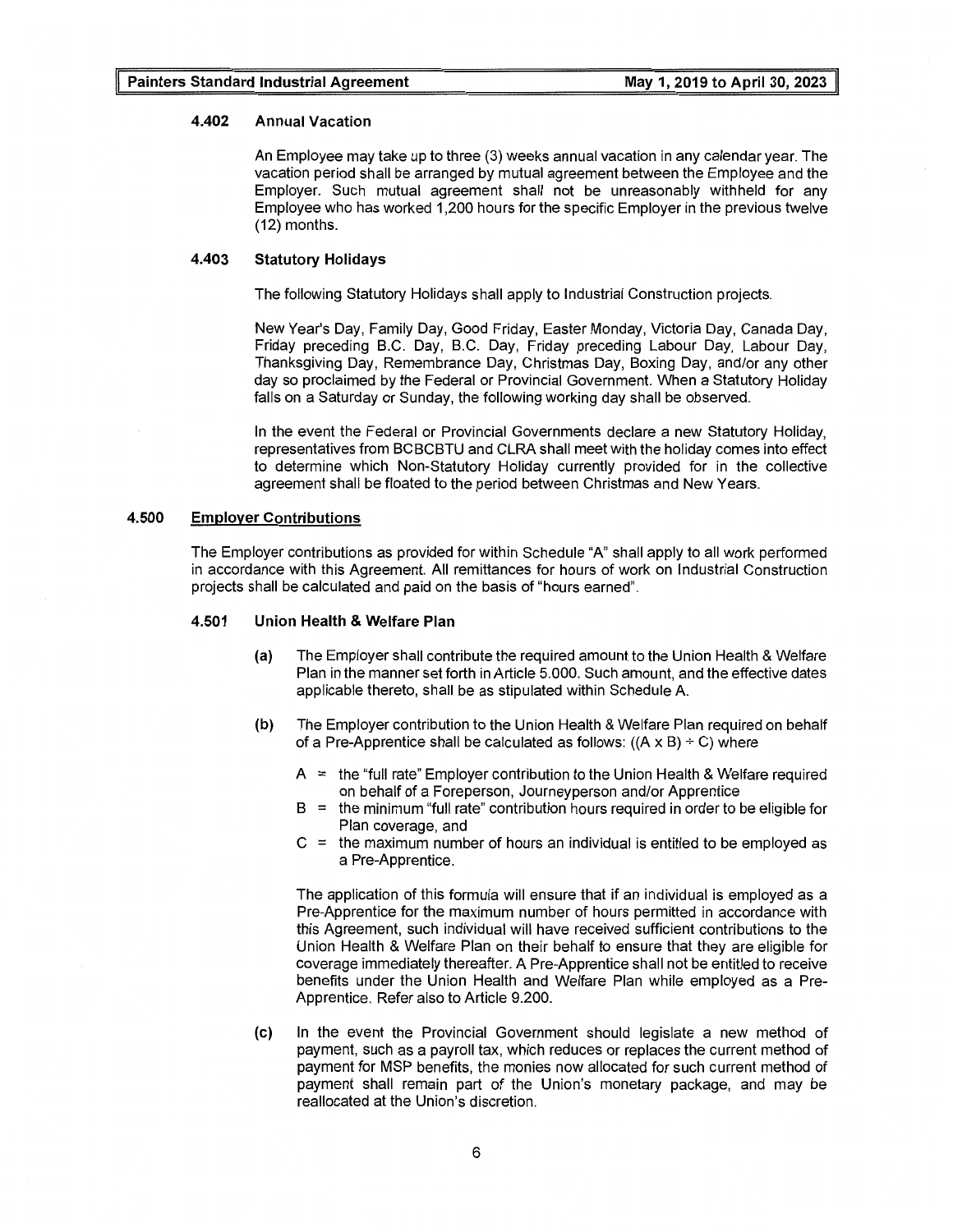#### **4.502 Union Pension Plans**

(a) The Employer shall contribute the required amount to the Union Pension Plans in the manner set forth in Article 5.000. Such amount, and the effective dates applicable thereto, shall be as stipulated within Schedule "A".

Of the total contribution to the Union Pension Plan in Schedule "A" fifty cents (\$0.50) shall be for the District Council 38 Pension Trust Fund and the balance shall be for the International Painters and Allied Trades Industry Pension Fund (Canada),

- **(b)** No Employer contribution to the Union Pension Plans shall be required on behalf of Apprentices or Pre-Apprentices.
- (c) The parties adopt and agree to be bound by the terms and conditions of the Agreement and Declaration of Trust establishing the International Union of Painters and Allied Trades Union & Industry Pension Fund (Canada), including any alterations, additions or amendments thereto, as if original parties thereto, and as if the same formed part of this Agreement.

#### **4.503 Contract Administration Fund (CAF)**

- **(a)** Each Employer, regardless of whether such Employer is a member of CLR, shall contribute the amount included in Schedule A for each hour worked, inclusive of GST, to the CAF, in the manner set forth in Article 5.000. CLR may alter this amount by providing the Union with sixty (60) calendar days' written notice. CLR shall bear any/all costs which may be incurred as a direct result of the Union having to change their Employer monthly remittance report form because of a change in the Employer contribution to the CAF.
- **(b)** The Union shall collect and forward to CLR, without exception, all monies designated for the CAF and received in accordance with the Employer monthly remittance report. Payment to CLR shall be made by the Union not later than the last day of the month in which such amount was received and shall be accompanied with a summary report that provides hours of work and fund remittances by each Employer working under this Agreement. A designated representative of CLR may inspect, upon appointment, the receipts and records of the Union related to the CAF.

#### **4.504 MPDA Management Fund**

- **(a) Recognition** 
	- **(i)** The Union recognizes the importance of Employers having a Management Fund to promote the interests of Building Trade Unionized Painting Contractors in the Province of British Columbia.
	- **(ii)** The Employers recognize that the Union represents their Employees and shall not in any way be party to any funding that recognizes or promotes the interests of either non-union or non-Building Trade Union Painting Contractors.
	- **(iii)** In the event that the intent of Article 4.504(a)(ii) is violated, the parties agree that the requirement for funding as specified in Article 4.504 (b)shall be null and void.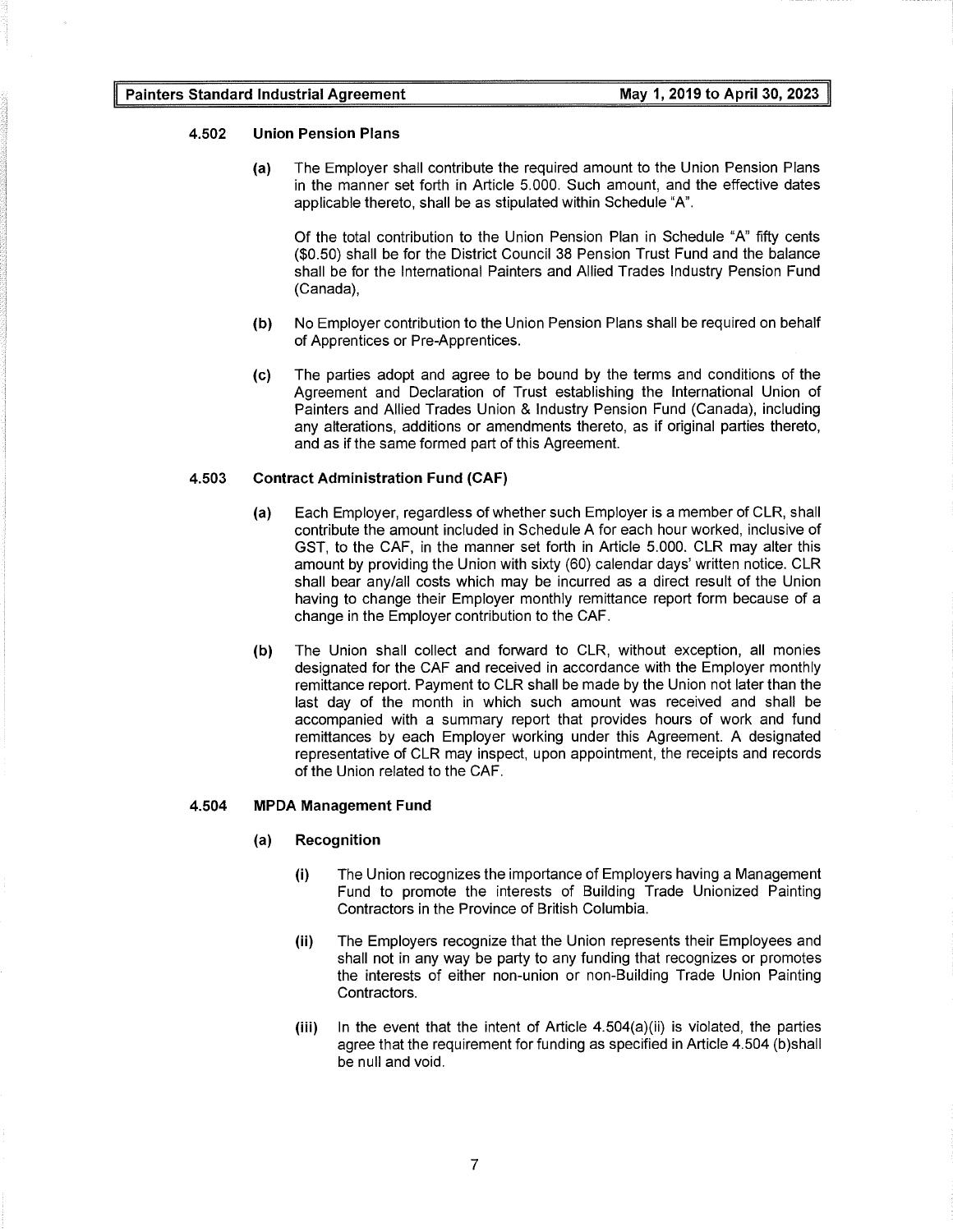#### (b) Funding

- (i) The Employer shall contribute the amount included in Schedule A for each hour worked to the MPDA Management Fund in the manner set forth in Article 5. 000. The foregoing shall apply regardless of whether or not the Employer is a member of MPDA.
- (ii) If a least one (1) painter or Apprentice is employed by the Employer during the month, the minimum remittance to the MPDA Management Fund shall be for not less than one hundred fifty (150) hours for the first Employee, plus actual hours for each additional Employee employed.
- (iii) Every Employer who uses the "tools of the trade", or performs work ordinarily performed by a Journeyperson, shall contribute not less than one hundred fifty (150) hours per month to the MPDA Management Fund on behalf of their own working hours. This provision shall apply regardless of whether such Employer is a partner/shareholder, or a single Employer contracting work on their own behalf.

#### 4.505 DC#38 Joint Trade Board Trust Fund

The Employer shall contribute the amount included in Schedule A for each hour worked to the DC#38 Joint Trade Board Trust Fund in the manner set forth in Article 5.000.

#### 4.506 Rehabilitation Plan

The Employer shall contribute the amount included in Schedule A for each hour worked to the Rehabilitation Plan in the manner set forth in Article 5.000. The parties shall accept the Trustees of such Plan as appointed by CLR and the BCBCBTU.

#### 4.507 Jurisdictional Assignment Plan (JAP)

The Employer shall contribute the amount included in Schedule A for each hour worked to the Jurisdictional Assignment Plan (JAP) in the manner set forth in Article 5.000. The JAP, as agreed to between the BCYT and CLR, shall be binding upon the parties. Where the Employer makes an assignment of work to another constituent union or local union of the BCBCBTU, which is challenged under the JAP, the Union shall not make any claim or bring any independent action for back pay or any other damages through the Umpire, arbitration, or the LRB, unless the Union has obtained a ruling from the Umpire in its favour, in which event the Union shall be entitled to claim damages through collective agreement arbitration for non-compliance with the Umpire's ruling for the period subsequent to the ruling.

#### 4.508 BCBCBTU Fund

The Employer shall contribute the amount included in Schedule A for each hour worked to the BCBCBTU Fund in the manner set forth in Article 5.000. Such contribution shall continue only for as long as the Bargaining Council structure continues to exist pursuant to the Labour Relations Code.

#### 4.509 Construction Industry of BC Substance Abuse Testing and Treatment Program (D&A Policy)

The Employer shall contribute the amount included in Schedule A for each hour worked to the D&A Policy in the manner set forth in Article 5.000.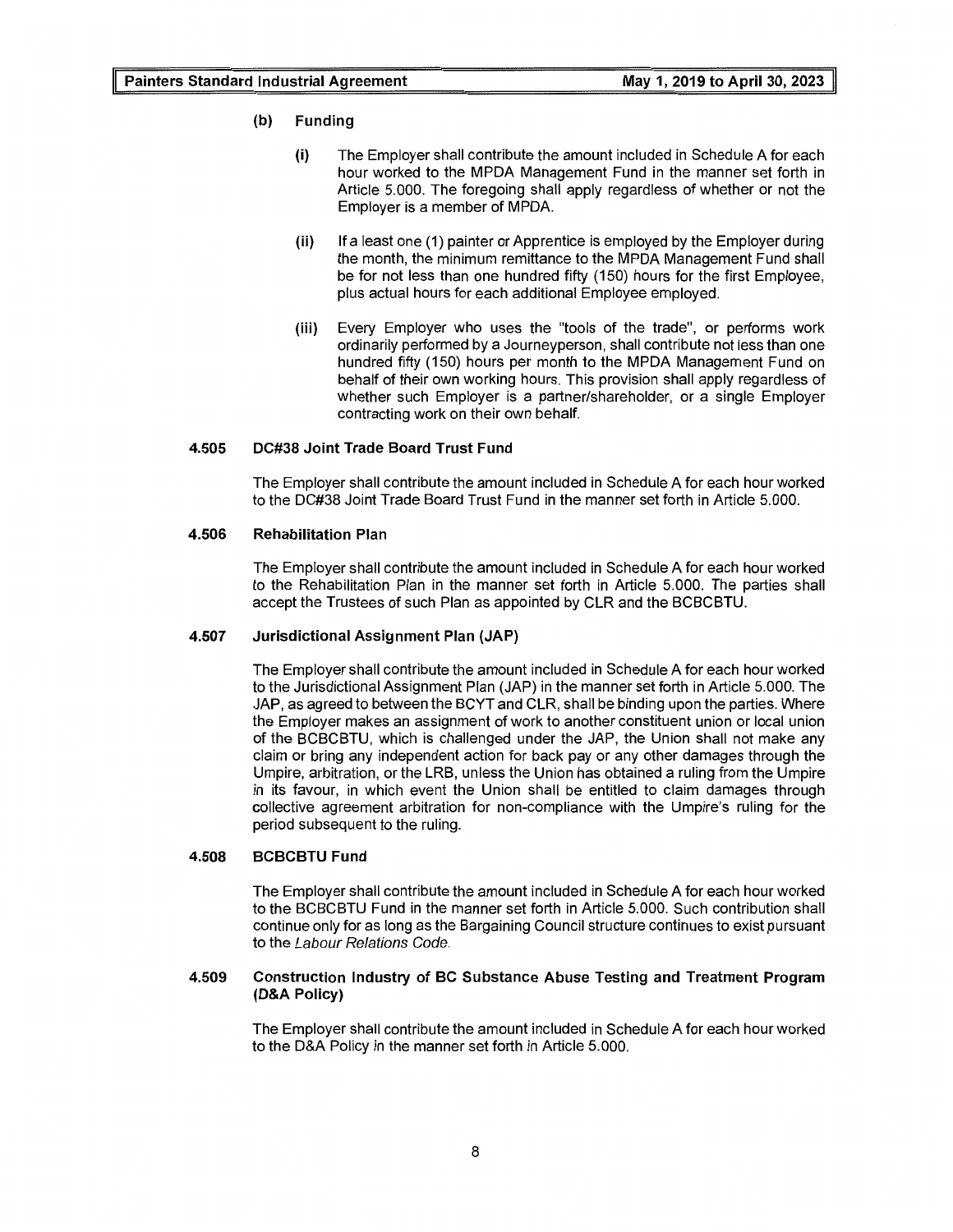#### **4.600 Employee Deductions**

#### **4.601 Union Dues**

- (a) The Employer shall deduct such hourly/monthly amounts for Administrative Dues, Basic Monthly Dues, and/or the Painting Industry Advancement Fund (PIAF) as directed by the Union, and shall forward such deductions to the Union in the manner set forth in Article 5.000.
- **(b)** The amount of such deductions shall be as decided, from time to time, by the Union. Notwithstanding the foregoing, the Union shall provide Employers with adequate written notice prior to the implementation of any change in any of the deduction amounts.

#### **4.602 BCYT Fund**

The Employer shall deduct the amount included in Schedule A for each hour earned and shall remit such deduction to the BCYT Fund in the manner set forth in Article 5. 000.

#### **4.603 Apprentice Trade School Fund**

- {a) The Employer shall deduct the amount included in Schedule A for each hour earned from each Apprentice and shall remit such deduction to the Apprentice Trade School Fund in the manner set forth in Article 5.000. Such deduction shall be processed after normal statutory deductions (i.e. income tax, El premium, CPP premium, etc.) have been made by the Employer.
- **(b)** The Apprentice Trade School Fund shall be administered by the JTB, and shall be used to defray expenses incurred by an Apprentice while they fulfill the technical training portion of their apprenticeship. Apprentices shall receive all monies owing to them from the Fund each time they commence technical training, or upon termination of their apprenticeship.

#### **4.604 Rehabilitation Plan**

The Employer shall deduct the amount included in Schedule A for each hour worked and shall remit such deduction to the Rehabilitation Plan in the manner set forth in Article 5.000.

#### **4.700 Payment of Wages**

#### **4.701 Pay Cheques**

- **(a)** The Employer shall once per week pay to each Employee all wages, premiums, allowances and annual vacation and statutory holiday pay earned by the Employee to a day not more than five (5) working days prior to the date of payment.
- **(b)** Each Employee shall receive, with their pay, a statement showing the Employer's name and address, the Employee's name, the number of hours worked at straight time and overtime, deductions made and gross and net pay.
- (c) The Employer may process both payroll and pay statements electronically. Employees shall have the right to request paper cheques and statements.

#### **4.702 Notice of Layoff or Termination**

(a) After one (1) weeks' employment, one (1) hours' notice of layoff or termination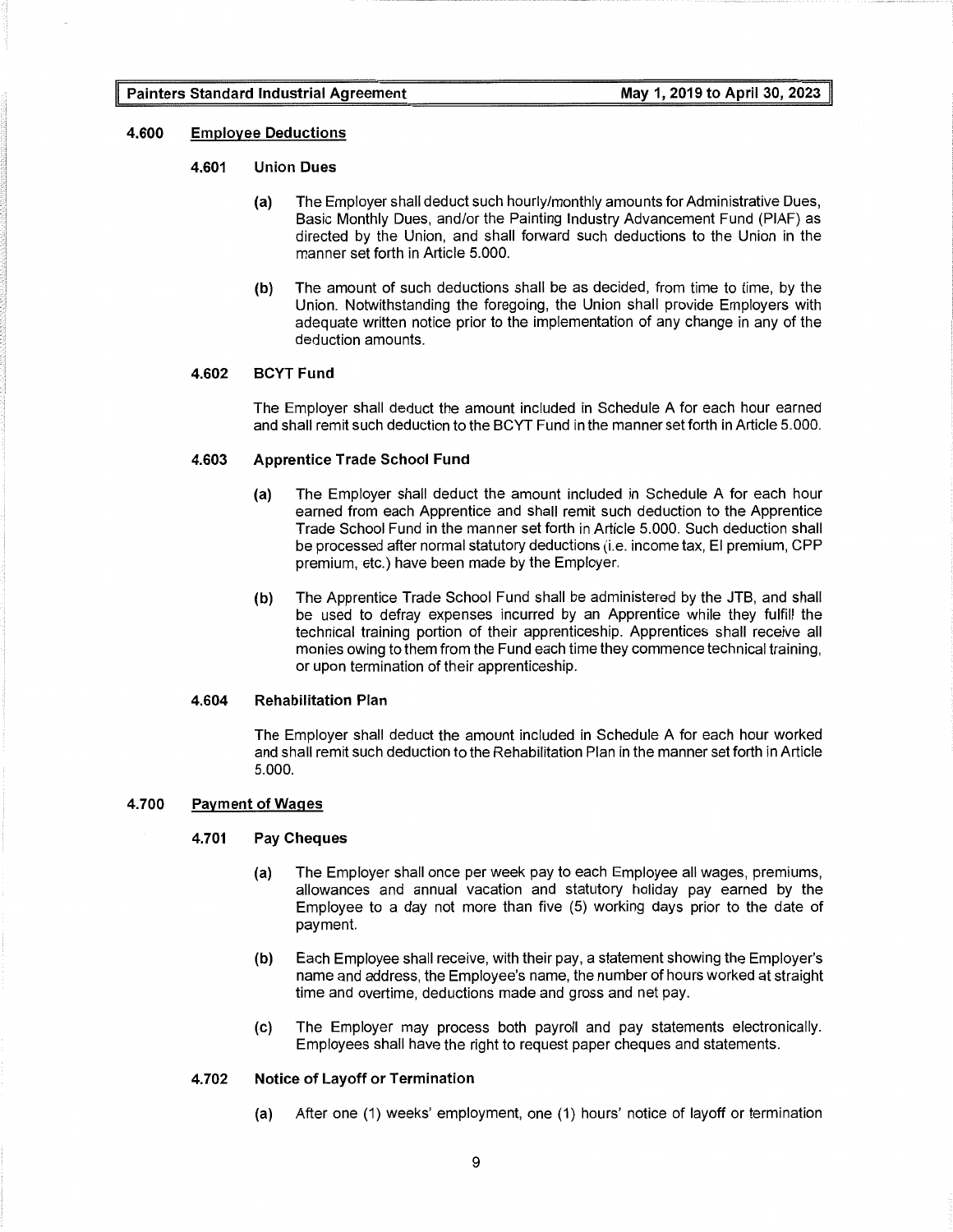shall be given by the Employer, or one (1) hours' pay shall paid in lieu thereof. Notwithstanding the foregoing, an Employee shall be required to remain on the project in order to be entitled to be paid for that hour.

- **(b)** In the event an Employee receives notice of layoff or termination after their regular shift, such Employee shall be paid one (1) hours' pay at the otherwise applicable hourly rate (straight time or overtime as the case may be).
- **(c)** Employees shall be paid wages owing at time of layoff or termination no later than three (3) business days following the date of layoff or termination.

#### **4.703 Failure to Pay on Time**

- **(a)** The issuing of a cheque by an Employer that is not honoured by such Employer's bank, or the failure by an Employer to pay wages when due, shall constitute a violation of this Agreement. In the event such a circumstance should occur, the withdrawing of Employees from the offending Employer by the Union shall not be considered a violation of this Agreement.
- **(b)** An Employer who issues an NSF payroll cheque shall be liable for, and shall be required to pay, all wages and fringe benefits by certified cheque if requested to do so by the Union.
- (c) An Employee shall be paid eight (8) hours at straight time rates for each day they are is kept waiting for pay providing that the Employer has not been prevented from mailing the pay cheque by circumstances beyond their control. The foregoing provision shall only apply to the issuance of an NSF cheques, the nonelectronic transfer of funds, or the non-issuance of a cheque at time of layoff or discharge.
- **4.704** Notwithstanding any/all contrary provisions contained within this Agreement, all payroll shall be processed in a manner consistent with CRA Regulations.

#### **4.800 Inspection of Records**

- **4.801** The Union may, upon written notice to the Employer and during regular business hours, inspect the Employer's records as to the time and payment of wages, annual vacation and statutory holiday pay, Employer contributions, and/or Employee deductions, required pursuant to this Agreement.
- **4.802** Failure by an Employer to comply with Article 4.801 within two (2) business days of receiving a written notice from the Union to do so, shall be just cause for withdrawal of Employees.

#### **ARTICLE 5.000 - MONTHLY REMITTANCES**

The timely remittance of Employer contributions and Employee deductions required in accordance with this Agreement is essential for the protection of the Employees and other beneficiaries.

#### **5.100 Monthly Remittances**

- **5.101** The Employer shall remit all Employer contributions and Employee deductions required under the terms of this Agreement, on behalf of all Employees working under the terms of this Agreement. Refer to Schedule "A" attached.
- **5.102** Such Employer remittance shall be:
	- **(a)** made by a single payment, payable to IUPAT District Council 38, inclusive of all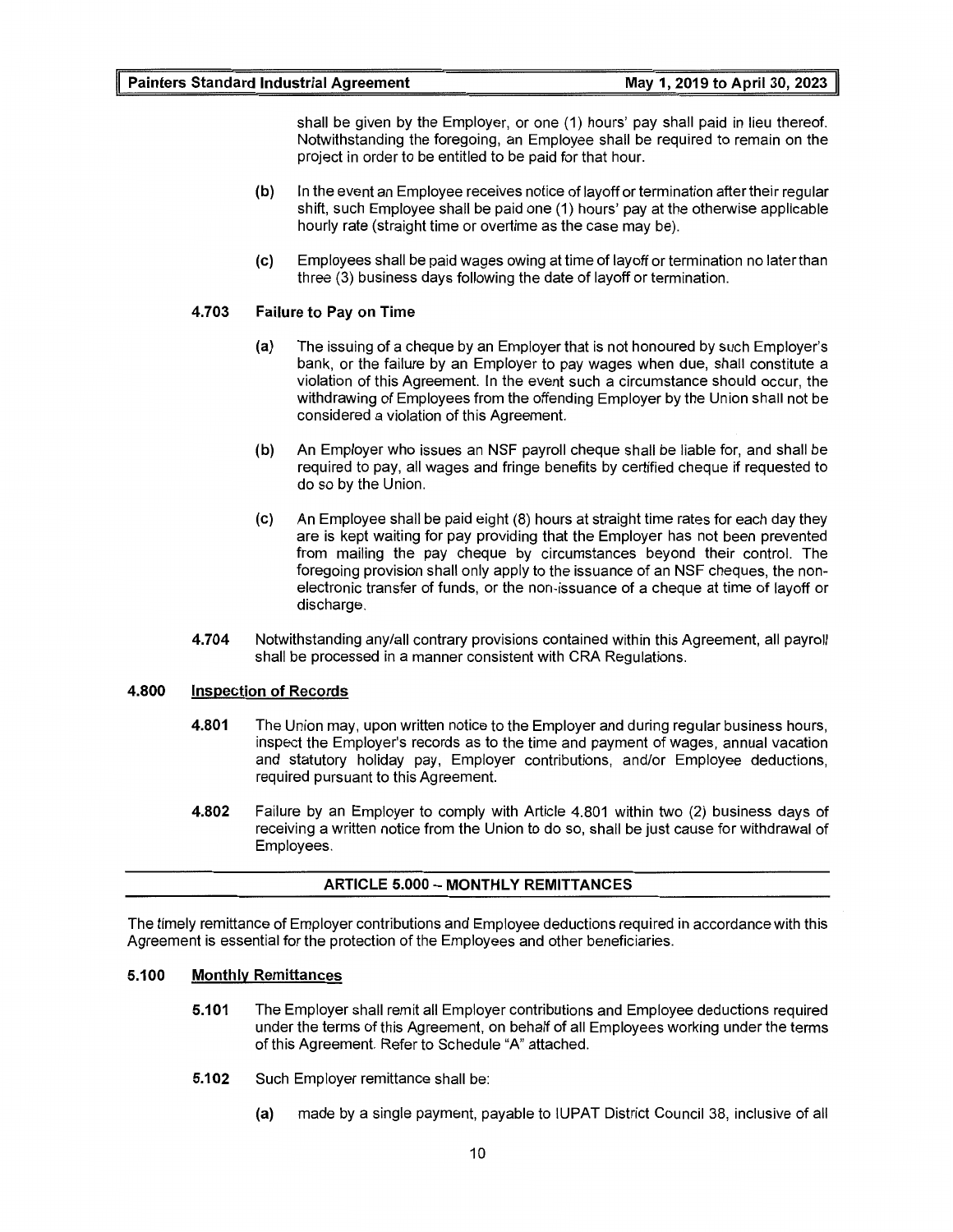obligations arising from hours up to the close of the Employer's payroll ending closest to the last day of the preceding calendar month, and

- **(b)** accompanied by a correctly completed Employer's Monthly Report of Contributions, and
- (c) received by IUPAT District Council 38 not later than the fifteenth  $(15<sup>th</sup>)$  day of the month following that for which such payments are payable.
- **5.103** The Employer shall submit a "nil" report if such Employer had employed no Employees during the period for which payments would otherwise have been payable. The Employer shall not be required to submit a "nil" report for a period in which no Employees had been employed, if the Union has been notified, in writing, that such Employer is no longer in business.
- **5.104** (a) The Union shall notify an Employer, in writing, of any delinquency. If the Employer fails to correct such delinquency within three (3) working days of receiving notification thereof, the Union shall require a penalty in the amount of ten percent (10%) of the delinquent remittance.
	- **(b)** The Union's response to the failure of an Employer to remit the total required Employer contributions and Employee deductions shall not differ regardless of which components of such total are not remitted.
- **5.105** The Union reserves the right to withdraw its members from any project of an Employer's if such Employer has failed to remit all Employer contributions and Employee deductions in accordance with Article 5.100.

#### **5.200 Employer Contributions and Employee Deductions**

- **5.201** All Employer contributions and Employee deductions required under the terms of this Agreement, are deemed, without exception, to be held in trust by the Employer until remitted in the manner set forth Article 5.000.
- **5.202** Furthermore, such Employer contributions and Employee deductions required under the terms of this Agreement, are also deemed, without exception, to be wages due the Employee, which the Employee has chosen to assign to the respective Plans, Trust Funds, Associations, Councils, and/or Committees, etc., for the purposes of receiving benefits from same.
- **5.203** (a) The Union shall, once each month after receiving the combined monthly remittance from each Employer, allocate or distribute the monies of such combined remittances to the various Plans, Funds, Programmes, Associations, Committees, etc. in the appropriate manner.
	- **(b)** The Union acknowledges that such Plans, Funds, Programmes, Associations, Committees, etc. are entitled to receive such monies, and that such monies are, in fact, held in trust by the Union until properly allocated or distributed.

#### **5.300 Calculation of Monetary Package and Wage Rates**

- **5.301** The Union and CLR shall mutually agree on all mathematical calculations involved in determining:
	- (a) the breakdown of the Monetary Package,
	- **(b)** hourly wage rates for Forepersons and Apprentices, and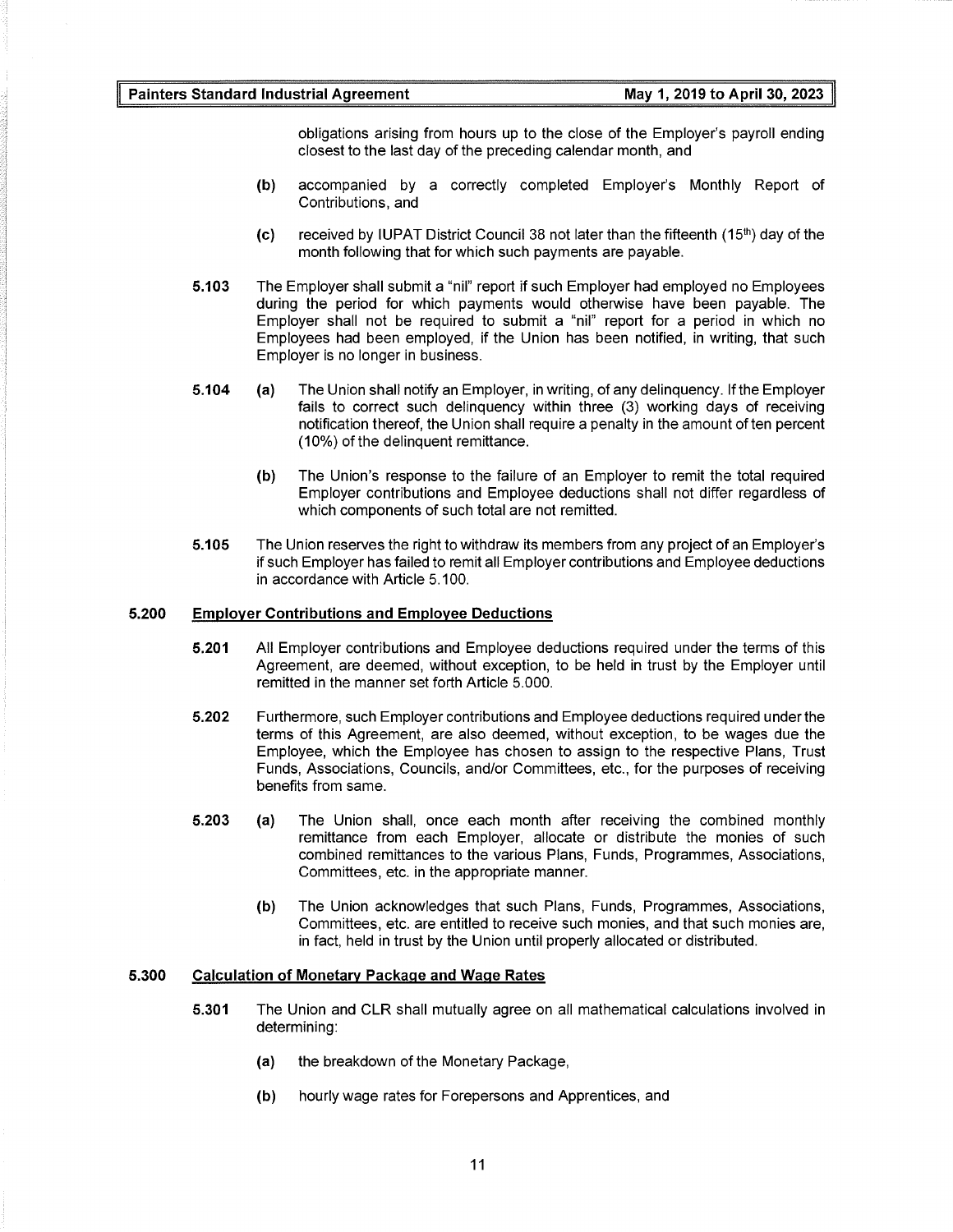- (c) all other job classifications or premiums requiring calculation.
- **5.302** The Union and the JTB shall mutually agree on the format of the Employers Monthly Remittance Report. Such Report shall include, as a minimum, space for the listing of each Employee's name, Social Insurance Number, and number of hours worked at both straight time and overtime. The cost for supplying blank Report copies shall be borne by the Union, except as pursuant to Article 4.503(a).
- **5.303** Such mutual agreements referred to in Articles 5.301 and 5.302 shall be reached prior to such information or documents being distributed to either the Union membership or any Employer signatory to this Agreement.
- **5.304** Article 5.300 shall not be interpreted to mean that the Union does not retain sole authority to determine allocation of the monetary package.

#### **ARTICLE 6.000 - HOURS OF WORK AND OVERTIME**

Regular hours may be varied or superseded in accordance with several provisions of Article 6.000. Contact the Union or CLR for further clarification.

#### **6.100 Regular Hours**

- **6.101** Eight (8) consecutive hours shall constitute the regular work day and five (5) days, forty (40) hours shall constitute the regular work week.
- **6.102** The regular work week shall be between 8:00 am Monday and 4:30 pm Friday, and the regular work day shall be as per the following schedule:

| Straight Time: | 8:00 am to 12:00 noon  | 4.0 hours |
|----------------|------------------------|-----------|
| Meal:          | 12:00 noon to 12:30 pm | 0 hours   |
| Straight Time: | 12:30 pm to 4:30 pm    | 4.0 hours |

Total Straight Time Hours:

#### **6.103 Starting and Stopping Times**

(a) The starting and stopping time on a project may be varied by one (1) hour earlier or later than the normal 8:00 am start at the Employer's discretion.

8.0 hours

**(b)** Employees shall be at the work place and ready to start work at the designated starting time, except as may otherwise be provided by this Agreement.

#### **6.104 Clean-Up Time**

Employees shall be allowed five (5) minutes immediately prior to each meal break and five (5) minutes immediately prior to quitting time for personal clean-up. These time limits shall be extended up to ten (10) minutes in the case of spray painters and sandblasters. The Employee must clean-up on the project in order to be entitled to personal clean-up time.

#### **6.200 Overtime Hours**

All hours worked outside of the regular hours of work shall be considered overtime, and shall be paid at the applicable overtime rate as provided herein.

#### **6.201 Monday through Friday**

The first two (2) hours of overtime Monday through Friday shall be paid at one and one-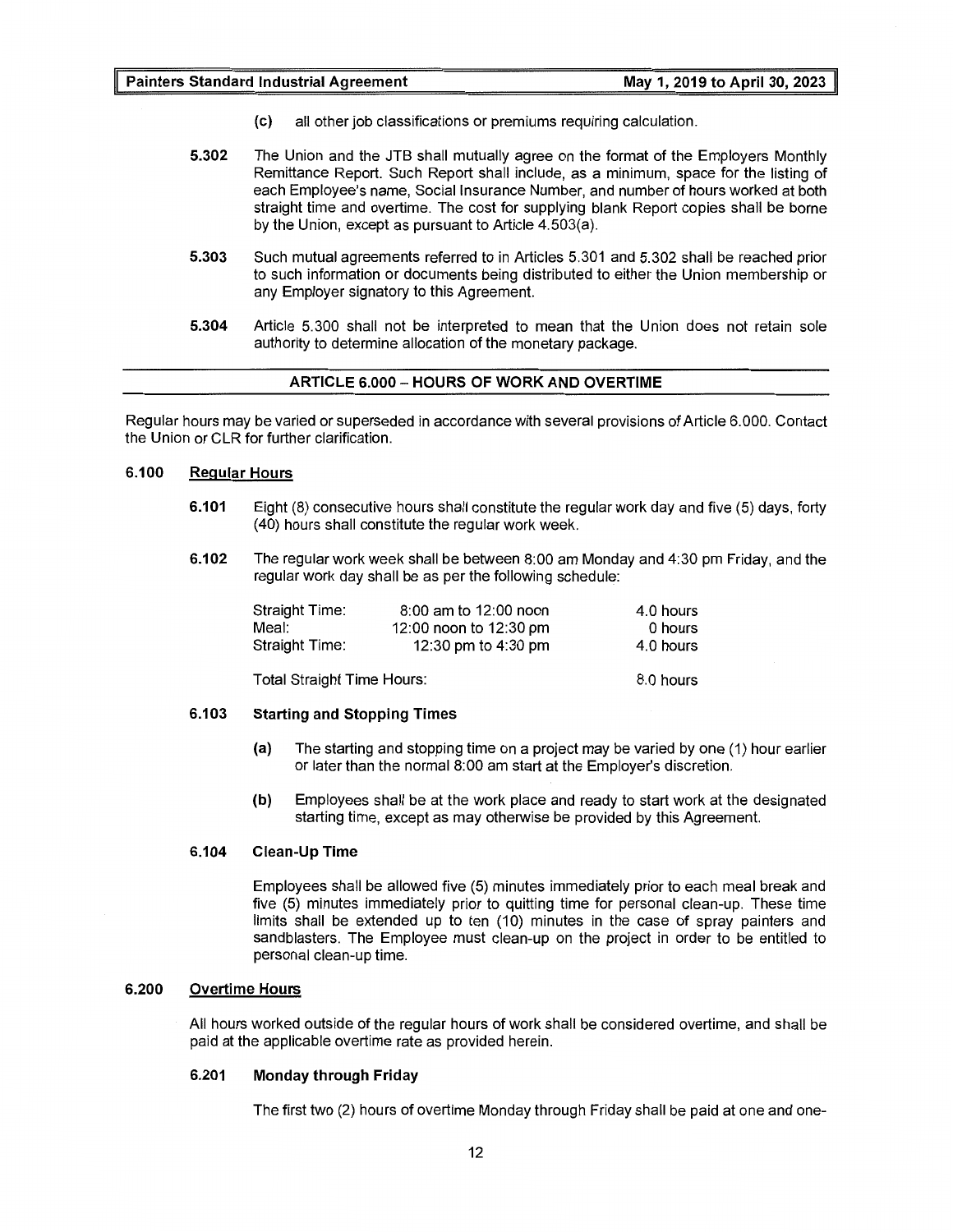half  $(1\frac{1}{2})$  times the otherwise applicable minimum straight time hourly wage rate. Double time shall apply thereafter.

#### **6.202 Saturday**

- (a) The first eight (8) hours of overtime on Saturdays shall be paid at one and onehalf  $(1\frac{1}{2})$  times the otherwise applicable minimum straight time hourly wage rate. Double time shall apply thereafter.
- **(b)** All overtime on Saturdays shall be paid at double time where the preponderance of other trades working on the project are signatory to Building Trade Union collective agreements and such agreements provide for double time overtime on Saturdays.
- NOTE: Refer to the Parties Letter of Understanding RE: Saturday Overtime Rates.

#### **6.203 Sunday and Statutory Holidays**

All hours worked on Sundays and Statutory Holidays shall be paid at double time.

#### **6.204 Shifts**

Double time rates shall apply until a break of eight (8) hours has occurred between working shifts.

#### **6.300 Compressed Work Week**

A compressed work week may be established by the Employer. The terms and conditions of such compressed work week shall be as follows and shall supersede any contrary provisions of the Agreement. Refer to Appendix "A" for definition.

#### **6.301 Hours of Work**

- (a) Ten (10) straight time hours (8:00 am to 6:30 pm, inclusive of a meal break) shall constitute the compressed work week day shift. Forty (40) straight time hours, Monday through Thursday inclusive, or Tuesday through Friday inclusive, shall constitute the regular work week.
- **(b)** Ten (10) straight time hours (6:30 pm to 5:00 am, inclusive of a meal break) shall constitute the compressed work week afternoon shift. Forty (40) straight time hours, Monday through Thursday inclusive, or Tuesday through Friday inclusive, shall constitute the regular work week. The applicable shift premium shall apply.
- (c) The scheduled start time of the shift may be varied by up to one (1) hour earlier or later at the discretion of the Employer.

#### **6.302 Overtime**

- (a) The first ten (10) hours of overtime worked on the Friday of a Monday through Thursday compressed work week, or on the Monday of a Tuesday through Friday compressed work week, shall be payable at one and one-half (11/2) times the otherwise applicable minimum straight time hourly wage rate.
- **(b)** The first eight (8) hours of overtime worked on a Saturday shall be payable at one and one-half  $(1\frac{1}{2})$  times the otherwise applicable minimum straight time hourly wage rate.
- NOTE: Refer to the Parties Letter of Understanding RE: Saturday Overtime Rates.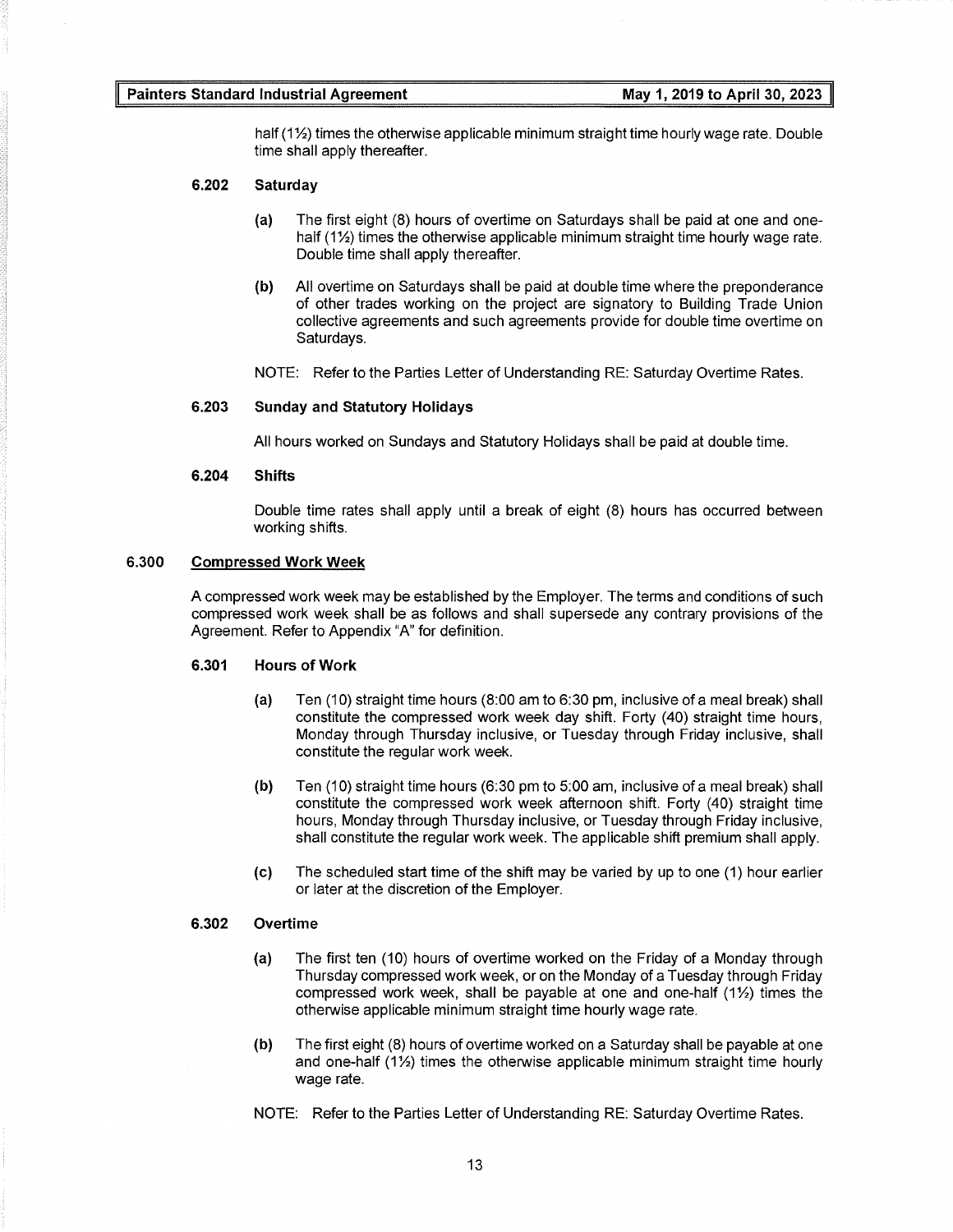(c) All other overtime hours, including all hours worked in excess of ten (10) hours per day, all hours worked in excess of eight (8) hours on a Saturday, and all hours worked on Sundays and statutory holidays, shall be payable at two (2) times the otherwise applicable minimum straight time hourly wage rate.

#### **6.303 Statutory Holidays**

All Statutory Holidays which occur during a compressed work week schedule shall be observed on the actual day of the Statutory Holiday, even if such day would otherwise have been a regularly scheduled day off (e.g. the Friday of a Monday to Thursday compressed work week or a Saturday or a Sunday, etc.) When a Statutory Holiday is observed in accordance with the foregoing, overtime rates shall not apply on a regular work day in lieu of the Statutory Holiday. All Statutory Holidays which occur on the second or third day of a compressed work week schedule may be rescheduled by prior mutual agreement of the Employer and the Union.

#### **6.400 Shifts**

#### **6.401 Scheduling of Shifts**

- (a) The Employer may schedule an afternoon and/or night shift as required. It shall not be necessary for there to be a day shift in order for there to be an afternoon and/or a night shift.
- **(b)** Two (2) consecutive days shall be necessary to constitute an afternoon shift and three (3) consecutive days shall be necessary to constitute a night shift. There shall be no minimum number of consecutive days necessary to constitute an afternoon shift and/or night shift on an industrial "shut down" project.

#### **6.402 Shift Premiums**

The Employer shall pay a shift premium over and above the otherwise applicable minimum straight time hourly wage rate to any Journeyperson who is employed on an afternoon or night shift. The minimum straight time hourly wage rate applicable for all other Employee classifications shall be recalculated accordingly. Such shift premium shall be paid in accordance with the following schedule.

- Day Shift: No shift premium.
- Afternoon Shift: The applicable minimum straight time hourly wage rate shall be increased by seven percent (7.0%) for each hour worked on any shift which commences between 3:30 pm and 8:30 pm. Second and subsequent meal breaks are not considered to be hours worked.
- Night Shift: The applicable minimum straight time hourly wage rate shall be increased by sixteen percent (16.0%) for each hour worked on any shift which commences between 8:30 pm and before 12:01 am. Second and subsequent meal breaks are not considered to be hours worked.

A shift commencing at 3:30 pm shall be deemed to be an afternoon shift and a shift commencing at 8:30 pm shall be deemed to be a night shift. Overtime on afternoon and night shifts shall be payable for all hours of work performed in excess of eight (8) hours per shift.

#### **6.500 Reporting Pay**

**6.501** In the event an Employee reports for work at the request of the Employer but does not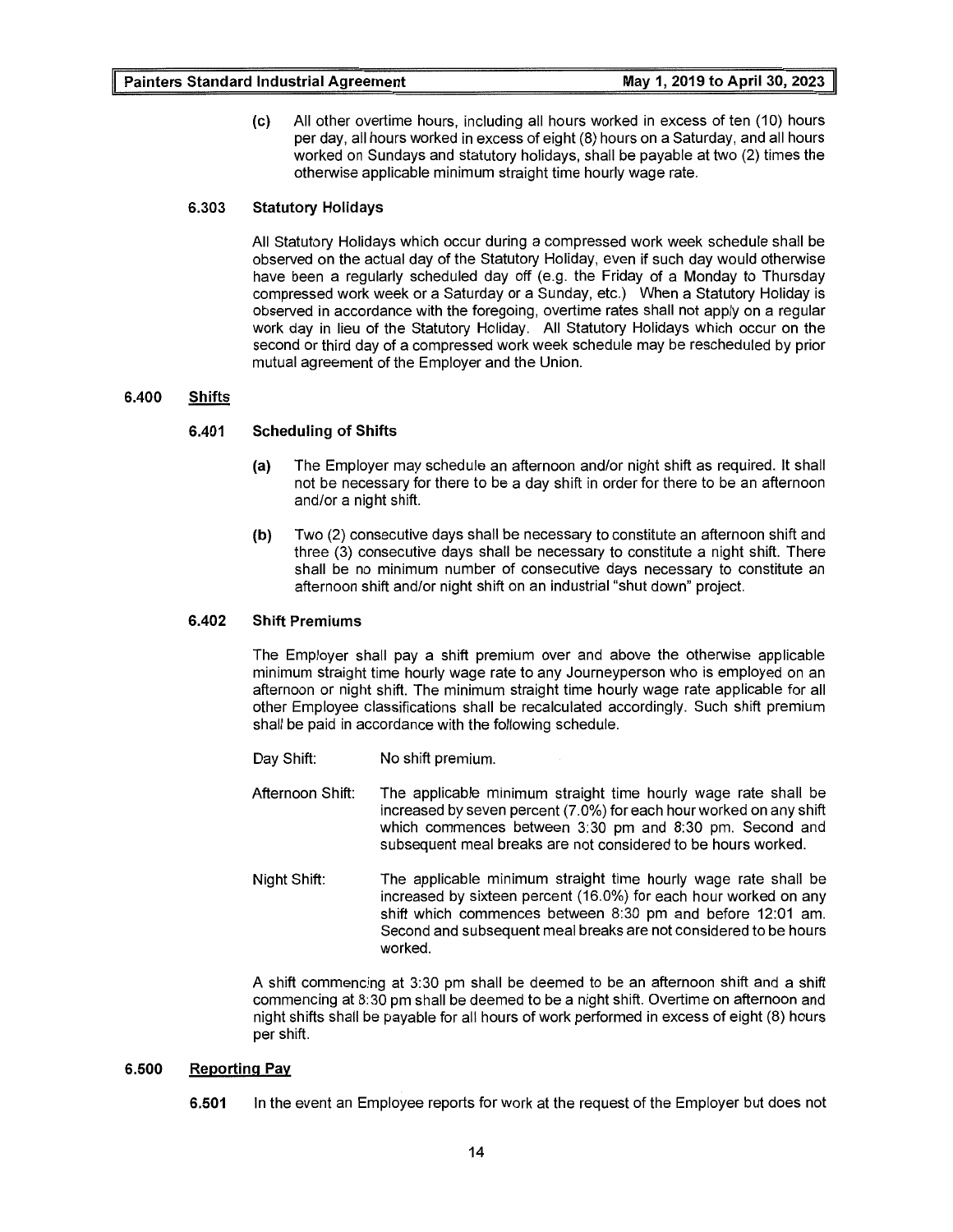commence work, such Employee shall be paid two (2) hours at the otherwise applicable rate.

- **6.502** (a) In the event an Employee reports for work at the request of the Employer and commences work, such Employee shall be paid for actual hours worked or a minimum of four (4) hours, whichever is greater, at the applicable rate.
	- **(b)** The four (4) hour minimum shall not apply in the event work is suspended because of inclement weather or other such reasons completely beyond the control of the Employer, or the Employee refuses to perform, or is found incapable of performing, the work for which the Employer had requested that such Employee be dispatched.

#### **6.600 Rest Periods and Meal Breaks**

#### **6.601 Rest Periods**

- (a) Two (2) rest periods of ten (10) minutes duration each shall be provided during a scheduled eight (8) hour or nine (9) hour shift. A third rest period of ten (10) minutes duration shall be provided after eight (8) hours if the shift is subsequently extended beyond eight (8) hours or nine (9) hours up to a maximum of ten (10) hours.
- **(b)** Two (2) rest periods shall be provided on a scheduled shift of ten (10) hours, however each such rest period shall be of fifteen (15) minutes duration.
- (c) Rest periods shall be taken at a location determined by mutual agreement between the Employer and the Employees.

#### **6.602 Meal Breaks**

- (a) A one-half  $(½)$  hour meal break shall be provided during each working shift at approximately the middle of such shift. This break shall not be considered as time worked. The parties may mutually agree to a one (1) hour meal break, in which case the stopping time of the shift shall be extended by one-half (%) hour.
- **(b)** When Employees are required to work a shift of more than ten (10) hours duration, the Employer shall provide a meal period of thirty (30) minutes which shall be paid for at straight time rates. An additional thirty (30) minute meal break paid at straight-time rates shall be provided every four (4) hours thereafter. The Employer shall also provide a hot meal to the Employees at no cost, or shall pay each Employee a tax-free meal allowance of seventeen dollars (\$17.00) or the amount specified by CRA as reasonable for an overtime meal allowance in lieu thereof.

#### **6.700 Climatic Conditions**

- **6.701** It shall not be a violation of this Agreement for the otherwise applicable hours of work to be varied with the prior mutual agreement of the parties. Such mutual agreement shall apply only for the project or duration which has been specifically agreed upon.
- **6.702** The following standards shall apply with respect to varying hours because of inclement climatic conditions.
	- **(a)** On projects lasting from one (1) to six (6) months, only one (1) vote shall be allowed in regards to working on the weekend because of inclement climatic conditions.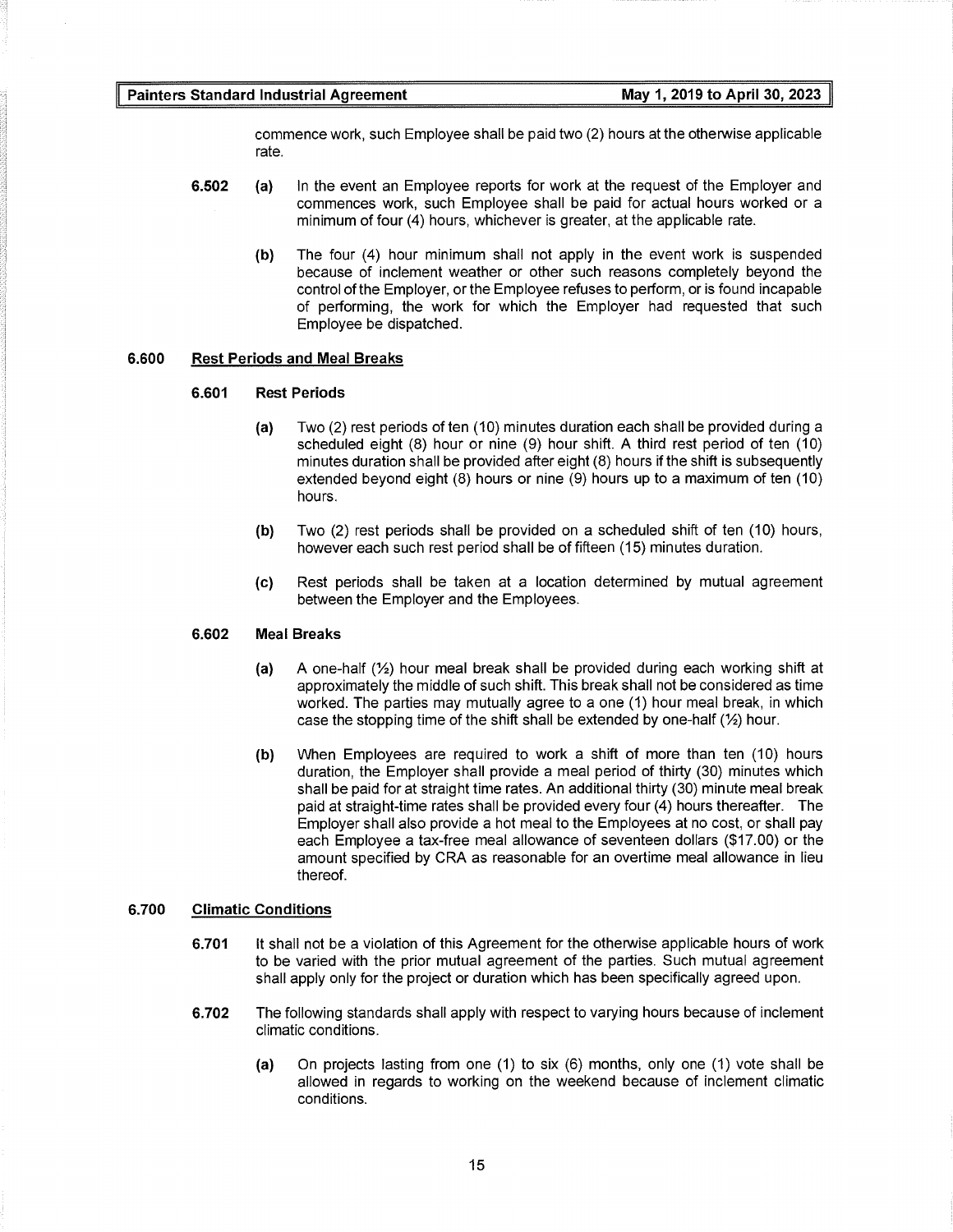- **(b)** On projects lasting from one (1) to twelve (12) months, only two (2) votes shall be allowed in regards to working on the weekend because of inclement climatic conditions.
- (c) On working overtime hours at straight time rates due to inclement climatic conditions, all hours over forty (40) hours per week shall be considered overtime and shall be paid at overtime rates.

#### **6.800 Bridge Repaints**

#### **6.801 Application**

- (a) Article 6.800 shall apply to all bridge repaint projects on which a room and board or living out allowance would be payable to the Employer's regular Employees in accordance with Article 7 .500.
- **(b)** Article 6.800 supersedes any/all contrary provisions of this Agreement. Provisions not specifically superseded by Article 6.800 shall continue to apply.

#### **6.802 Hours of Work and Overtime**

- (a) Forty (40) hours per week, consisting of four (4) days, Monday through Thursday, at ten (10) hours per day.
- **(b)** All overtime hours worked Monday through Thursday, Saturday, Sunday, and Statutory Holidays, shall be paid at two (2) times the otherwise applicable minimum straight time hourly wage rate.
- (c) The first ten (10) hours of work performed Friday shall be paid at one and onehalf  $(12)$  times the otherwise applicable minimum straight time hourly wage rate. All other hours worked Friday shall be paid at two (2) times the otherwise applicable minimum straight time hourly wage rate.
- NOTE: Refer to the Parties Letter of Understanding RE: Saturday Overtime Rates.

#### **6.803 Inclement Weather Hour Bank**

In recognition of the fact that inclement weather may cause a hardship to both Employers and Employees, the following provision shall apply and take precedence over Article 6.802.

- (a) An Inclement Weather Hour Bank shall be allowed up to a maximum of forty (40) hours. Hours may be drawn from this bank to make up only for hours lost due to inclement weather. Employees shall be allowed to work at straight time rates outside of the regular hours of work in order to establish their hour bank. This does not apply to hours worked on Saturdays, Sundays and Statutory Holidays. This hour bank, if diminished by inclement weather, may be replenished to the forty (40) hours maximum. The provision of the hour bank shall apply only to the specific project on which the hour bank was established.
- **(b)** This provision may be implemented on any Industrial Construction project with the mutual agreement of the Employer and the Union. The Union agrees that it will not withhold its agreement if the Employer can demonstrate that a majority of the crew (i.e.  $50\% + 1$ ) on the project support implementation.
- (c) If any Employer is found to be in violation of the terms of Article 6.803(a), all hours worked pursuant to such Article shall be deemed to be overtime and shall be paid at the applicable overtime rate.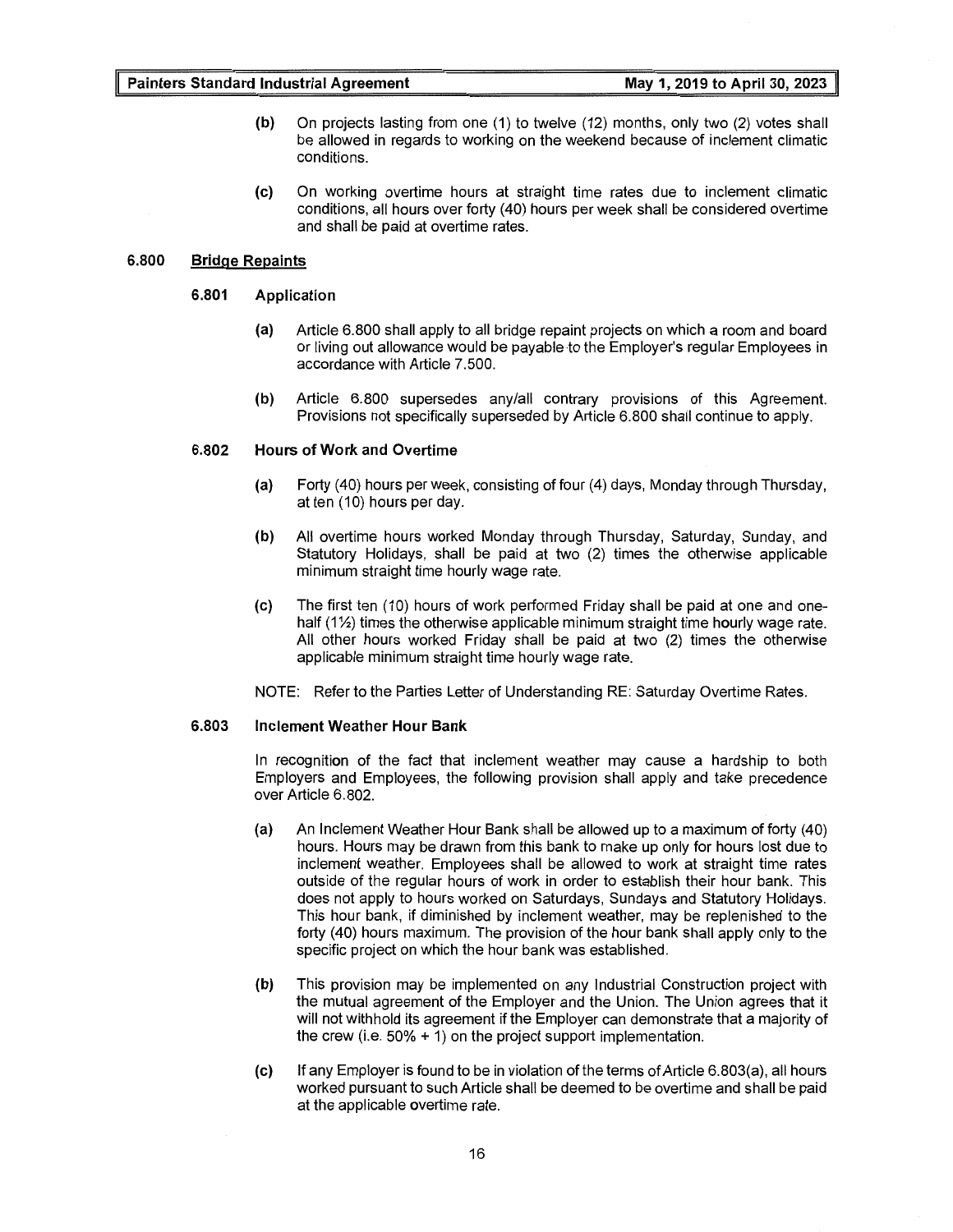#### **ARTICLE 7.000-TRAVEL PREMIUMS AND OUT-OF-TOWN PROJECTS**

#### **7.100 Metro Zones**

#### **7.101 Defined Metro Zones**

Refer to Appendix "A" for definitions of the following three (3) defined Metro Zones:

- Vancouver-New Westminster Metro Zone
- Victoria Metro Zone
- Nanaimo Metro Zone

#### **7.102 Other Metro Zones**

Metro Zones other than those defined in Articles 7.101 shall extend sixteen (16) kilometres out from the boundaries of any city, town, or village.

#### **7 .200 Daily Travel**

- **7 .201** On projects situated beyond the boundaries of the Metro Zones in Articles 7 .100, each Employee using their own vehicle shall be paid a daily travel allowance of fifty-nine cents (\$0.59) per kilometre for mileage driven to and from the Metro Zone limits. Such allowance shall be non-taxable to the extent allowed by the Canada Revenue Agency for mileage expense reimbursements.
- **7.202** When it is necessary for an Employee to do a full day's work and travel before and after working hours, such travelling time shall be paid at straight time rates to and from the Metro Zone limits.
- **7.203** As an alternative to the foregoing the Employer may provide transportation in approved passenger-carrying vehicles which conform to public transit standards, with full insurance coverage and operated in compliance with WorkSafeBC regulations, it being understood that in such an event a marshalling point or points shall be established at a place or places agreed to by the parties (prior to the commencement of the project) within the sixteen (16) kilometre distance called for above and that the time spent in travelling to and from such marshalling points to the project site shall be done during regular hours and while the member is on the payroll.
- **7.204** Where a variety of travel distances exist for members to a particular project a pre-job conference between the Employer and the Union shall be held to arrive at a mutually agreed amount which shall be paid to such members on the project.
- **7.205** Where the Union and the Employer have arrived at a mutually agreed travel allowance, such daily travel allowance shall apply in that area for that project.

#### **7.300 Periodic Leave**

- **7.301 (a)** On out-of-town projects of over fifty (50) calendar days duration, a Periodic Leave shall be made available to Employees every forty (40) calendar days. Refer to Appendix "A" for definition of an out-of-town project.
	- **(b)** An allowance for Periodic Leave shall be provided by the Employer on a "use it or lose it" basis, in accordance with the following formula. Such allowance shall be paid only once for each Period Leave.

| 0 km to 249 km   | not applicable |
|------------------|----------------|
| 250 km to 500 km | \$175.00       |
| 501 km to 750 km | \$275.00       |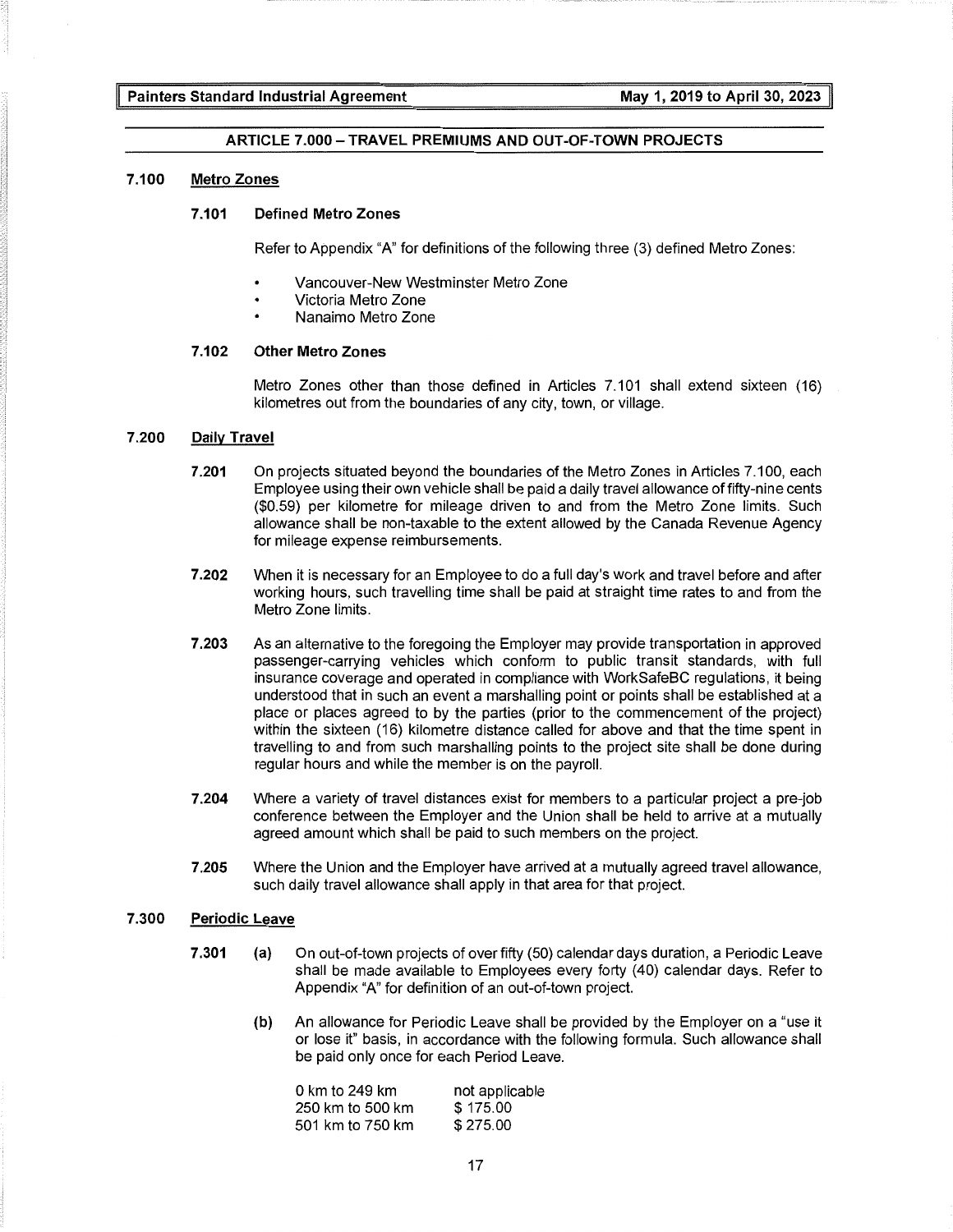751 km to 1000 km over 1000 km \$ 375.00 \$ 475.00

The mileage shall be computed from the project to the Employee's place of departure.

- **7.302** (a) The duration of such Periodic Leave shall be for a minimum of five (5) days to a maximum of one (1) week, or such other number of days as may be mutually agreed between the Employer and the Employee.
	- **(b)** The timing of such Periodic Leave shall be decided by mutual agreement. In no event shall an Employee receive leave unless they actually return to their place of departure. Living-out allowances shall not be paid during leave periods.
- **7.303** Employees qualifying for leave shall return to the transportation terminal nearest the Employee's domicile. Notwithstanding the foregoing, Employees from Union Locals other than Local 138 shall return to their point of dispatch within the Province of BC.
- **7.304** There shall be no cash payment in lieu of Periodic Leave, unless otherwise mutually agreed between the Union and the Employer.

#### **7.400 Initial and Terminal Travel**

- **7.401** The Employer shall pay an initial and terminal travel allowance of fifty-nine cents (\$0.59) per road kilometre to any Employee who is directed or dispatched to an out-of-town project.
	- **(a)** Such allowance shall be the maximum allowable tax-free rate for mileage expense reimbursement as published annually by the Canada Revenue Agency shall be paid.
	- **(b)** Such allowance shall be payable each way, and the distance travelled shall be calculated from the Employee's residence to the project via the most direct route.
- **7.402** The Employer shall reimburse an Employee, upon the submission of the appropriate receipts, for any ferry fares (car and driver) which are incurred in the course of initial and terminal travel. Highway tolls shall not be a reimbursable expense.
- **7 .403** Where an Employee requests to use air travel to travel to the project, the following terms and conditions shall prevail.
	- (a) The Employer shall pay for airfare, inclusive of all related fees and taxes, plus taxi fare to/from the project from the airport located nearest thereto. Taxi fare shall not be payable where Employer (or Owner) supplied transportation is provided.
	- **(b)** The Employer shall pre-arrange the air travel to/from the airport nearest the Employee's residence. The air carrier and class of ticket shall be at the discretion of the Employer, but shall be via a regularly scheduled carrier. The Employer shall not direct an Employee to fly "standby".
	- (c) The Employee shall provide the Employer with the Boarding Pass and proper ground transportation receipts if requested to do so by the Employer.
- **7.404** Where a variety of travel distances exist for Employees to a particular project, the Employer and the Union may agree upon a standard initial and terminal travel allowance "lump sum" amount which shall be paid to all applicable Employees on the project. Such agreement shall be reached prior to the commencement of work on the project, and prior to date of tender if possible.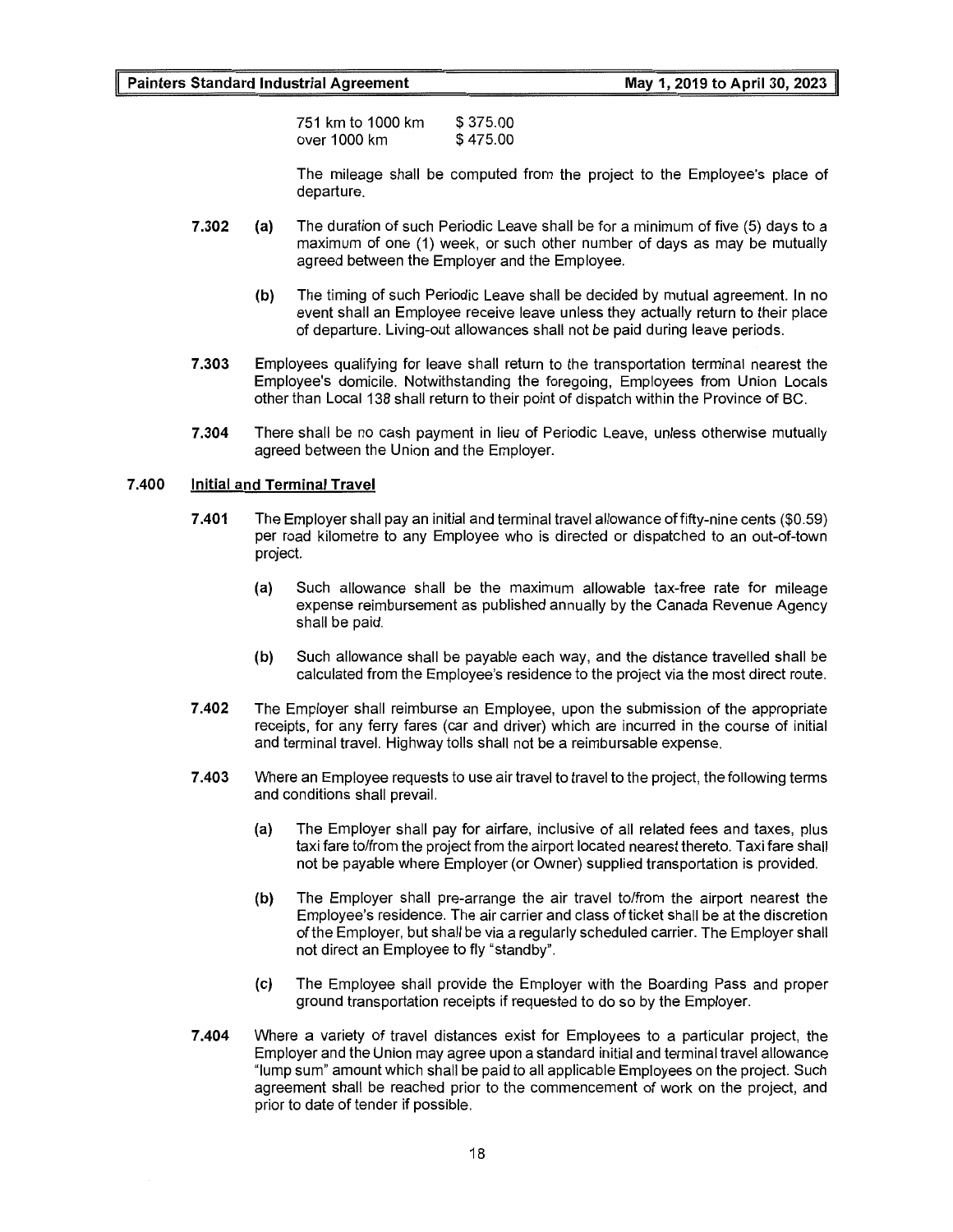- **7 .405** The Employer shall ensure that an Employee receives payment for the applicable initial travel allowance and any applicable reimbursements for incurred expenses (i.e. ferry fares, etc.) within seven (7) calendar days of the Employee's first shift on the project. The Union and the Employer may mutually agree to vary this requirement. Such agreement shall be reached prior to the commencement of work on the project, and prior to date of tender if possible.
- **7.406** In the event an Employee voluntarily terminates their own employment after having been on the project for less than fifteen (15) calendar days, the Employer shall not be required to pay the Employee's terminal travel allowance, and shall additionally be entitled to deduct the initial travel allowance already paid from the Employee's final pay cheque.

#### **7.500 Out-of-Town Accommodation**

This Article shall apply to Employees who are not local residents (refer to Appendix "A" for definition) of the area where the work is being performed, or is to be performed. Daily travel for local residents shall be paid in accordance with Article 7.200.

#### **7.501 Room and Board Allowance**

Each Employee shall select one (1) of the following options prior to commencing work on an out-of-town project, and such selection shall apply for the duration of the Employee's employment on such project. The choice of options shall be at the sole discretion of the Employee, and the Employee shall provide the Employer with written notice of their selection upon request. Both options shall be payable on the basis of seven (7) days per week.

- **Option #1** The Employer shall provide the Employee with a daily lump sum Living Out Allowance (LOA) of \$145.00 (effective May 1, 2020 \$150.00 and effective May 1, 2022 \$155.00).
- **Option #2** The Employer shall provide the Employee with a single room plus \$65.00 (effective May 1, 2020 \$67.50, effective May 1, 2022 \$70.00) daily meal allowance.

If the Employer provided room is forty (40) road kilometres or less from the project, no daily travel allowance shall be paid. If the Employer provided room is more than forty (40) road kilometres from the project, a daily travel allowance of fifty-nine cents (\$0.59) per road kilometre shall be paid, each way, to/from the forty (40) kilometre boundary.

Such allowance shall be subject to annual adjustments throughout the duration of the Painters Standard Industrial Agreement to the maximum allowable tax-free rate for mileage expense reimbursement as published annually by the Canada Revenue Agency.

#### **7.502 Camp Accommodation**

- **(i)** Camp accommodations, when supplied, shall meet the standards and requirements of the applicable Construction Camp Rules and Regulations Agreement by and between BCYT and CLR. An Employee may refuse to live in accommodations which do not meet such standards.
- **(ii)** Unless otherwise arranged at a pre-tender or pre-job conference, on projects where a camp is provided Employees shall occupy the camp, and room and board shall be supplied in such camp seven (7) days a week, at no cost to the Employee.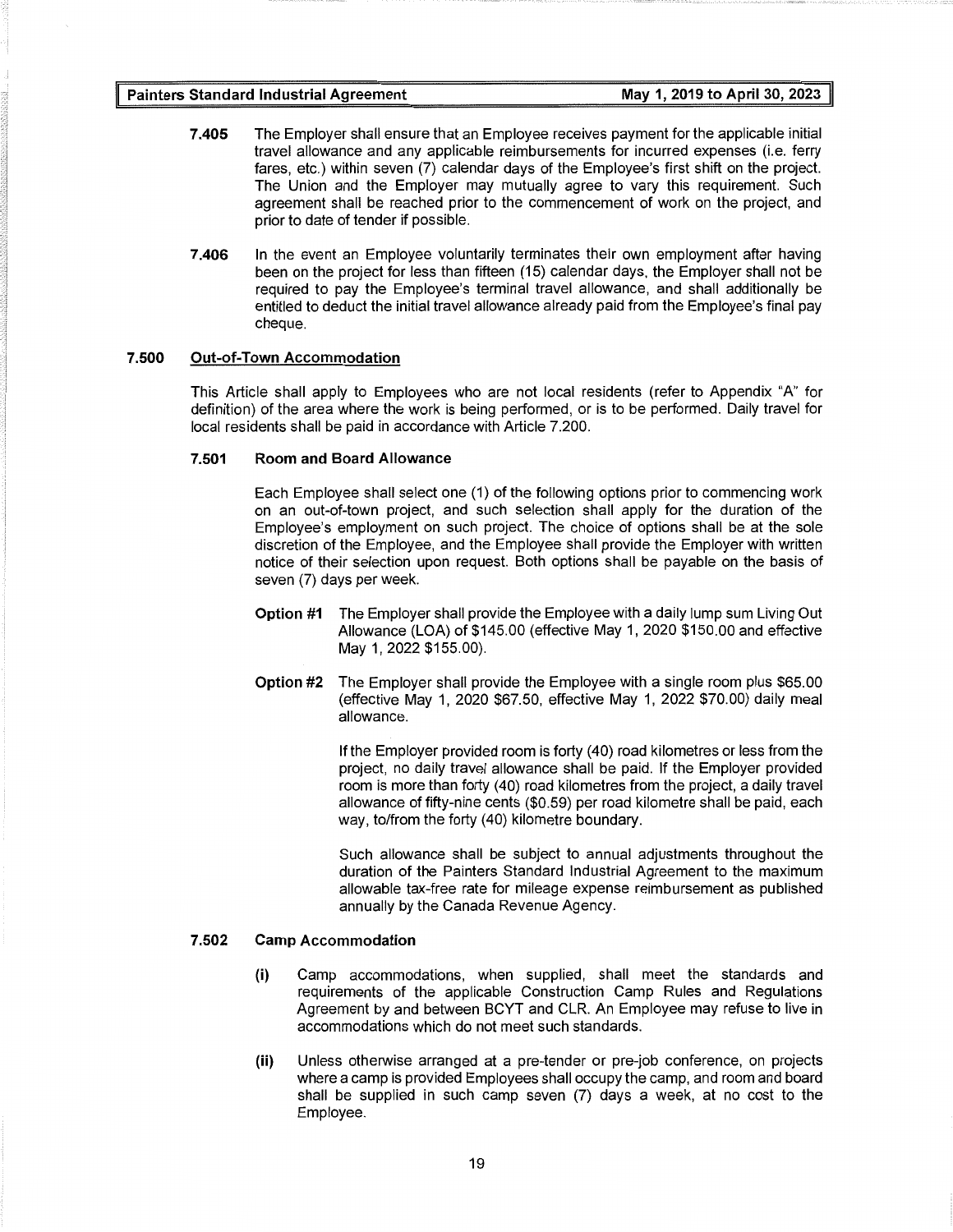#### **7 .503 Weekend Checkout**

Any Employee who is living in camp accommodations paid by the Employer may, on any weekend, vacate or check out of such accommodation and the Employer shall pay such Employee twelve dollars (\$12.00) per day. To qualify, the Employee must turn in their meal ticket or sign a checkout in advance, and must work their scheduled shift prior to the weekend and/or statutory holiday and their scheduled shift after the weekend and/or statutory holiday.

#### **7 .504 Marshalling Points**

On camp projects, no walking time shall be paid up to 2,500 feet from the work site. Beyond 2,500 feet up to thirty (30) minutes travel each way, the Employer shall supply transportation. Travel time shall be paid at prevailing rates for time in excess of thirty (30) minutes. It is agreed that in the event that camp accommodation is unavailable for all Employees, the Employer and Union shall mutually agree to terms governing travel time.

#### **7.505 Pre Job Conference**

The parties shall participate in a pre-job conference on any project where such a conference is required.

#### **ARTICLE 8.000 - HIRING**

#### **8.100 Hiring and Clearance of Employees**

#### **8.101 Hiring**

The Employer hereby agrees to recognize the Union, and to engage and employ only Union members in good standing to carry out the work as outlined in Article 3.100.

#### **8.102 Clearance**

In order that the Union have up-to-date information as to the location and employment status of it's members, members are required to clear through the Union, either in person or by telephone prior to, or immediately upon, any change of employment status. In order to ensure that this is accomplished, the Employer is responsible to ensure that each new Employee has a clearance slip, or in the situation where the Employee has not cleared in person, that such Employer or the Employee has phoned for clearance. The Union shall immediately clear such Employees upon receiving the above noted phone call.

#### **8.200 Permit Workers**

- **8.201 (a)** In the event that the Union is unable to supply the Employer with qualified workers within forty-eight (48) hours, the Employer shall have the right to employ permit workers.
	- **(b)** All permit workers shall obtain a dispatch slip from the Union prior to commencing work, and/or prior to proceeding to an out-of-town project.
	- (c) Permit workers shall be paid eighty percent (80%) of the applicable Journeyperson wage rate.
- **8.202** (a) The Union retains the right to revoke the dispatch slip for any permit worker, providing such revocation is provided to the Employer in writing and does not interfere with the completion of a shift.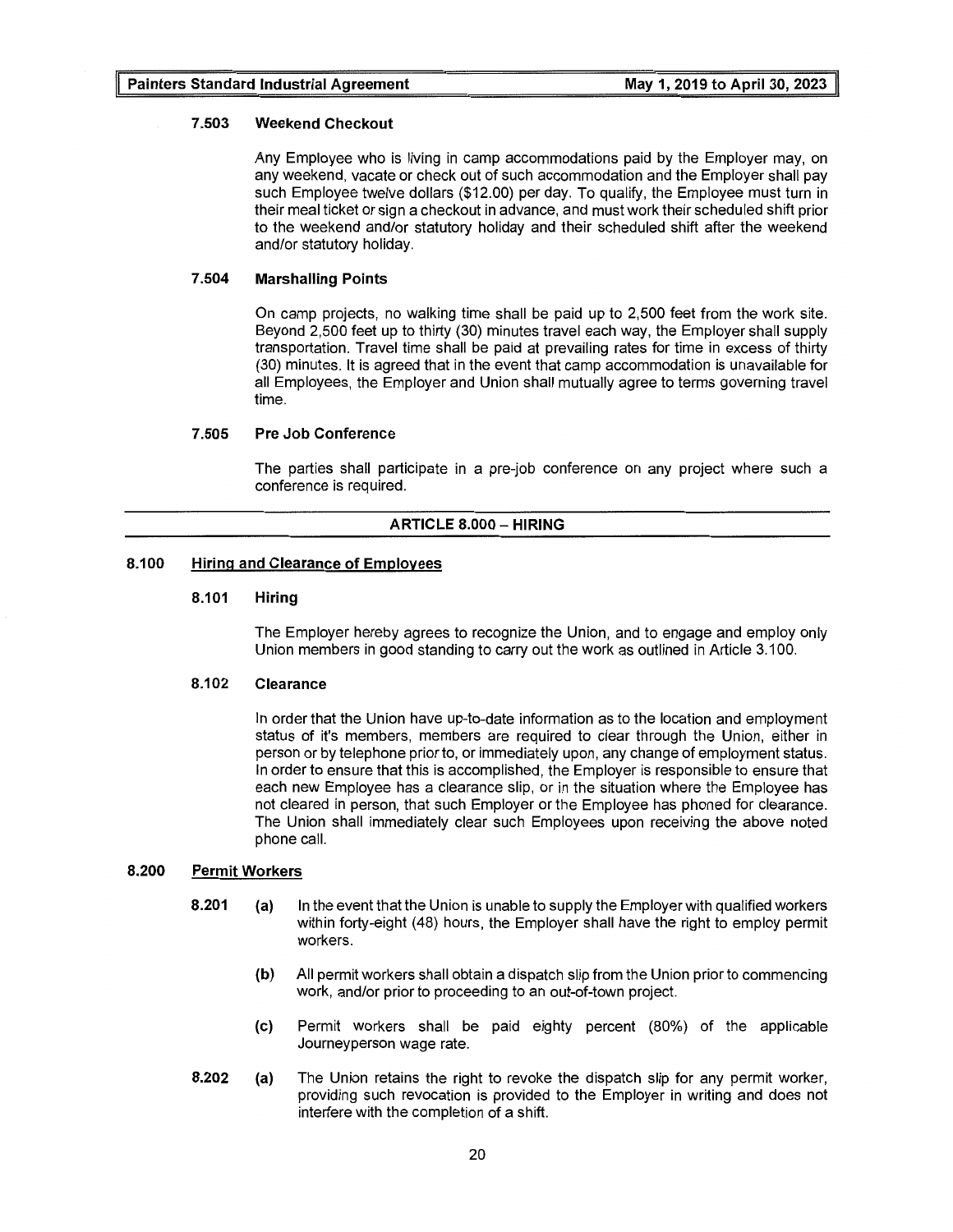- **(b)** The Employer shall replace permit workers with Union members within twentyfour (24) hours of receiving written direction from the Union to do so.
- **8.203** Article 8.202 is not applicable to permit workers employed on out-of-town projects for less than thirty (30) calendar days.
- **8.204** Nothing in Article 8.200 shall be interpreted to mean that a Union member is precluded from finding their own job, providing that the clearance requirements of Article 8.100 are otherwise complied with.

#### **8.300 Local Hiring**

- **8.301** Where an Employer has contracted work at a location other than where their registered office of business is located and where qualified members of the Union reside, such Employer shall give hiring preference to those local residents based upon the ratio of three (3) local Employees for every one (1) Employee from Employer's own forces.
- **8.302** It is understood the first two (2) Journeypersons on a project can be Employee Union Members from the BC business location of the Employer. Any overtime is to be shared equally amongst the Employees on that project. One (1) of the first two (2) Journeypersons previously referred to shall be exempt from this provision.
- **8.303** In the event there are insufficient local residents, the Employer shall be able to crew the project with members from elsewhere in the jurisdiction of the Union. A local resident, for the purpose of this Article, is defined as one whose local daily travel costs do not exceed the cost of room and board and who has resided in that location for a period of forty-five (45) days prior to the start of the project.
- **8.304** When the Employer has a project outside the geographical jurisdiction of the Union in which such Employer's base of business or operations is located, and within the geographical jurisdiction of another Local of the IUPAT, such Employer shall, so far as it is economically feasible, employ Employees in the ratio of fifty percent (50%) from the Union Local in whose geographical jurisdiction the project is located. It is further understood and agreed that the fifty percent (50%) requirement shall not apply to the first two (2) Journeyperson Painters employed on the project.

#### **8.400 Withdrawal of Members**

The Union reserves the right to withdraw its members from any project(s) of an Employer's if such Employer continues to employ an individual(s) who has failed to join the Union despite being required to do so in accordance with Article 8.000.

#### **ARTICLE 9.000 - APPRENTICES AND PRE-APPRENTICES**

#### **9.100 Apprentices**

#### **9.101 Classification**

Refer to Article 4.302(a).

#### **9.102 Journeyperson/Apprentice Ratio**

- **(a)** Employers may employ one (1) Apprentice for every two (2) Journeypersons regularly employed. If only two (2) Employees are employed by an Employer, one (1) of the Employees may be an Apprentice.
- **(b)** The JTB shall have the right to require any Employer who regularly employs more than three (3) Journeypersons to employ at least one (1) Apprentice. These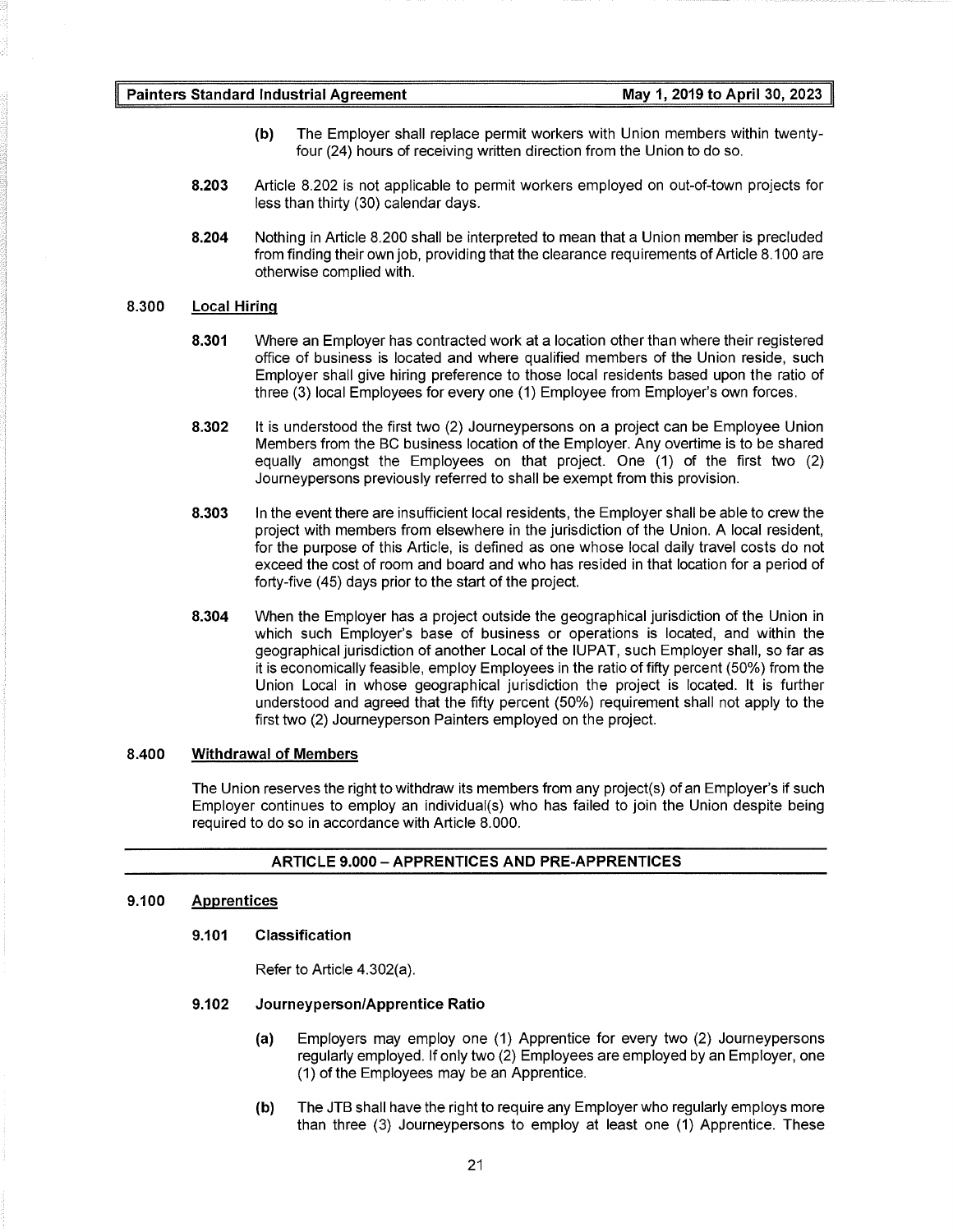provisions may be changed to suit the ability of individual Employers to train Apprentices after review by the JTB.

(c) Only those Employers complying with the Journeyperson/Apprentice ratio shall be allowed to employ permit workers pursuant to Article 8.200, unless there are no Apprentices available. The JTB retains the right to waive this provision after considering the Employer's record in regard to the training of Apprentices.

#### 9.103 Journeyperson Supervision

An Apprentice shall work under the supervision of a Journeyperson at all times.

#### 9.104 Administration of Apprenticeship Program

All matters pertaining to the apprenticeship program including funding for training programs shall be the responsibility of the JTB. The cost of administration and coordination of apprentice training shall be provided from the JTB Trust Fund.

#### 9.105 Employer Contributions

All Employer contributions, with the exception of the Employer contribution to the Union Pension Plan, shall be required on behalf of an Apprentice.

#### 9.200 Pre-Apprentices

#### 9.201 Purpose

Pre-Apprentices shall be considered a good possible source of future Apprentices, and shall be utilized by the Employer to perform such work as described in Article 9.202(d) as a means of reducing the Employer's crew costs, and in turn, of increasing the Employer's ability to compete in the marketplace.

#### 9.202 Restrictions

Unless otherwise mutually agreed by the parties, in writing, a Pre-Apprentice shall:

- (a) be a minimum of sixteen (16) years of age as of date of hire.
- (b) obtain Union clearance, in person, prior to commencing employment.
- (c) be permitted to be employed, as a Pre-Apprentice, for a combined total of no more than nine hundred (900) hours in the industry, regardless of the number of Employers in whose employ such hours have been worked.
- (d) be permitted to perform all work governed by the terms of the Agreement. Notwithstanding the foregoing, a Pre-Apprentice shall not be permitted to perform a combined total of more than three hundred (300) hours of application work, wall coverings, and/or sandblasting during the term of their pre-apprenticeship.
- (e) upon completion of the pre-apprenticeship be registered as a  $1<sup>st</sup>$  Term Apprentice and treated accordingly.

#### 9.203 Ratios

There shall be no expressed restriction on the number of Pre-Apprentices an Employer may employ at any one time, however, the Union shall retain the right to limit, at their discretion, the number of Pre-Apprentices employed by an Employer.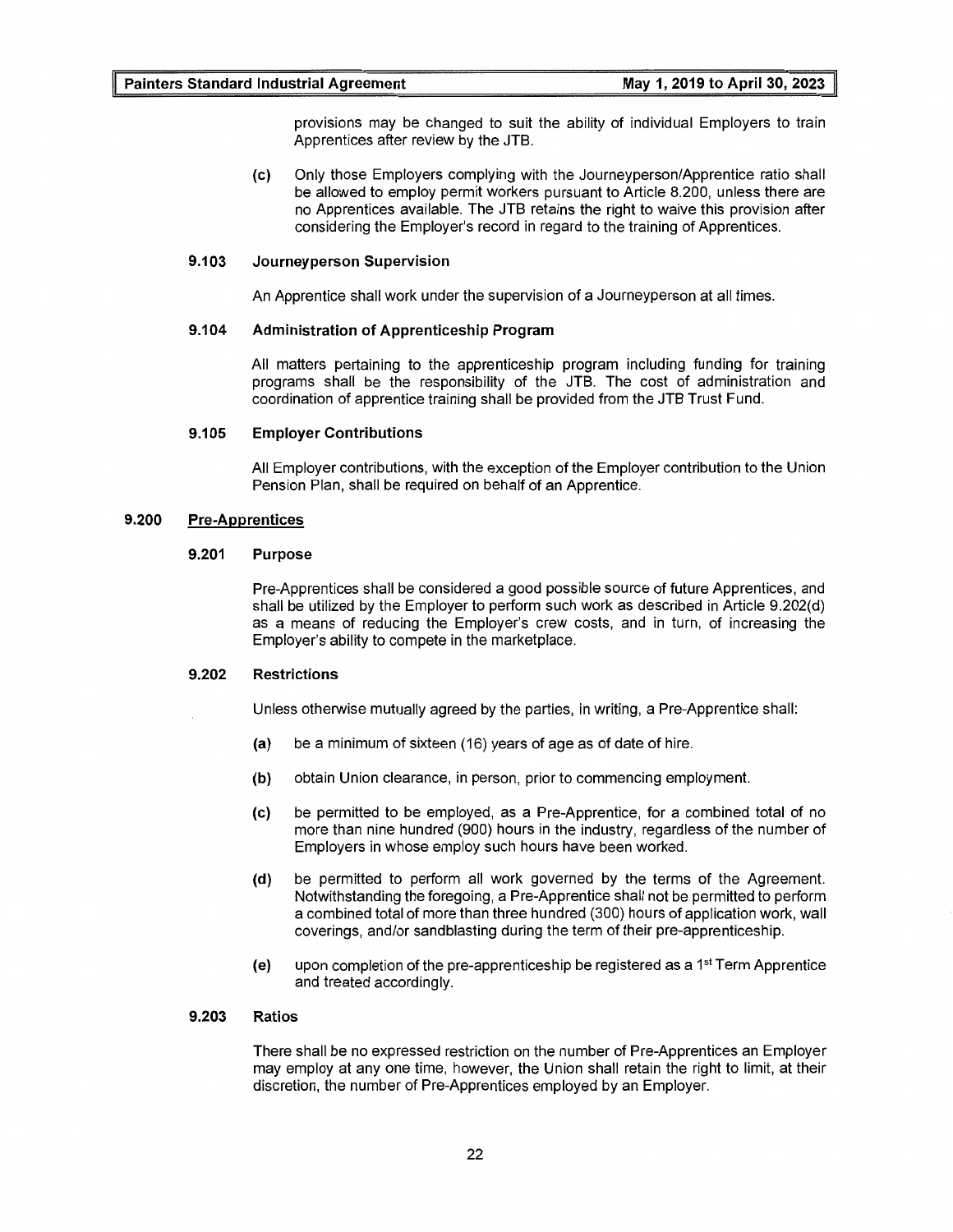#### **9.204 Employer Contributions**

All Employer contributions, with the exception of the Employer contribution to the Union Pension Plan, shall be required on behalf of a Pre-Apprentice. The Employer contribution to the Union Health & Welfare Plan on behalf of a Pre-Apprentice shall be different than that for other Employee classifications. Refer to Article 4.501(b) for calculation.

#### **ARTICLE 10.000-STEWARDS AND UNION REPRESENTATIVES**

#### **10.100 Stewards**

- **10.101** Shop and/or Job Stewards shall be recognized on all projects and shall not be discriminated against.
- **10.102** The Job and/or Shop Superintendent or Foreperson shall be notified by the Union of the name/names of such Steward/Stewards and in the event of layoff or reduction in the workforce, such Stewards shall at all times be given preference of continued employment until completion of the work, unless agreed between the parties hereto. Such agreement shall not be reasonably withheld. The provisions of this Article shall not apply to designated Forepersons and those Employees of long service steadily employed.
- **10.103** Stewards shall be notified prior to Employees working overtime where practicable.
- **10.104** Reasonable time shall be given to Stewards to carry out their duties.
- **10.105** Employees serving on Joint Trade Boards and various Union Committees or as Trustees of various Funds covered by the terms of this Agreement shall be allowed time off without pay and at no cost to the Employer to attend to Union business after making arrangements with the Employer.

#### **10.200 Union Business Representatives**

Union Business Representatives shall have access to projects at all times and shall make every effort to notify the Employer that they are on site.

#### **ARTICLE 11.000 - TOOLS AND EQUIPMENT**

#### **11.100 Employee Supplied**

- **11.101** (a) The tools and equipment outlined in Article 11.102 shall be provided at their own expense by each Employee working in the corresponding classification. In the event of an Employee not having any of these tools and equipment, the Employer may supply same and charge them to the Employee at cost.
	- **(b)** An Employee's tools and equipment shall be in good condition upon starting a new project, and shall be kept in good condition on the Employer's time.

#### **11.102 (a) Brush Painters**

A suitable grip containing a clean pair of overalls, soft shoes, shave hook, putty knife, square putty knife, razor blade holder, broad knife, screwdriver and hammer, one "Red Devil" brand hand-scraper or similar type, manufactured dust brush, and suitable footwear for steel or industrial work.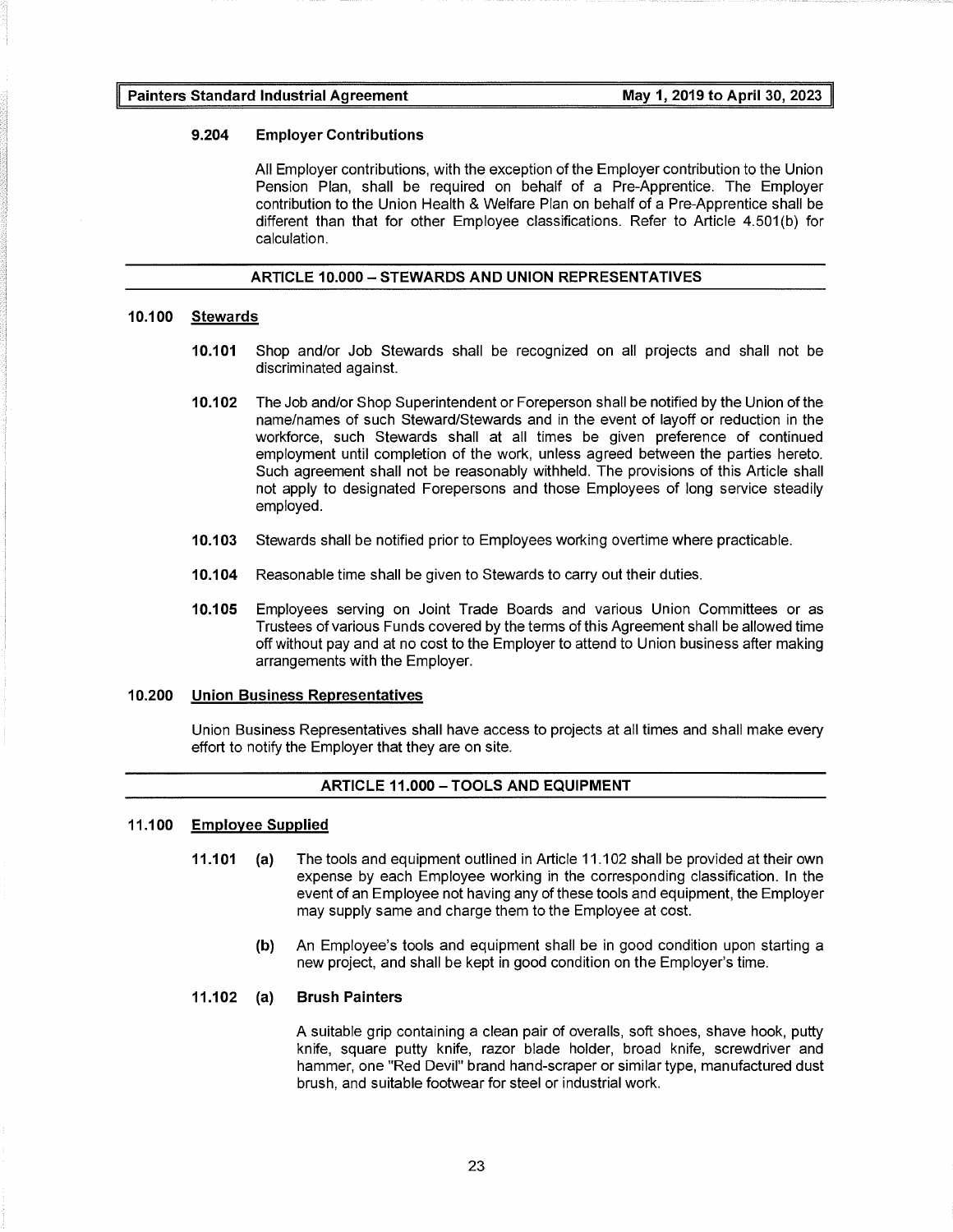#### **(b) Spray Painters and Sandblasters**

A suitable grip containing the same tools as a brush painter, plus a pair of pliers and a crescent wrench for the type of equipment being used. Any special spray equipment wrenches to be supplied by the Employer.

#### **11.200 Health and Safety**

- **11.201** The Employer shall supply Employees with the following, at no cost to the Employee:
	- (a) Spray and sandblast hoods, sterilized respirators with sufficient filters, handcleaner and ear protection if and as required by WorkSafeBC regulations. Hoods and respirators are to conform to WorkSafeBC regulations. Employees shall wear hoods and respirators when necessary. Failure to conform may be reason for dismissal by the Employer.
	- **(b)** Masks, respirators and/or other protective clothing if and while an Employee is required to work over or with injurious chemicals or other injurious substances.
	- (c) Protective clothing if and while an Employee is required to work with materials that are more than ordinarily injurious to clothing.
	- **(d)** Spray hoods if and while spray painters are required to spray on interior work.
	- (e) Hard hats, which shall be returned by the Employee to the Employer upon completion of the project and/or layoff or termination.
- **11.202** All material, tools or equipment, supplied by the Employer shall conform and be utilized in conformity with applicable Provincial and Federal legislation and regulations. Employer safety rules and regulations shall also be complied with providing they are not inconsistent with the foregoing.
- **11.203** (a) The Employer reserves the right to deduct from an Employee's pay the cost of any tools and/or equipment in the event of the loss of, or failure to return, such tools and/or equipment.
	- **(b)** Any Employee found to have willfully caused damage to an Employer's or customer's tools and/or equipment shall be subject to dismissal, and shall have the cost of such tools and/or equipment deducted from their pay.
- **11.300** No work shall be done using a roller over ten (10) inches in length, with such size be determined by the length of the roller sleeve.

#### **ARTICLE 12.000 -WORKING CONDITIONS**

#### **12.100 Health and Safety**

The Employer shall comply with all relevant legislation and regulations which govern employment related or health and safety matters.

- **12.101** It shall not be considered a violation of this Agreement should an Employee refuse to work in conditions or use equipment that does not meet prescribed safety standards or regulations. Refusal of an Employee to abide by WorkSafeBC regulations may be considered just cause for termination.
- **12.102** Any Employee not using safety equipment or carrying out of safety precautions when instructed to do so by the Employer or the Union, or authorized representatives thereof, shall be subject to discipline or dismissal as deemed appropriate by the parties. Failing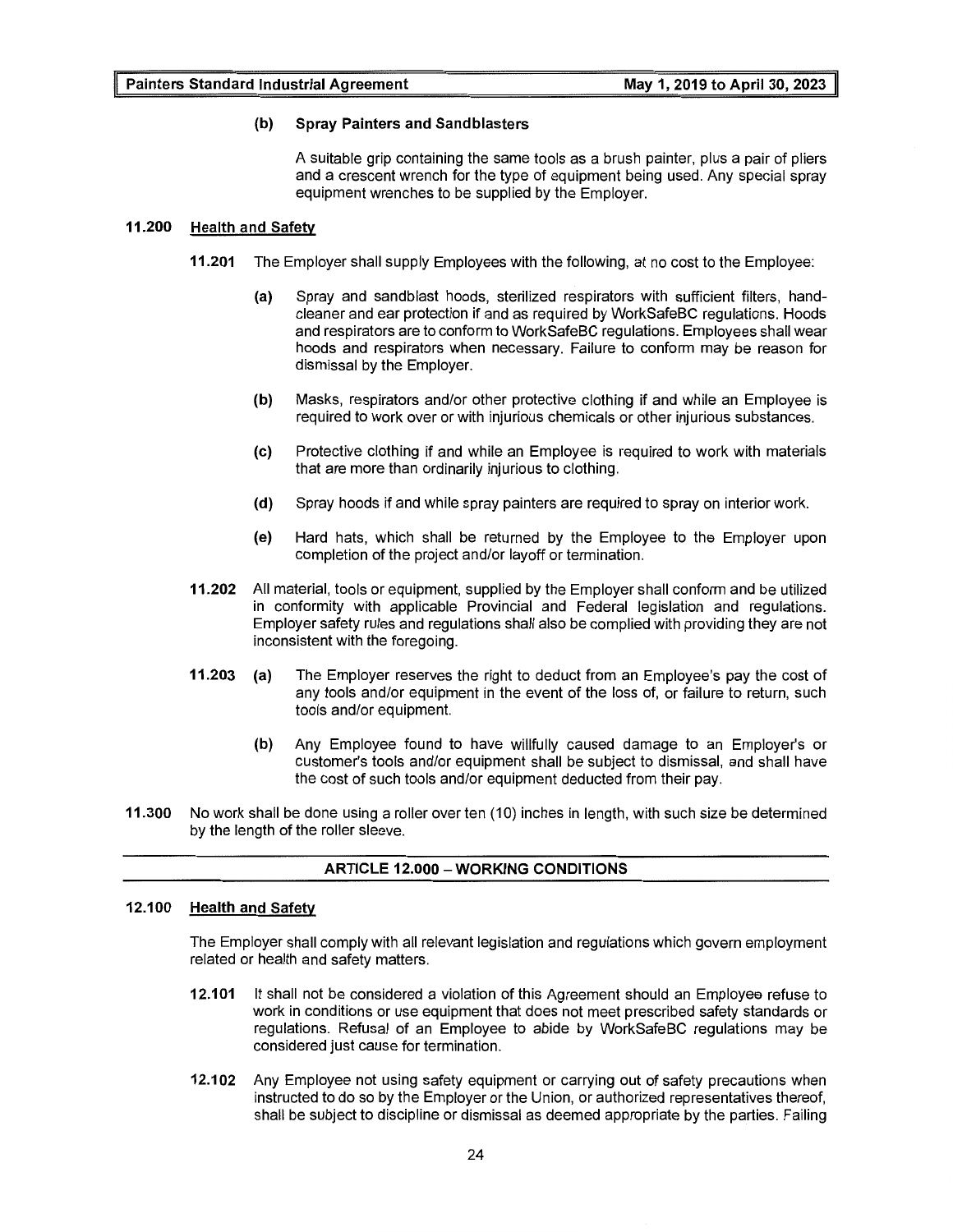agreement, the discipline or dismissal imposed unilaterally by the Employer shall be subject to the grievance procedure.

- **12.103** Employees involved in an accident while on the project shall receive a full day's pay for the day of the accident providing they require medical treatment by a doctor.
- **12.104** In the case of an Employee returning from a WorkSafeBC accepted injury occupational illness or disease the Employer agrees to make a "bona fide" effort to re-employ that individual and the Union agrees to assist the Employer in the reclassification of that Employee where necessary. Both parties agree that appropriate safety considerations for the specific Employee and other Employees shall be a factor in any final determination pursuant to this Article.

#### **12.200 Drug and Alcohol Testing**

The terms of the Construction Industry of British Columbia Substance Abuse Testing and Treatment Program Policy shall apply to this Agreement and the parties agree to be bound by the decisions of the D&A Policy Administration Committee.

#### **12.300 Harassment**

The Union and the Employer recognize the right of Employees to work in an environment free from harassment.

#### **12.400 Discrimination**

The parties agree that discrimination under the prohibited grounds of the BC Human Rights Code shall not be tolerated within the open and inclusive craft building trades construction industry.

#### **12.500 Pregnancy and Parental Leave**

Employees shall be entitled to Pregnancy and Parental Leave in accordance with the provisions of the Employment Standards Act.

#### **12.600 Cell Phone Apps**

No Employee shall be required to install any app on their personal cell phone as a condition of employment.

#### **12.700 Project Facilities**

#### **12.701 Telephone**

A telephone shall be made available to all Employees at all times for incoming or outgoing emergency purposes, and incoming messages of an emergency nature shall be relayed immediately. No employee shall be permitted to use a personal cell phone or smart phone during working hours, excluding rest and meal breaks, except in case of an emergency. Repeated violations of the foregoing shall constitute just case for discipline, up to and including termination.

#### **12.702 Drinking Water**

Where there is no running tap water available, cool drinking water in approved sanitary containers shall be provided. Paper cups shall also be supplied.

#### **12.703 Lunch/Change Rooms**

Where project and climatic conditions require, the Employer shall provide clean and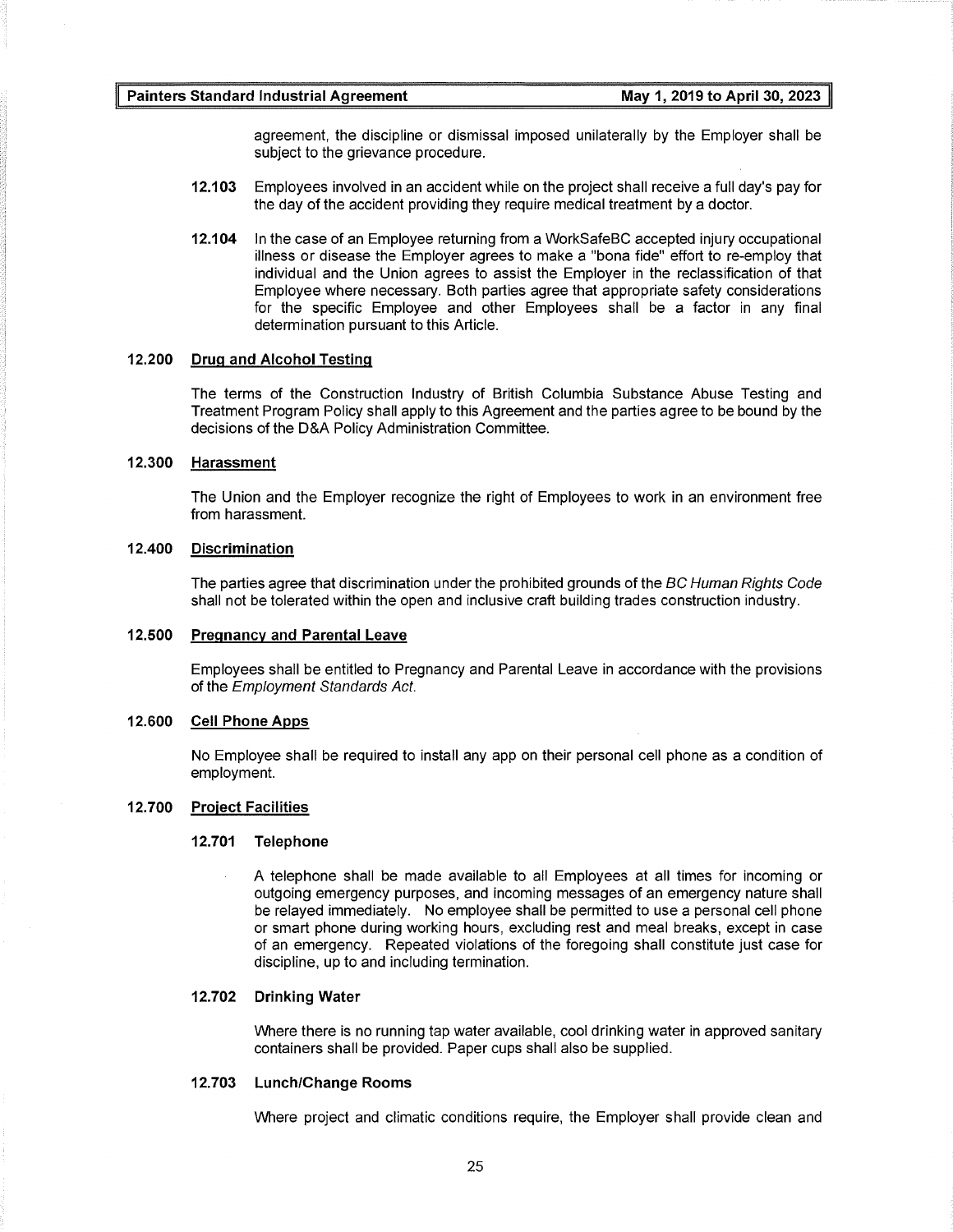adequately heated lunch and change rooms with benches and tables as warranted by crew size. The area designated for changing and eating shall be kept separate from any material, equipment, tools or workplace storage.

#### ARTICLE 13.000 - DISTRICT COUNCIL #38 JOINT TRADE BOARD AND TRUST FUND

#### 13.100 Appointment of Trustees

The parties to this Agreement shall appoint six (6) trustees to participate on the District Council #38 Joint Trade Board (JTB). Such trustees shall be appointed in accordance with the following.

#### 13.101 Employer Trustees

- (a) CLR shall appoint three (3) trustees to the JTB. CLR shall only have sole discretion on the appointment of two (2) such trustees. The third trustee shall be appointed by CLR, but shall be designated for appointment by MPDA and shall not necessarily be a member of CLR.
- (b) The Employers specifically agree that the JTB, and the trustees appointed thereto by CLR shall represent them in all JTB related matters.

#### 13.102 Union Trustees

The Union shall, at their discretion, appoint three (3) trustees to the JTB, and such trustees shall be members of the Union.

#### 13.103 Duration, Notification, and Replacement

- (a) Such appointments shall be for a one (1) year term, and shall be made on an annual basis, effective January  $1<sup>st</sup>$ . Each appointing party reserves the right to alter its appointments at any time, and for any reason.
- (b) The JTB shall be notified, in writing, of all appointments. If no such written notification is provided by January 1<sup>st</sup> of any calendar year, the appointments from the previous year shall be deemed to continue.
- (c) In the event an appointment is required mid-term then such appointment shall be for the period through December  $31<sup>st</sup>$  of the calendar year in which it was made.

#### 13.200 Trust Agreement

The Trust Agreement which governs the JTB shall apply on all matters related thereto, however, this Agreement shall supersede, on like matters, those terms and conditions contained within the Trust Agreement, unless otherwise agreed to, in writing, by the parties.

#### 13.300 Training

Ongoing training and upgrading of Employees is of great importance, and the JTB is the appropriate entity to implement and oversee such training and upgrading programs.

#### 13.301 New Programs

Industrial Construction painting and related work, and spray painting are, in particular, two (2) areas in which increased training and upgrading is an immediate priority, and addressing such priority would be of great benefit to all concerned. As a result, the JTB is strongly encouraged to implement, at the earliest possible time, specific training programs to address the specific needs of the Employers and Employees with respect to each of these areas.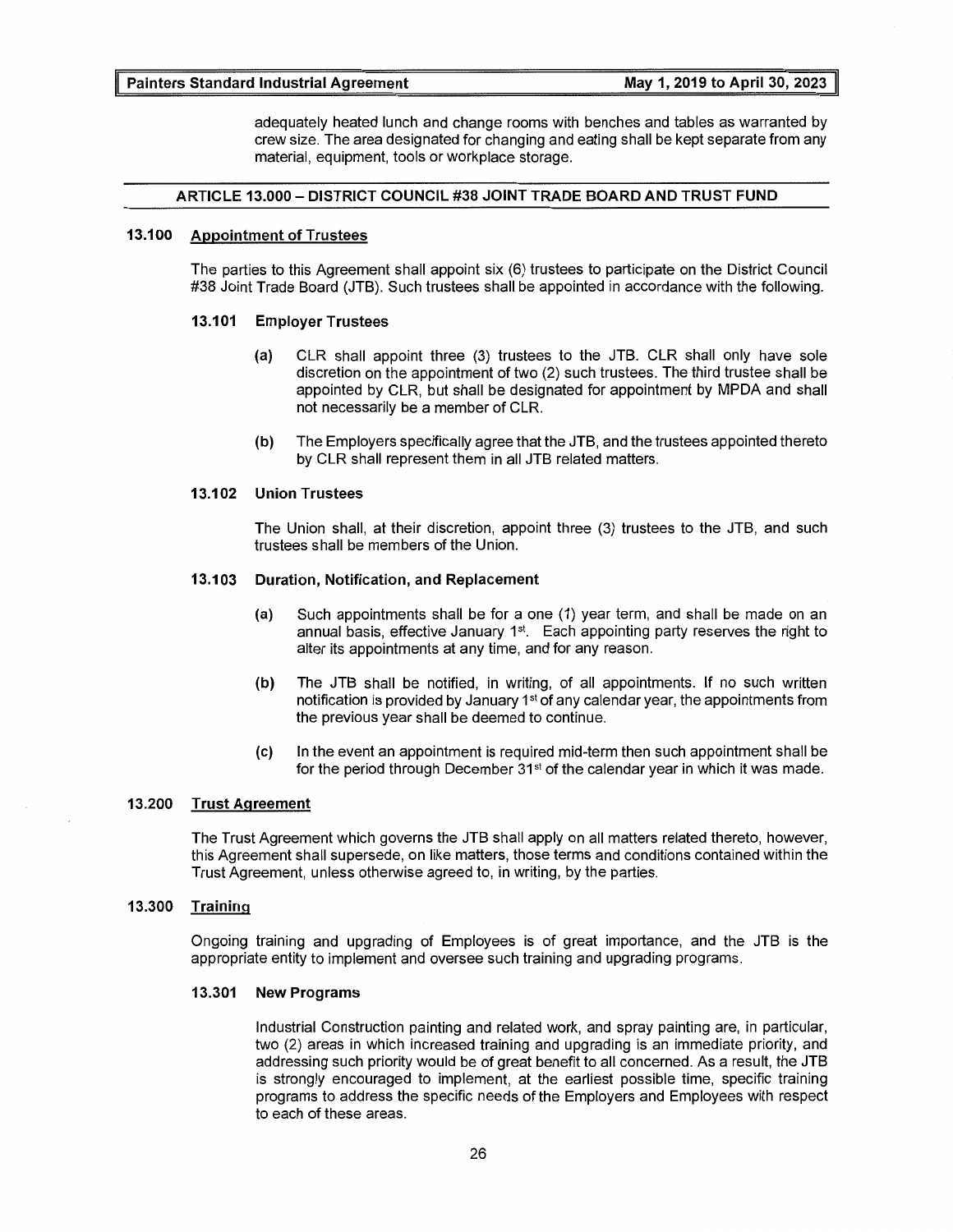#### **13.302 BC Trades Qualification**

- (a) Employees who are not classified as Apprentices or Pre-Apprentices, and who do not currently possess a recognized Federal or Provincial Government Tradesperson's Certificate, shall be required to obtain a British Columbia TQ in Painting & Decorating. Failure to do so shall be considered just cause for termination of Union membership and employment. (Refer also to Appendix "C", item 6, of the May 12, 2000 Memorandum of Agreement between the Union and CLR.)
- **(b)** The JTB shall be responsible for arranging the necessary courses, etc., to facilitate compliance with this Article. The JTB shall also be responsible to review and act on any appeals that may be brought on by Union members who, because of special circumstances such as a language deficiency, reading disability, or similar condition., have not been able to pass the required examination for certification.
- (c) A Standing Committee shall be established whose purpose it shall be to make representation to government to demand compulsory TQ for all painters in the province whether non-union or union, and regardless of union affiliation.
- **(d)** Appropriate programs shall be arranged to upgrade Union members to obtain TQ. Such payment as may be involved in these programs shall be funded through the District Council 38 JTB Trust Fund.
- (e) The JTB shall furnish to Employers, upon request, lists of courses and time when such courses and instructions were held in compliance with Article 13.302.

#### **13.400 Trust Fund**

- **13.401** The District Council #38 Joint Trade Board Trust Fund (JTB Trust Fund) shall be administered by the JTB in accordance with the Trust Agreement applicable thereto.
- **13.402** The purposes of the JTB Trust Fund shall be to:
	- (a) encourage Apprentice applicants to enter the painting trade,
	- **(b)** assist Apprentices during annual school training sessions and, in general, to encourage and assist Apprentices in all phases of training and education,
	- (c) provide upgrading training for Employees,
	- **(d)** develop safety programs designed for the painting industry,
	- (e) provide wage and benefit security as per Article 13.000,
	- **(f)** fund all necessary expenses required to achieve Employee compliance with Article 13.300, and
	- (g) develop and deliver a WorkSafeBC Employer/Employee Safety and Respirator Awareness Programme. It is the intent of this programme to train all Employers and Employees. As a result, the JTB shall schedule the required courses and shall have the authority to direct all Employers and Employees to attend such courses as a condition of employment.

#### **13.500 General Conditions**

**13.501** The JTB shall work in the mutual interest of the parties and towards the advancement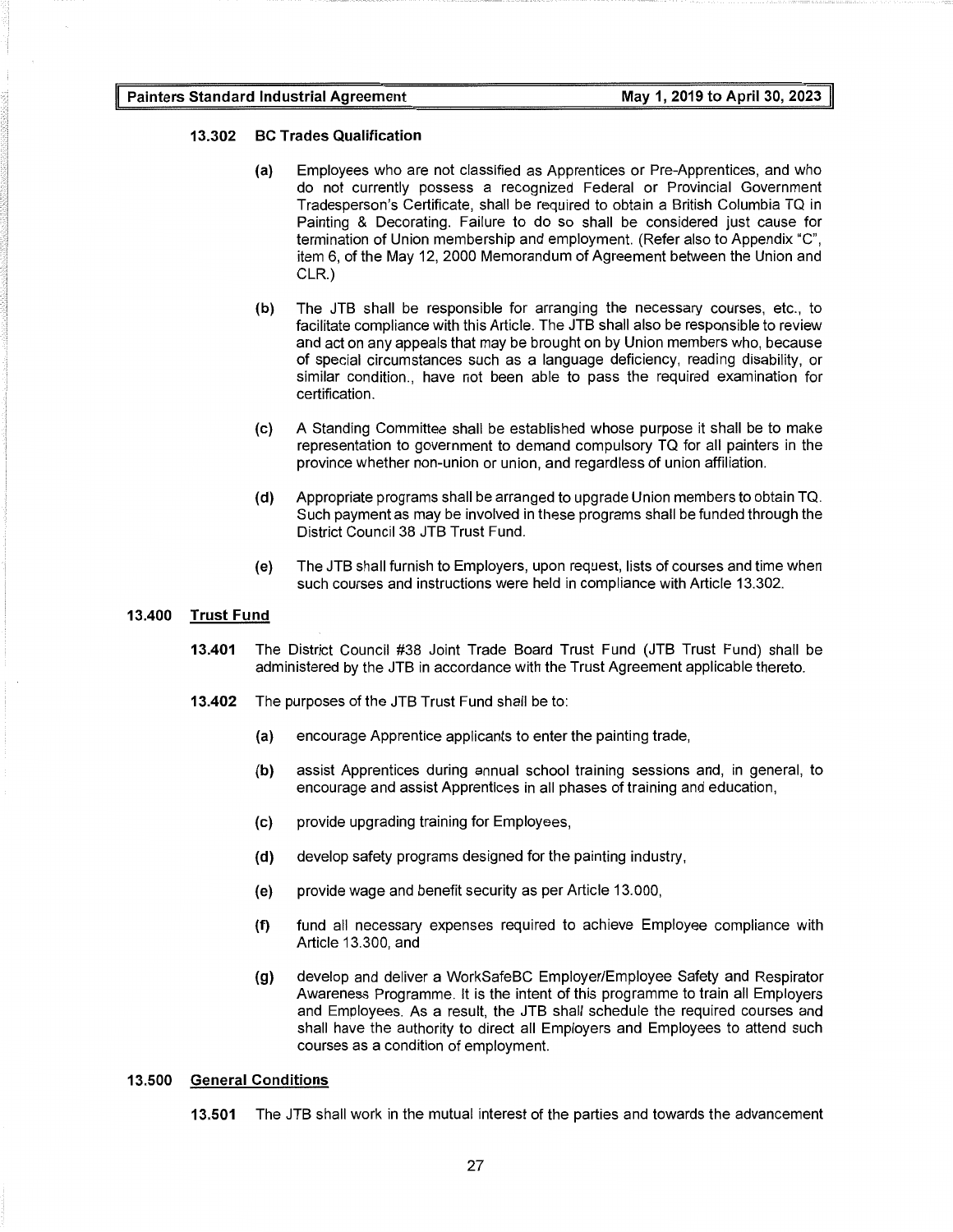and betterment of the painting trade in BC.

- **13.502** The JTB shall not handle grievances filed pursuant to this Agreement.
- **13.503** The Union agrees to include this Article in any other collective agreements they sign which govern the same Scope of Work and trade jurisdiction.

#### **ARTICLE 14.000 - WAGE AND BENEFIT SECURITY FUND**

#### **14.100 Purpose, Funding and Administration**

- **14.101** (a) The parties jointly recognize a need to provide a measure of protection to Employees whose earnings or other contractual obligations may be left unsatisfied by reason of default on the part of their Employer.
	- **(b)** For the purpose of meeting such need, a Wage and Benefit Security Fund (WBS Fund) shall be maintained at twenty five thousand dollars (\$25,000.00).
	- (c) Monies from the WBS Fund shall be made available, as expeditiously as possible, for the satisfaction of legitimate claims presented on behalf of Employees employed under the terms and conditions of this Agreement.
- **14.102** The WBS Fund shall be funded by the JTB Trust Fund, and administered by the JTB.

#### **14.200 Default Employer Liabilities**

- **14.201** In the event the JTB makes a payment(s) pursuant to this Article, the default Employer responsible for such payments having to be made shall:
	- **(a)** Pay to the WBS Fund all sums which have been paid on the Employer's behalf, as well as interest at such rate as may be determined by the JTB, from time to time, from the due date until such sums are totally satisfied.
	- **(b)** Complete and remit any contribution report forms or other related and supporting documents which may be required of the Employer.
	- (c) Pay to the WBS Fund all costs and expenses incurred by the Fund in connection with or arising out of the said payment.
	- **(d)** Pay to the WBS Fund, on account of liquidated damages, an amount equal to ten percent (10%) of the total of all amounts found to be due and owing to the WBS Fund as aforesaid. All Employers party to, or otherwise bound by this Agreement, acknowledge that the liquidated damages will be used to defer administrative costs resulting from the said delinquency and acknowledge the costs to have been actually incurred, waiving the necessity of any additional proof thereof. Without limiting the generality of the foregoing, the said sum is on account of damages resulting from:
		- **(i)** Inconvenience and burden imposed upon the JTB, and
		- **(ii)** Loss of any benefits, monetary or otherwise, to any Employees, and
		- **(iii)** Loss of benefit of the use of any Funds, in connection with an Employer's failure to comply with the terms and conditions of this Agreement.
- **14.202** The JTB is authorized to establish a reasonable and lawful grace period by which amounts owing shall be received.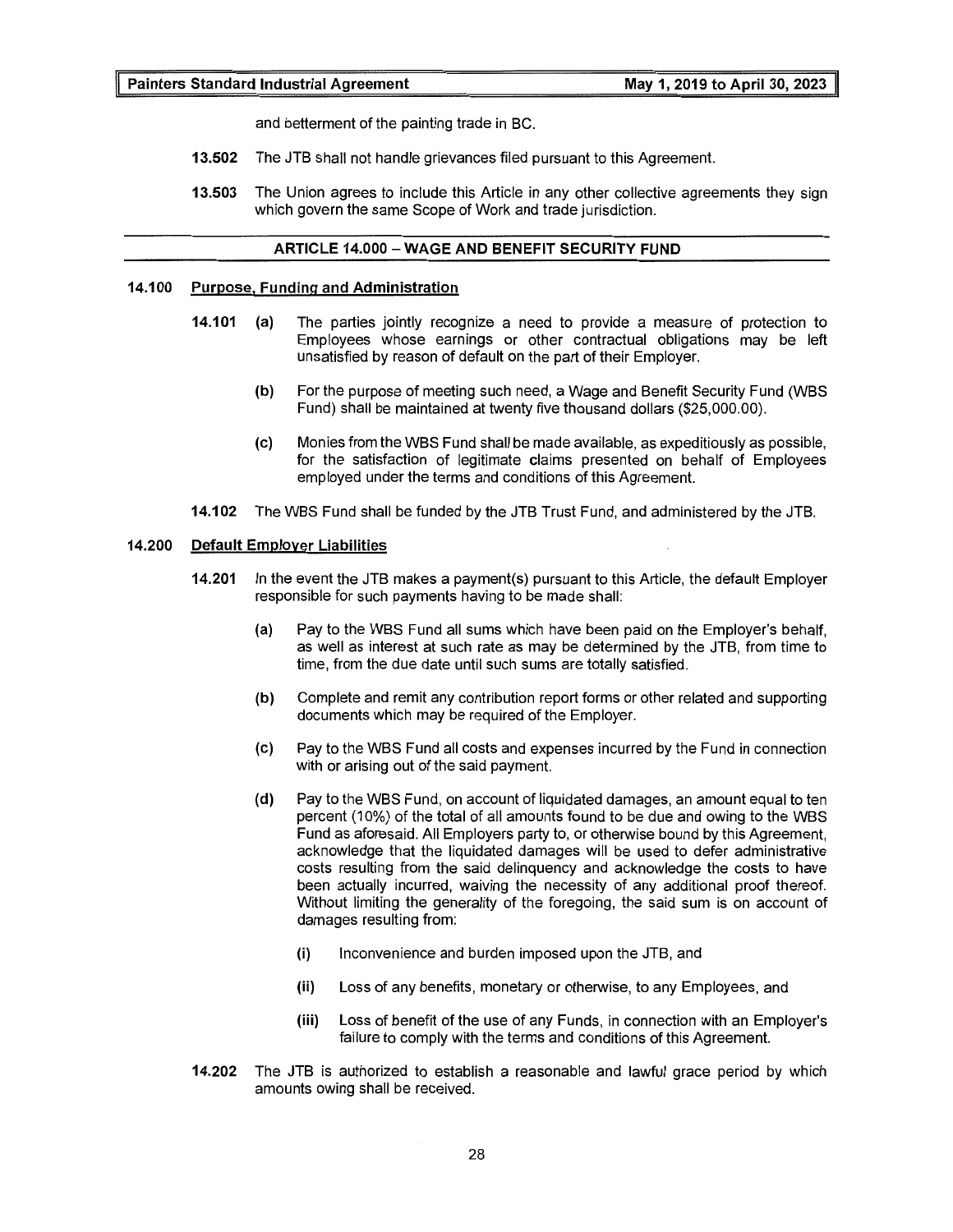- **14.203** (a) If an Employer becomes delinquent in remitting contributions required in accordance with this Agreement, and the JTB places the account in the hands of legal counsel for collection, such delinquent Employer shall be liable for reasonable counsel fees and for all reasonable costs incurred in the collection process including court fees.
	- **(b)** The JTB may take any action necessary to enforce payment of contributions and damages due here under including, but not limited to, proceedings at law and in equity.

#### **ARTICLE 15.000-GRIEVANCE PROCEDURE**

#### **15.100 Grievance**

- **15.101** A grievance shall be defined as any difference between the parties to this Agreement concerning the Agreement's interpretation, application, operation, or any alleged violation thereof, including any question as to whether a matter is arbitrable.
- **15.102** A grievance shall not be considered a grievance unless submitted in writing within ten (10) days of such occurrence becoming known to either the Union or the Employee, and in any event within twenty (20) days of the occurrence giving rise to such grievance.
- **15.103** All grievances shall be finally and conclusively settled without stoppage of work in the following manner.

#### **15.200 Arbitration**

Where a difference arises between the parties relating to the interpretation, application, operation, or administration of this Agreement, including any question as to whether a matter is arbitrable, or where an allegation is made that a term or condition of this Agreement has been violated, and the parties are unable to resolve the grievance, either of the parties may notify the other party of its desire to submit the difference to arbitration as outlined in Article 15.300 Step 3.

#### **15.300 Resolution Steps**

#### **15.301 STEP 1**

To solve a grievance, an Employee shall first either themselves, or accompanied by their Steward as they shall choose, discuss with the Employer within five (5) working days of becoming aware of the event, and if they agree, their decision shall be final, providing such decision does not violate this Agreement.

#### **15.302 STEP 2**

Failing settlement within five (5) days of the event giving rise under Step 1, the particulars thereof shall, within five (5) days, be set out in writing by the party resorting to this procedure and shall be delivered to the other party and they shall forthwith confer upon the matter and if they agree, their decision shall be final.

#### **15.303 STEP 3**

- (a) If the grievance is not resolved pursuant to Step 2 within seven (7) days, or such longer period as the parties agree to, then it shall be referred to a single Arbitrator
- **(b)** Such a single Arbitrator shall be selected by mutual agreement of the parties, and the parties shall meet for the purpose of mutually agreeing to the selection of a single Arbitrator within two (2) working days of the completion of Step 2. The parties agree to make a sincere effort to reach a mutual agreement with respect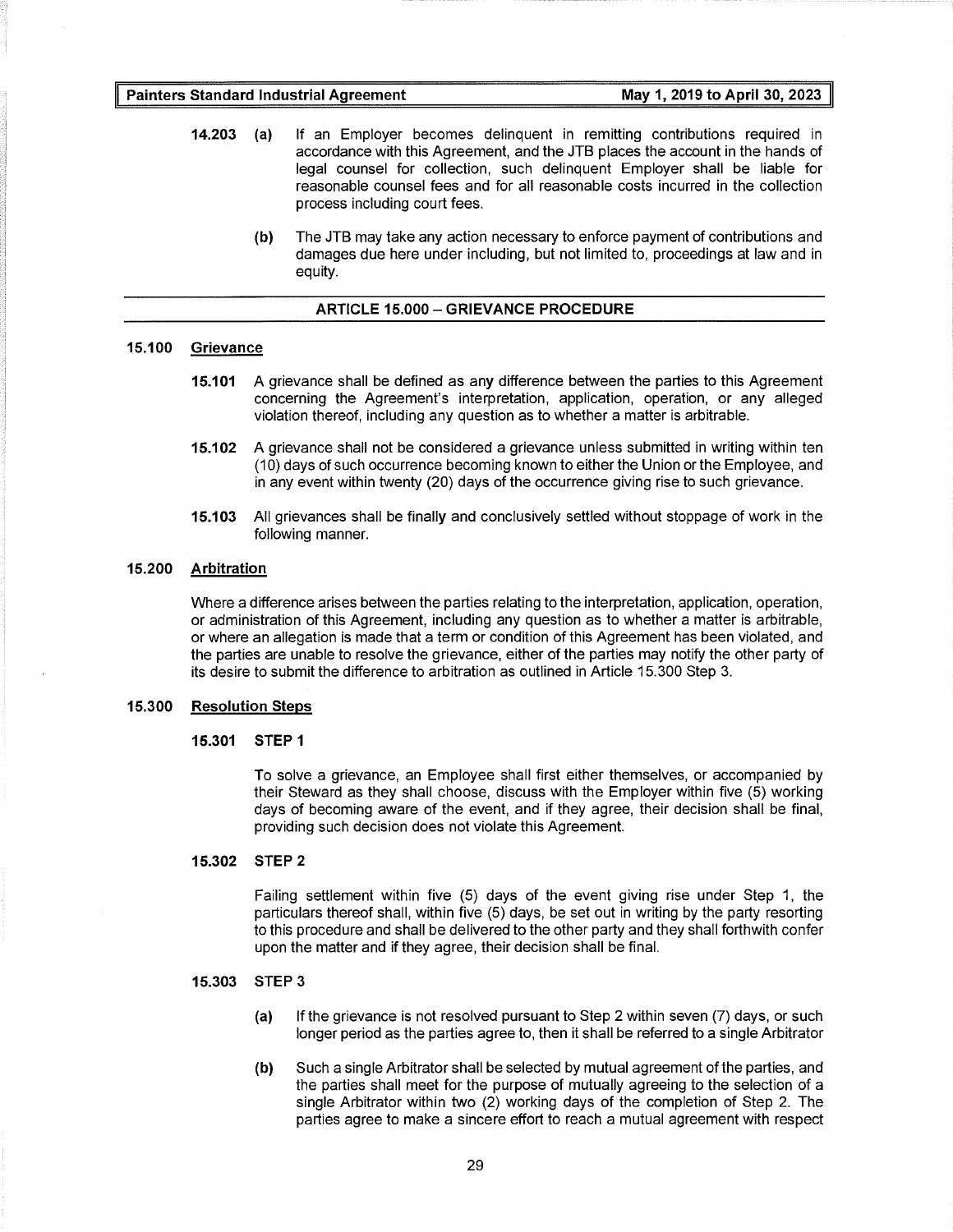to the selection of a single Arbitrator, but reserve the right to mutually agree that it is in their collective best interests to proceed immediately to Step 4.

(c) The terms of Step 4(d) and (e) shall also apply where the Grievance has been referred to a single Arbitrator, and where such a single Arbitrator has been mutually agreed to by the parties.

#### **15.304 STEP 4**

If the parties are unable to mutually agree to the selection of a single Arbitrator in accordance with Step 3 within four (4) working days of such longer time as the parties agree to, the Grievance shall be referred to an Arbitration Board Panel of three (3).

- (a) The party desiring arbitration shall appoint a memberforthe board and shall notify the other party in writing of its appointment and particulars of the matter in dispute.
- **(b)** The party receiving the notice shall within five (5) days thereafter appoint a member to the board and notify the other party of its appointment and particulars of the matter in dispute.
- (c) The two Arbitrators so appointed shall confer to select a third person to be Chairperson and failing for them to agree upon a person willing to act, either of them shall apply to the LRB to appoint such a third person.
- **(d)** The Arbitration Board shall sit, hear the parties, settle the terms of the question to be arbitrated and make its award within ten (10) days from the date of the appointment of the Chairperson provided the time may be extended by agreement of the parties. The Board shall deliver its award in writing to each of the parties and the award of the majority of the Board shall be the award of the Board and shall be final and binding upon the parties and they shall carry it out forthwith.
- (e) Each party shall pay its own costs and expenses of arbitration, the remuneration and disbursements of its appointees to the Board and one-half  $\mathcal{V}_2$  the compensation and expenses of the Chairperson and of stenographic and other expense of the Arbitration Board.

#### **ARTICLE 16.000-MANAGEMENT RIGHTS**

- **16.100** The Employer has the undisputed right to operate and manage its business in all respects subject only to the limitations expressly stated in this Agreement.
- **16.200** An Employer may initiate a Grievances against the Union or any Union member, and such Grievance shall commence at Article 15.302.

#### **ARTICLE 17.000- SAVINGS CLAUSE**

- **17.100** In the event that any provision of this Agreement should be held invalid by operation of law, or by a tribunal of competent jurisdiction, or if compliance with or enforcement of any provision should be restrained by such tribunal, pending a final determination as to its validity, the remainder of this Agreement or the application of such provision, other than those as to which it has been held invalid, or as to which compliance with or enforcement of has been restrained, shall not be affected thereby.
- **17.200** In the event that any provision of this Agreement should be held invalid, or enforcement of, or compliance with which has been restrained, as above set forth, the parties affected thereby shall enter into immediate collective bargaining negotiations, upon the request of either party, for the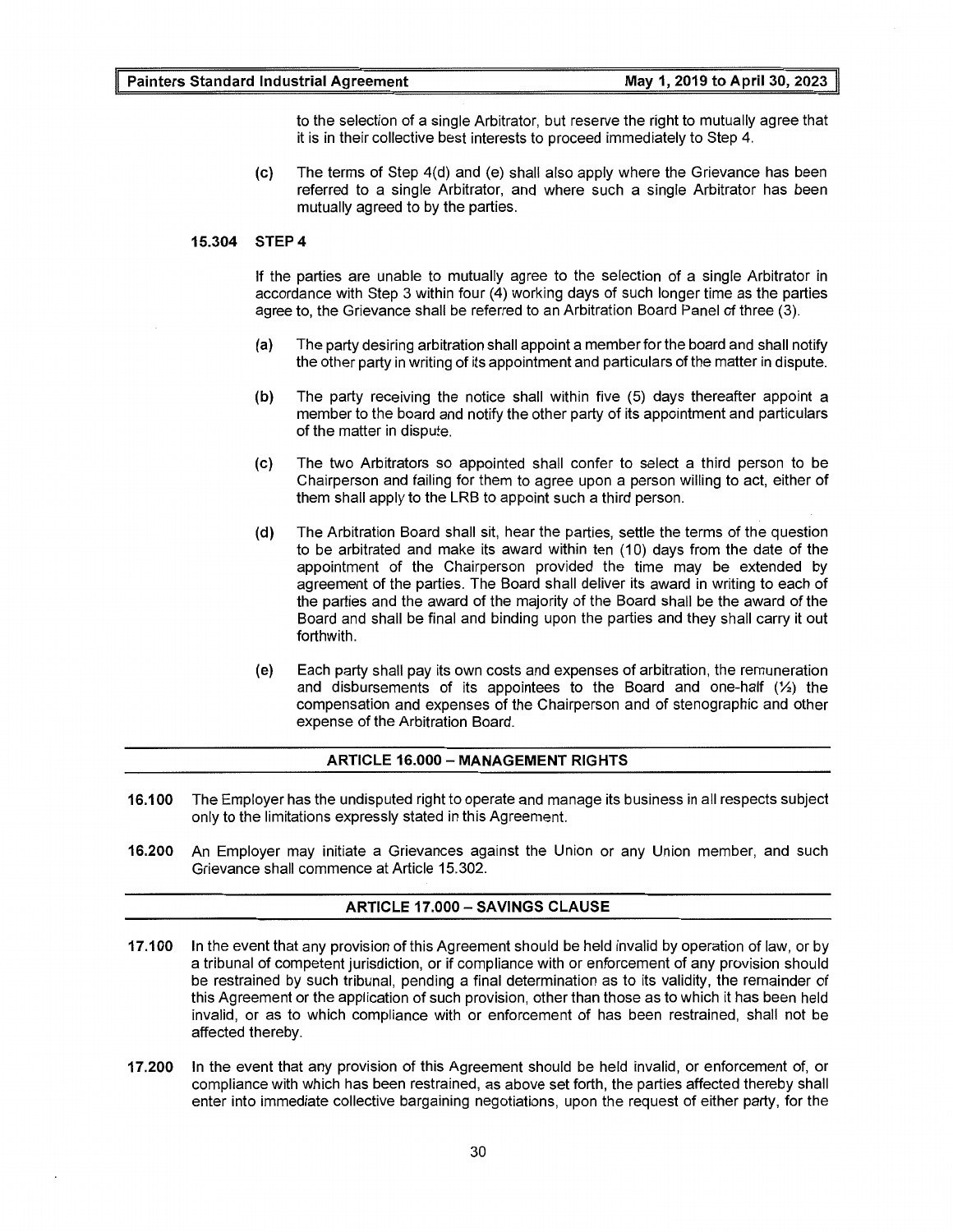purpose of arriving at a mutually satisfactory replacement for such provision during the period of invalidity or restraint.

**17.300** In the event the parties do not agree on such a mutually satisfactory replacement, they shall submit the dispute to the grievance procedure in accordance with Article 15.000.

#### **ARTICLE 18- "CLEAN UP" OF AGREEMENT**

During the preparation of this Agreement, mutually agreed upon adjustments were made to format and language in order to address/delete redundant provisions, vague language, logic, consistency and grammar. The parties have agreed to the resulting changes and provisions.

#### **SIGNATURE OF PARTIES**

Dated this  $23$  day of June, 2020

Signed on behalf of:

Construction Labour Relations Association of BC

Dated this  $26$  day of June, 2020

Signed on behalf of: IUPAT Local #138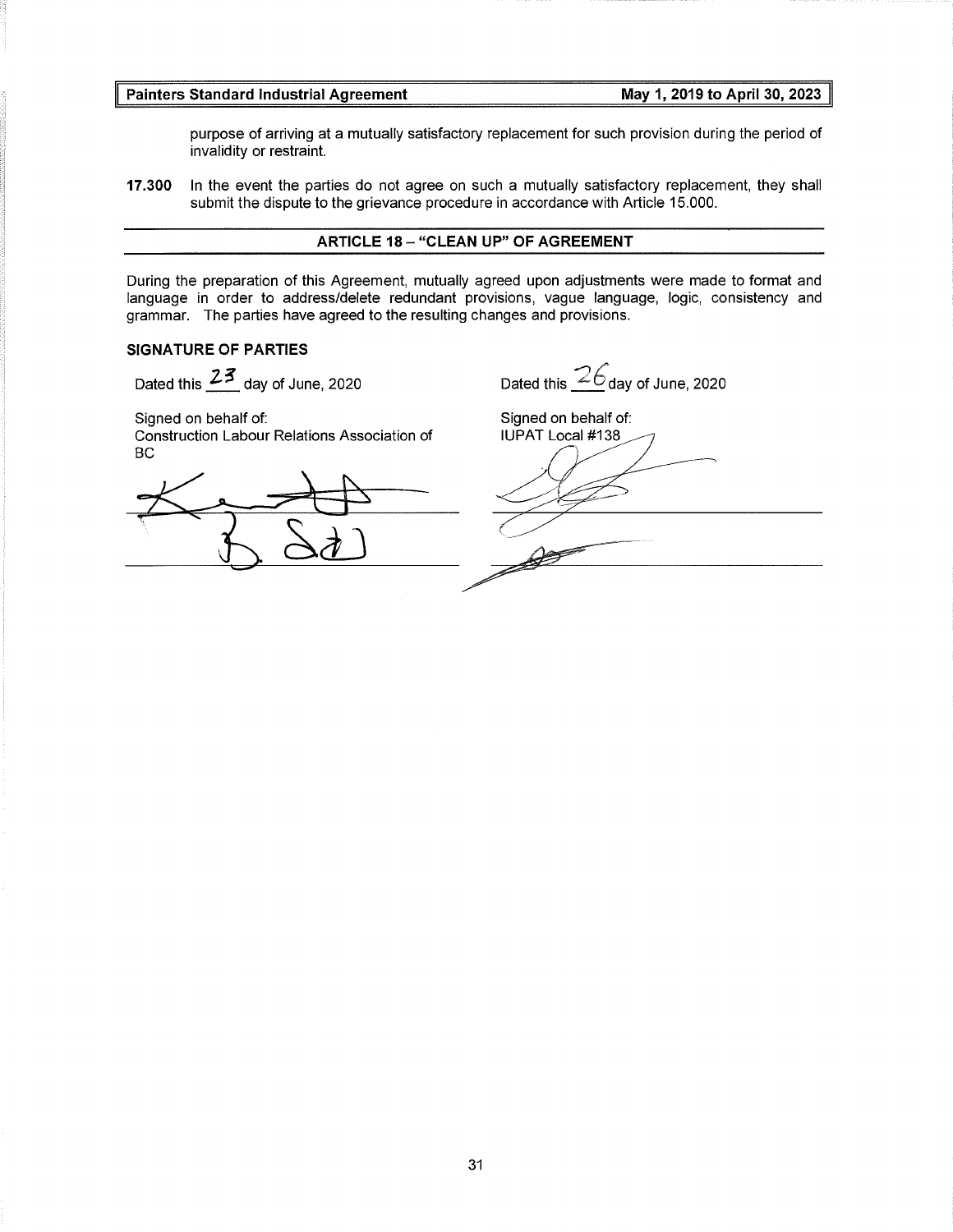#### **LETTER OF UNDERSTANDING #1**

#### **SAFETY PASSPORT**

The Parties understand and agree that the Union agrees not to dispatch and the employer agrees not to hire individuals who are not in possession of a current safety passport. The Parties will agree to meet and determine the format of the passport whether it be a single document or a series of certifications. The following safety certifications will make up the requirements of the safety passport:

> Hearing Test Fall Protection W.H.l.M.S.

Respirator training and fit test Elevated Platforms Confined Space

The Union and the Employer agree that the Safety Passport will become a component of the Advanced Industrial modules (AIM) Certification once it has been developed and implemented by the parties.

#### **LETTER OF UNDERSTANDING #2**

Forepersons, Journeypersons or level 5 and 6 apprentices who have successfully completed the Coating Application Specialist II (CAS II) certification shall be paid the CAS II wage rate based on their current classification. The following terms shall apply to the CAS II wage rate.

- 1. The applicable CAS wage rate shall be calculated by adding the CAS differential (\$2.29 as of March 15, 2019) to the otherwise applicable straight time hourly rate for the employees classification. The Foreperson percentages are not applied to the CAS differential.
- 2. The applicable CAS wage rate shall be paid for all work performed within the scope of the Agreement.
- 3. All applicable premiums shall be applied to the CAS wage rate.

The Parties agree that the CAS II certification will make up one of the modules of the AIM certification program. The Parties will form a subcommittee made up of and equal number of Employer and Union representatives to determine the content of the AIM program and agree on an implementation date for the program.

#### **LETTER OF UNDERSTANDING #3**

#### **JOINT TRADE SOCIETY**

Notwithstanding any/all contrary interpretation of the DC#38 Joint Trade Society (the JTS) Bylaws, Part 3, paragraph 16, item (2), the parties hereby agree that such Bylaws shall be applied as follows:

- (1) CLR shall appoint three (3) Directors to the JTS to represent the painting sector. Such Directors shall represent all painting sector employers signatory to a DC#38 collective agreement in all JTS related Matters.
- (2) Each of the three (3) appointees shall be a senior management representative of an employer signatory to a DC#38 collective agreement.
- (3) All CLR appointments shall be made in writing and shall apply for an indefinite period. CLR reserves the right to alter its appointments at any time and for any reason, and shall provide written notice to the JTS upon having done so.
- (4) The CLR staff representative responsible for the painting sector shall be invited to all meetings of the JTS Board of Directors as a guest.
- (5) The Union shall table an amendment to the JTS Bylaws which would adjust such Bylaws as required in order to be consistent with the terms of this Letter of Understanding.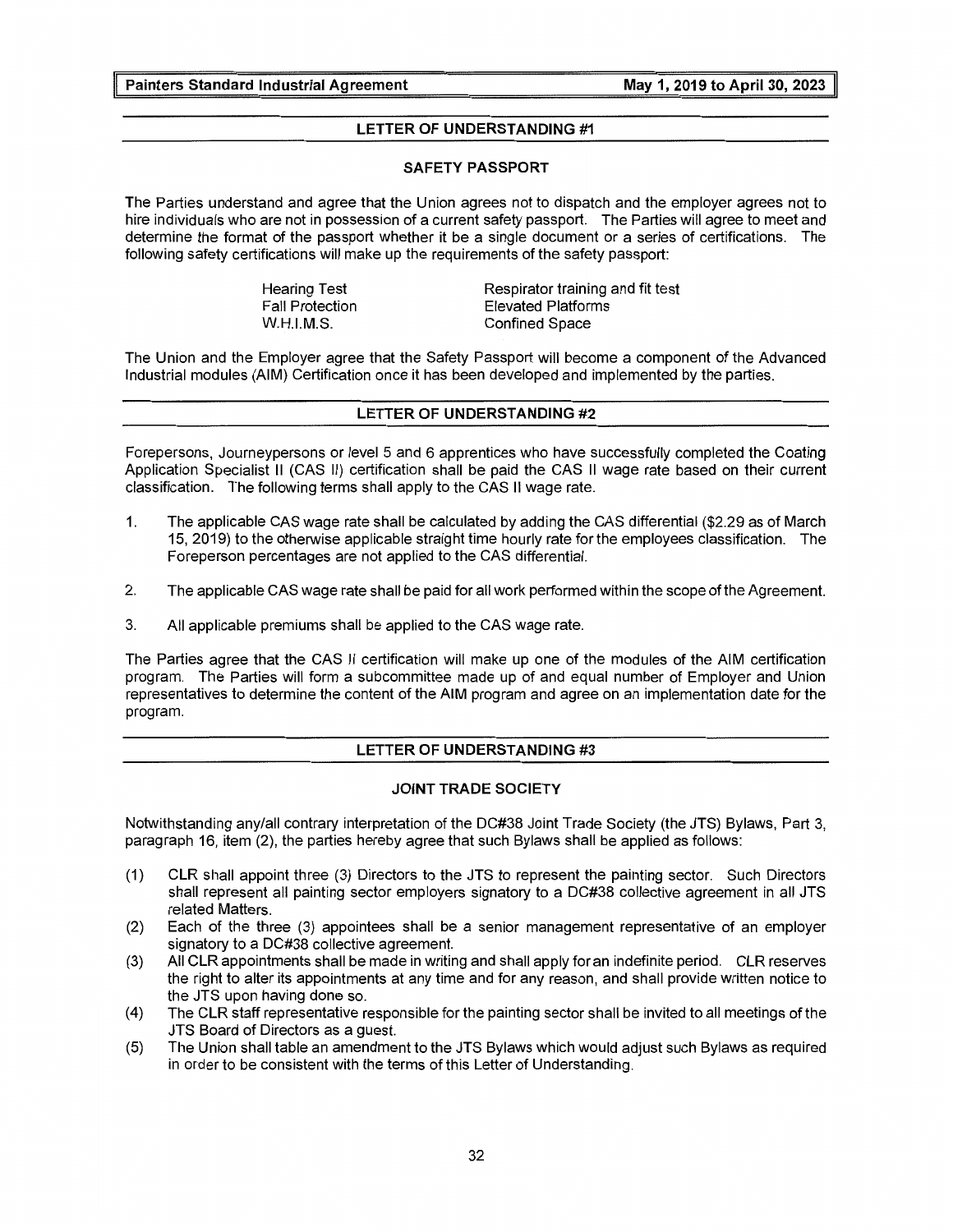#### **LETTER OF UNDERSTANDING #4**

#### **SATURDAY OVERTIME**

To assist the parties in the securing more of the current market share of work in the Construction Industry in the Province of B.C., a committee of equal representation from BCBCBTU and CLR shall be established within six (6) months from the date of these recommendations and shall meet on a quarterly basis thereafter to determine the effect the following amendment has had on the securing of new contracts by CLR. CLR (and its members) shall provide the committee with such information as required to make the determination.

For the term of the renewed collective agreement expiring on April 30, 2023 unless renewed by mutual agreement, effective the first of the month following the date of implementation of these recommendations, overtime for the first ten (10) hours on Saturdays shall be paid at the rate of time and one-half (1.5X) the applicable straight time hourly rate and double time thereafter.

Collective agreements that currently provide for more hours being paid at the rate of time and one-half (1.5X) the applicable straight time hourly rate or for hours paid at less than time and one-half (1.5X) on Saturdays, the existing provisions shall continue to be applied.

 $\frac{1}{\sqrt{2}}\int_{\mathbb{R}^{2}}\frac{1}{\sqrt{2}}\,e^{-i\omega t}dt$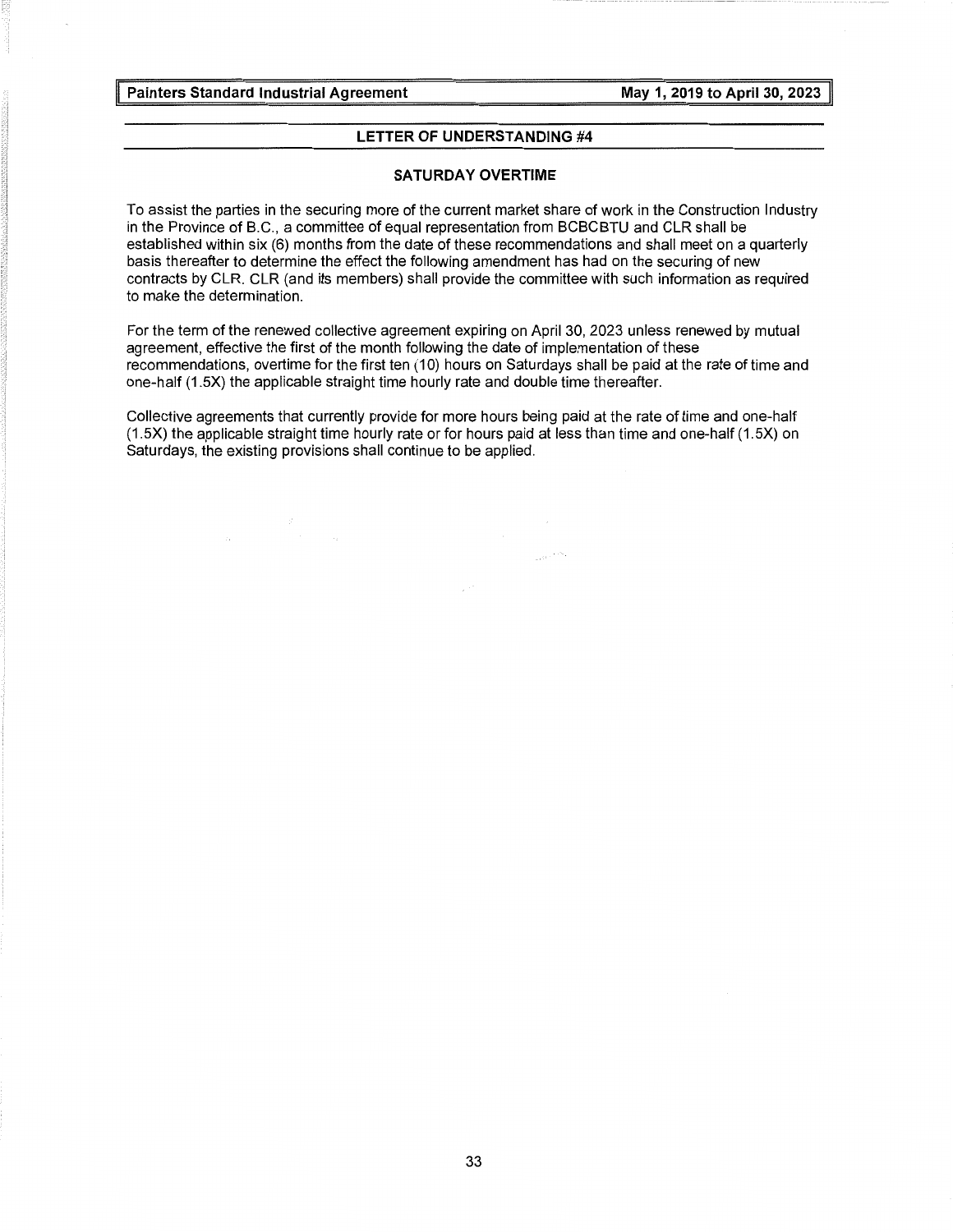|                                           |              |                                      |                                                          |                     | June 17, 2019 |                                     |                              |                                      |                                                    |                     | May 1, 2020 |                                     |                              |
|-------------------------------------------|--------------|--------------------------------------|----------------------------------------------------------|---------------------|---------------|-------------------------------------|------------------------------|--------------------------------------|----------------------------------------------------|---------------------|-------------|-------------------------------------|------------------------------|
| Breakdown of Monetary Package             |              | Straight<br>Time Hourly<br>Wage Rate | Vacation &<br><b>Holiday Pay</b><br>$(12%)$ <sup>1</sup> | Health &<br>Welfare | Pension       | Total<br>Employer<br>Contributions* | Total<br>Monetary<br>Package | Straight<br>Time Hourly<br>Wage Rate | Vacation &<br>Holiday Pay<br>$(12\%)$ <sup>1</sup> | Health &<br>Welfare | Pension     | Total<br>Employer<br>Contributions* | Total<br>Monetary<br>Package |
| General Foreperson                        | 120%         | \$45.59                              | \$5.47                                                   | \$2.02              | \$4.00        | \$1,545                             | \$58,625                     | \$46.37                              | \$5,56                                             | \$2.02              | \$4,00      | \$1.565                             | \$59,515                     |
| "A" Foreperson                            | 115%         | \$43.69                              | \$5.24                                                   | \$2,02              | \$4.00        | \$1,545                             | \$56,495                     | \$44,44                              | \$5,33                                             | \$2.02              | \$4.00      | \$1,565                             | \$57,355                     |
| "B" Foreperson                            | 108%         | \$41.03                              | \$4.92                                                   | \$2.02              | \$4.00        | \$1.545                             | \$53.515                     | \$41.73                              | \$5.01                                             | \$2.02              | \$4.00      | \$1.565                             | \$54.325                     |
| Journeyperson                             | 100%         | \$37,99                              | \$4.56                                                   | \$2.02              | \$4.00        | \$1.545                             | \$50,115                     | \$38.64                              | \$4.64                                             | \$2.02              | \$4.00      | \$1.565                             | \$50.865                     |
| 6 <sup>th</sup> Term Apprentice           | 80%          | \$30.39                              | \$3.65                                                   | \$2.02              | n/a           | \$1.545                             | \$37,605                     | \$30.91                              | \$3.71                                             | \$2.02              | n/a         | \$1.565                             | \$38.205                     |
| 5 <sup>th</sup> Term Apprentice           | 75%          | \$28.49                              | \$3.42                                                   | \$2.02              | n/a           | \$1.545                             | \$35.475                     | \$28.98                              | \$3.48                                             | \$2.02              | n/a         | \$1.565                             | \$36.045                     |
| 4 <sup>th</sup> Term Apprentice           | 70%          | \$26.59                              | \$3.19                                                   | \$2.02              | n/a           | \$1.545                             | \$33,345                     | \$27.05                              | \$3.25                                             | \$2.02              | n/a         | \$1.565                             | \$33.885                     |
| 3rd Term Apprentice                       | 65%          | \$24.69                              | \$2.96                                                   | \$2.02              | n/a           | \$1.545                             | \$31.215                     | \$25.12                              | \$3.01                                             | \$2.02              | n/a         | \$1.565                             | \$31,715                     |
| 2 <sup>nd</sup> Term Apprentice           | 55%          | \$20,89                              | \$2.51                                                   | \$2.02              | n/a           | \$1.545                             | \$26.965                     | \$21.25                              | \$2.55                                             | \$2.02              | n/a         | \$1.565                             | \$27,385                     |
| 1 <sup>st</sup> Term Apprentice           | 50%          | \$19.00                              | \$2.28                                                   | \$2.02              | n/a           | \$1.545                             | \$24.845                     | \$19.32                              | \$2.32                                             | \$2.02              | n/a         | \$1.565                             | \$25.225                     |
| Pre-Apprentice <sup>1</sup>               | 40%          | \$15.20                              | \$1.22                                                   | \$0.54              | n/a           | \$1.545                             | \$18,505                     | \$15,46                              | \$1.24                                             | \$0.54              | n/a         | \$1.565                             | \$18,805                     |
| <b>Employees with CAS 2 Certification</b> |              |                                      |                                                          |                     |               |                                     |                              |                                      |                                                    |                     |             |                                     |                              |
| General Foreperson                        | 120% + CAS   | \$47.88                              | \$5.75                                                   | \$2.02              | \$4.00        | \$1.545                             | \$61.195                     | \$48.66                              | \$5.84                                             | \$2.02              | \$4.00      | \$1.565                             | \$62.085                     |
| "A" Foreperson                            | $115% + CAS$ | \$45.98                              | \$5.52                                                   | \$2.02              | \$4.00        | \$1.545                             | \$59,065                     | \$46.73                              | \$5.61                                             | \$2,02              | \$4.00      | \$1.565                             | \$59.925                     |
| "B" Foreperson                            | 108% + CAS   | \$43,32                              | \$5.20                                                   | \$2,02              | \$4.00        | \$1,545                             | \$56.085                     | \$44.02                              | \$5.28                                             | \$2.02              | \$4.00      | \$1,565                             | \$56.885                     |
| Journeyperson                             | $100% + CAS$ | \$40.28                              | \$4.83                                                   | \$2,02              | \$4.00        | \$1.545                             | \$52,675                     | \$40.93                              | \$4.91                                             | \$2.02              | \$4.00      | \$1.565                             | \$53.425                     |
| 6 <sup>th</sup> Term Apprentice           | 80% + CAS    | \$32.68                              | \$3.92                                                   | \$2.02              | n/a           | \$1.545                             | \$40.165                     | \$33.20                              | \$3.98                                             | \$2.02              | n/a         | \$1.565                             | \$40.765                     |
| 5 <sup>th</sup> Term Apprentice           | 75% + CAS    | \$30.78                              | \$3.69                                                   | \$2.02              | n/a           | \$1,545                             | \$38,035                     | \$31,27                              | \$3.75                                             | \$2.02              | n/a         | \$1.565                             | \$38,605                     |

| <b>Employer Contributions 3</b>                        | June 17, 2019 | May 1, 2020 |
|--------------------------------------------------------|---------------|-------------|
| <b>CLR Dues</b><br>W                                   | \$0.13        | \$0.13      |
| <b>Rehabilitation Fund</b><br>W                        | \$0.02        | \$0.04      |
| JAPlan <sup>2</sup><br>W                               | n/a           | n/a         |
| <b>BCBCBTU Fund</b><br>W                               | \$0.05        | \$0.05      |
| Master Painters & Decorators Association of<br>W<br>BC | \$0.10        | \$0.10      |
| W<br>Joint Trade Board                                 | \$1.085       | \$1.085     |
| <b>AIM Certification</b><br>W                          | \$0.15        | \$0.15      |
| D&A Policy<br>w                                        | \$0.01        | \$0.01      |
| * Total Employer Contributions - Straight Time Hours   | \$1,545       | \$1.565     |
| Total Employer Contributions - 1.5X Overtime Hours     | \$1,545       | \$1,565     |
| Total Employer Contributions - 2X Overtime Hours       | \$1.545       | \$1,565     |

1. Pre-Apprentice-Vacation & Holiday Pay 8%. Prior to June 17, 2019 Pre-Apprentice was at 35%.

2. JAPlan Contributions have been temporarily suspended effective May 1, 2018.

3. Prior to June 17, 2019 All Employer Contributions were based on Hours Earned<br>4. The following increases shall apply during the term of this Agreement. These increases will be distributed between wages and Employer C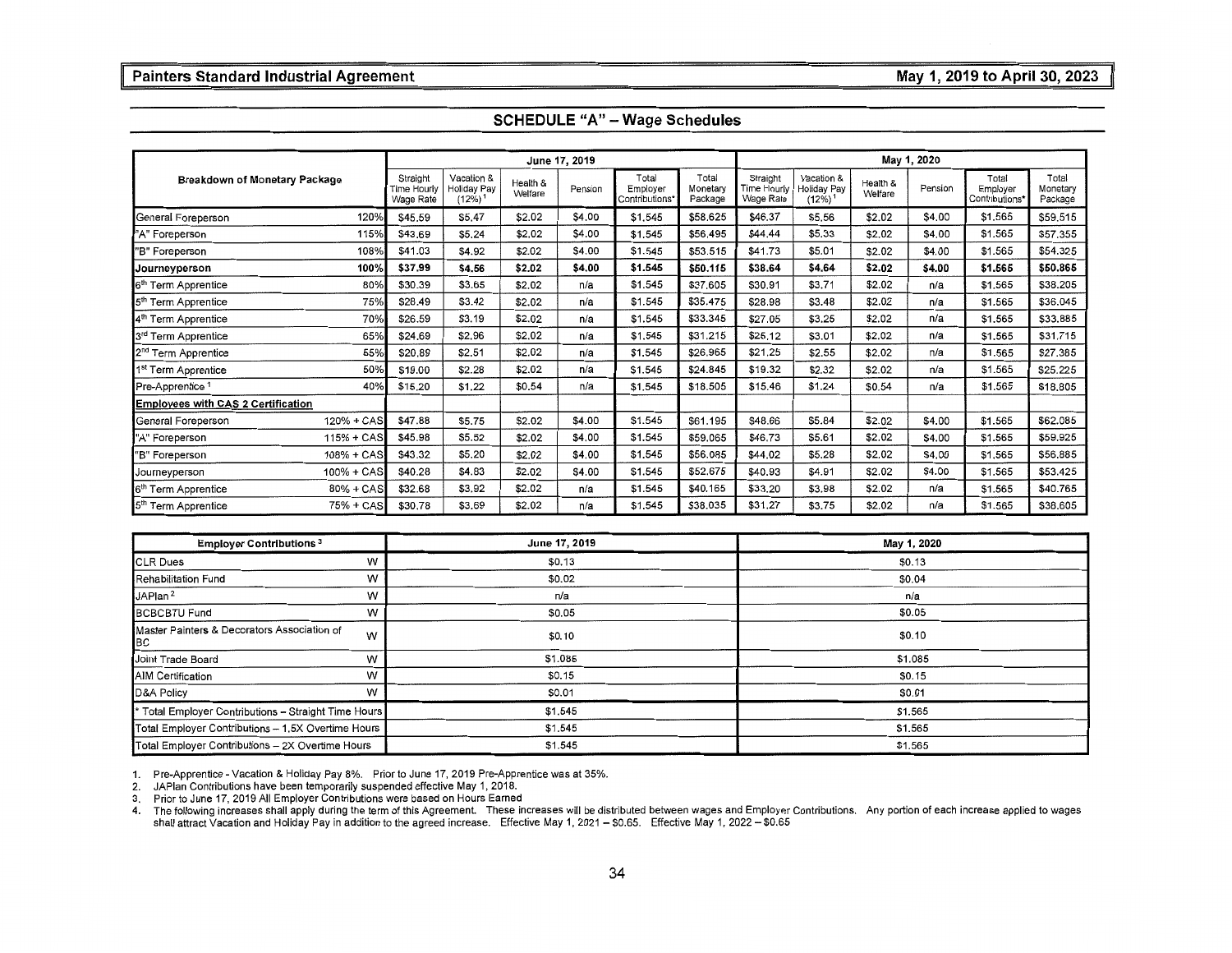٦

|  | <b>SCHEDULE "A" - Wage Schedules</b> |
|--|--------------------------------------|
|--|--------------------------------------|

|                                      |                                |                                       | June 17, 2019       |      |                                                      |                      |                                       |                     |        |                                                      |
|--------------------------------------|--------------------------------|---------------------------------------|---------------------|------|------------------------------------------------------|----------------------|---------------------------------------|---------------------|--------|------------------------------------------------------|
| <b>Breakdown of Monetary Package</b> | <b>Admin Dues</b><br>$(2.2\%)$ | DC 38<br>Organization/<br><b>BCYT</b> | <b>PIAF</b><br>(5%) | Fund | Rehabilitation Apprenticeship<br><b>Trade School</b> | Admin Dues<br>(2.2%) | DC 38<br>Organization/<br><b>BCYT</b> | <b>PIAF</b><br>(5%) | Fund   | Rehabilitation Apprenticeship<br><b>Trade School</b> |
|                                      | E                              | E                                     | Е                   | W    | W                                                    | E.                   | Е                                     | Е                   | W      | W                                                    |
| General Foreperson                   | \$0,836                        | \$0.09                                | \$1,900             | n/a  | n/a                                                  | \$0,850              | \$0.09                                | \$1,932             | \$0.04 | n/a                                                  |
| "A" Foreperson                       | \$0.836                        | \$0.09                                | \$1,900             | n/a  | n/a                                                  | \$0,850              | \$0.09                                | \$1,932             | \$0,04 | n/a                                                  |
| "B" Foreperson                       | \$0.836                        | \$0.09                                | \$1,900             | n/a  | n/a                                                  | \$0,850              | \$0.09                                | \$1,932             | \$0,04 | n/a                                                  |
| Journeyperson                        | \$0.836                        | \$0.09                                | \$1.900             | n/a  | n/a                                                  | \$0,850              | \$0.09                                | \$1,932             | \$0.04 | n/a                                                  |
| 6 <sup>th</sup> Term Apprentice      | \$0.669                        | \$0.09                                | \$1,520             | n/a  | \$1,00                                               | \$0,680              | \$0.09                                | \$1,546             | \$0.04 | \$1,00                                               |
| 5 <sup>th</sup> Term Apprentice      | \$0.627                        | \$0.09                                | \$1.425             | n/a  | \$1.00                                               | \$0,638              | \$0.09                                | \$1,449             | \$0.04 | \$1,00                                               |
| 4 <sup>th</sup> Term Apprentice      | \$0,585                        | \$0.09                                | \$1.330             | n/a  | \$1.00                                               | \$0,595              | \$0.09                                | \$1,353             | \$0.04 | \$1.00                                               |
| 3rd Term Apprentice                  | \$0.543                        | \$0.09                                | \$1,235             | n/a  | \$1.00                                               | \$0.553              | \$0.09                                | \$1.256             | \$0.04 | \$1.00                                               |
| 2 <sup>nd</sup> Term Apprentice      | \$0,460                        | \$0.09                                | \$1,045             | n/a  | \$1.00                                               | \$0,467              | \$0.09                                | \$1.063             | \$0.04 | \$1,00                                               |
| 1 <sup>st</sup> Term Apprentice      | \$0.418                        | \$0.09                                | \$0.950             | n/a  | \$1.00                                               | \$0.425              | \$0.09                                | \$0,966             | \$0.04 | \$1.00                                               |
| Pre-Apprentice <sup>1</sup>          | \$0,334                        | n/a                                   | n/a                 | n/a  | n/a                                                  | \$0,340              | n/a                                   | n/a                 | \$0.04 | n/a                                                  |
| Employees with CAS 2 Certification   |                                |                                       |                     |      |                                                      |                      |                                       |                     |        |                                                      |
| General Foreperson                   | \$0,886                        | \$0.09                                | \$2.014             | n/a  | n/a                                                  | \$0,900              | \$0.09                                | \$2.047             | \$0.04 | n/a                                                  |
| "A" Foreperson                       | \$0,886                        | \$0.09                                | \$2.014             | n/a  | n/a                                                  | \$0,900              | \$0.09                                | \$2.047             | \$0.04 | n/a                                                  |
| "B" Foreperson                       | \$0,886                        | \$0.09                                | \$2,014             | n/a  | n/a                                                  | \$0,900              | \$0.09                                | \$2.047             | \$0,04 | n/a                                                  |
| Journeyperson                        | \$0,886                        | \$0.09                                | \$2,014             | n/a  | n/a                                                  | \$0,900              | \$0.09                                | \$2,047             | \$0.04 | n/a                                                  |
| 6 <sup>th</sup> Term Apprentice      | \$0,719                        | \$0.09                                | \$1.634             | n/a  | \$1.00                                               | \$0.730              | \$0.09                                | \$1,660             | \$0.04 | \$1,00                                               |
| 5 <sup>th</sup> Term Apprentice      | \$0.677                        | \$0.09                                | \$1.539             | n/a  | \$1.00                                               | \$0,688              | \$0.09                                | \$1,564             | \$0.04 | \$1.00                                               |

|               |                                       | June 17, 2019       |      |                                                      |
|---------------|---------------------------------------|---------------------|------|------------------------------------------------------|
| n Dues<br>2%) | DC 38<br>Organization/<br><b>BCYT</b> | <b>PIAF</b><br>(5%) | Fund | Rehabilitation Apprenticeship<br><b>Trade School</b> |
| E             | E                                     | E                   | W    | W                                                    |
| 836           | \$0.09                                | \$1,900             | n/a  | n/a                                                  |
| 836           | \$0.09                                | \$1,900             | n/a  | n/a                                                  |
| 836           | \$0.09                                | \$1,900             | n/a  | n/a                                                  |
| 836           | \$0.09                                | \$1.900             | n/a  | n/a                                                  |
| 669           | \$0.09                                | \$1,520             | n/a  | \$1,00                                               |
| 627           | \$0.09                                | \$1.425             | n/a  | \$1.00                                               |
| 585           | \$0.09                                | \$1.330             | n/a  | \$1.00                                               |
| 543           | \$0.09                                | \$1,235             | n/a  | \$1.00                                               |
| 460           | \$0.09                                | \$1,045             | n/a  | \$1.00                                               |
| 418           | \$0.09                                | \$0.950             | n/a  | \$1.00                                               |
| 334           | n/a                                   | n/a                 | n/a  | n/a                                                  |
|               |                                       |                     |      |                                                      |
| 886           | \$0.09                                | \$2,014             | n/a  | n/a                                                  |
| 886           | \$0.09                                | \$2.014             | n/a  | n/a                                                  |
| 886           | \$0.09                                | \$2.014             | n/a  | n/a                                                  |
| 886           | \$0.09                                | \$2.014             | n/a  | n/a                                                  |
| 719           | \$0.09                                | \$1.634             | n/a  | \$1.00                                               |
| 677           | \$0.09                                | \$1.539             | n/a  | \$1.00                                               |

|                                           |                        | <b>Total Employee Deductions</b> |                      |
|-------------------------------------------|------------------------|----------------------------------|----------------------|
|                                           | Straight Time<br>Hours | 1.5X Overtime<br>Hours           | 2X Overtime<br>Hours |
| General Foreperson                        | \$2,826                | \$4,239                          | \$5.652              |
| "A" Foreperson                            | \$2,826                | \$4,239                          | \$5.652              |
| "B" Foreperson                            | \$2,826                | \$4.239                          | \$5.652              |
| Journeyperson                             | \$2,826                | \$4,239                          | \$5,652              |
| 6 <sup>th</sup> Term Apprentice           | \$3,279                | \$4,919                          | \$6.558              |
| 5 <sup>th</sup> Term Apprentice           | \$3.142                | \$4.713                          | \$6.284              |
| 4 <sup>th</sup> Term Apprentice           | \$3,005                | \$4.508                          | \$6.010              |
| 3 <sup>rd</sup> Term Apprentice           | \$2,868                | \$4,302                          | \$5,736              |
| 2 <sup>nd</sup> Term Apprentice           | \$2,595                | \$3,893                          | \$5.190              |
| 1 <sup>st</sup> Term Apprentice           | \$2.458                | \$3.687                          | \$4,916              |
| Pre-Apprentice <sup>1</sup>               | \$0,334                | \$0,501                          | \$0.668              |
| <b>Employees with CAS 2 Certification</b> |                        |                                  |                      |
| General Foreperson                        | \$2,990                | \$4,485                          | \$5,980              |
| "A" Foreperson                            | \$2.990                | \$4,485                          | \$5,980              |
| "B" Foreperson                            | \$2,990                | \$4,485                          | \$5,980              |
| Journeyperson                             | \$2,990                | \$4,485                          | \$5,980              |
| 6 <sup>th</sup> Term Apprentice           | \$3.443                | \$5.165                          | \$6,886              |
| 5 <sup>th</sup> Term Apprentice           | \$3,306                | \$4.959                          | \$6.612              |
| Monthly Dues                              |                        | \$33,00                          |                      |
|                                           |                        |                                  |                      |

|                        | <b>Total Employee Deductions</b> |                      |
|------------------------|----------------------------------|----------------------|
| Straight Time<br>Hours | 1.5X Overtime<br>Hours           | 2X Overtime<br>Hours |
| \$2.826                | \$4.239                          | \$5.652              |
| \$2.826                | \$4,239                          | \$5.652              |
| \$2,826                | \$4,239                          | \$5.652              |
| \$2,826                | \$4,239                          | \$5.652              |
| \$3,279                | \$4,919                          | \$6,558              |
| \$3.142                | \$4.713                          | \$6.284              |
| \$3,005                | \$4.508                          | \$6.010              |
| \$2,868                | \$4,302                          | \$5,736              |
| \$2,595                | \$3,893                          | \$5.190              |
| \$2.458                | \$3.687                          | \$4.916              |
| \$0,334                | \$0,501                          | \$0,668              |
| \$2.990                | \$4,485                          | \$5,980              |
| \$2,990                | \$4,485                          | \$5.980              |
| \$2,990                | \$4.485                          | \$5,980              |
| \$2,990                | \$4.485                          | \$5.980              |
| \$3.443                | \$5.165                          | \$6,886              |
| \$3,306                | \$4.959                          | \$6.612              |
|                        | \$33,00                          |                      |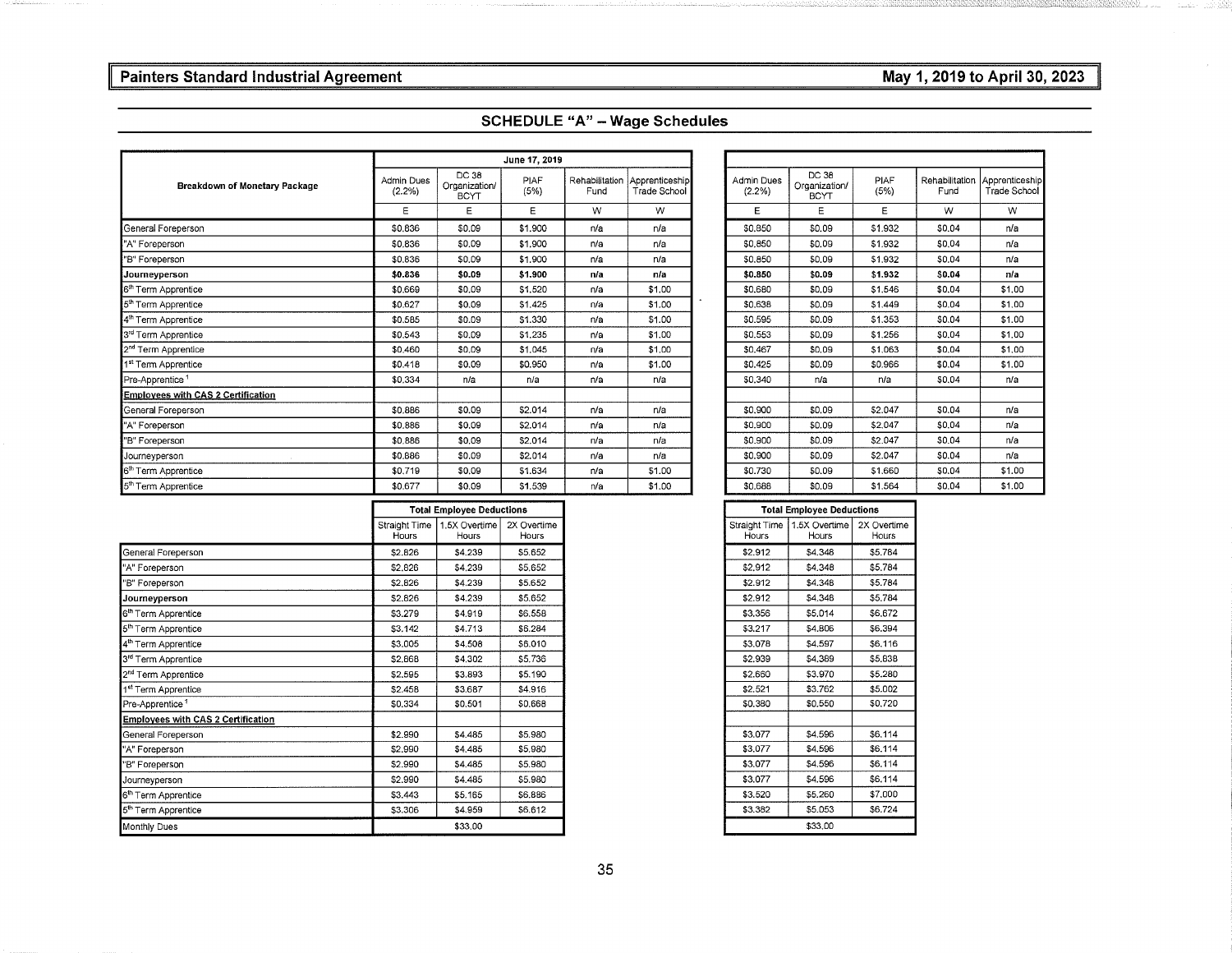#### **APPENDIX "A" - DEFINITIONS AND ABBREVIATIONS**

The following definitions and abbreviations shall be applicable to the interpretation of this Agreement.

#### **1. BCBCBTU:**

Bargaining Council of British Columbia Building Trade Unions

#### **2. BCYT:**

British Columbia and Yukon Territory Building and Construction Trades Council

#### **3. Commercial/Institutional Construction:**

Stores, office buildings, schools, restaurants, law courts, filling stations, garages, hotels, banks, business offices, insurance agencies, theatres, municipal office buildings, fire stations, dairies, dry cleaners, car lots, markets, barber and beauty shops, health centres, hospitals, printing offices, depots, churches, swimming pools, recreation centres, bowling alleys, places of amusement, first aid stations, correctional facilities, funeral homes, shopping centres and other like structures or buildings not of an industrial or residential nature. The parties agree that the foregoing definition does include offices, etc. located within plants or facilities of an industrial nature.

#### **4. CLR:**

Construction Labour Relations Association of British Columbia

#### **5. Compressed Work Week:**

A compressed work week must prevail for a minimum of a least one (1) complete cycle of four (4) consecutive days, Monday through Thursday, or Tuesday through Friday inclusive, in order to be deemed to be a properly constituted compressed work week. The parties acknowledge that hiring, layoff and/or project completion will often occur mid way through a cycle. To that end, the deciding factor when determining whether or not an individual has been employed on a properly constituted compressed work week shall be whether or not the preponderance of the crew working the compressed work week worked for a minimum of a least one (1) complete cycle. For example, if four (4) individuals were employed throughout two (2) complete compressed work week cycles, and a fifth individual was employed only for the last day of the second cycle, the fifth individual would nevertheless be deemed to have worked on a properly constituted compressed work week.

#### **6. Employee:**

Any individual who is a member of the Union, and/or such other person employed by the Employer under the terms of this Agreement.

#### **7. Employer:**

Any individual, business, partnership, company, corporation, or other similar entity, signatory to this Agreement. Where the term Employer is used within this Agreement, and the context of such usage makes it appropriate and logical to regard this term as a reference to a person, as opposed to a legal entity, then such usage shall be considered to refer to an authorized representative of the Employer.

#### **8. Hours Earned:**

- 1 straight time hour = 1 hour earned
- $\cdot$  1 time and one-half overtime hour = 1 $\frac{1}{2}$  hours earned
- 1 double time overtime hour = 2 hours earned

#### **9. Hours Worked:**

- 1 straight time hour = 1 hour worked
- 1 time and one-half overtime hour = 1 hour worked
- 1 double time overtime hour = 1 hour worked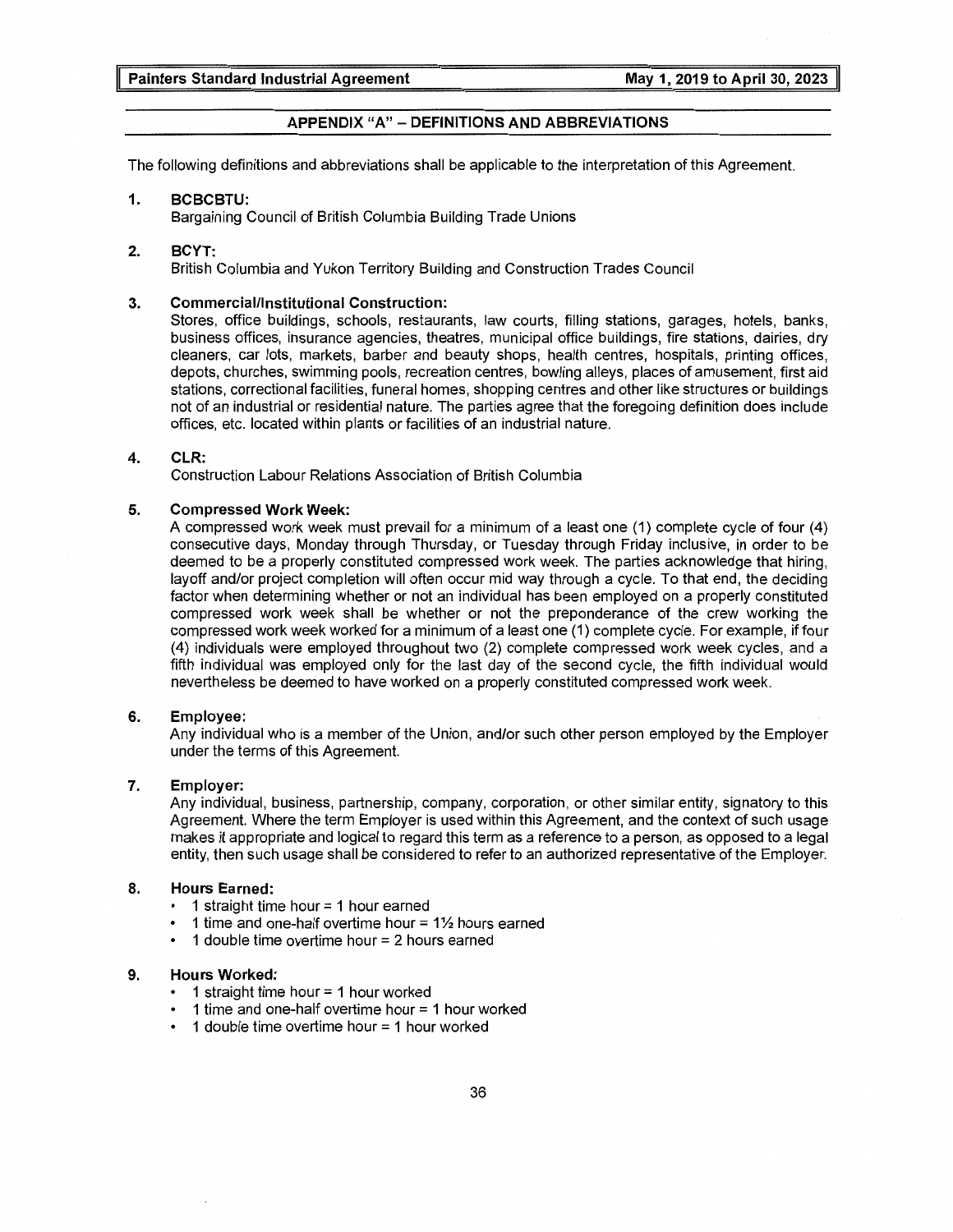#### **APPENDIX "A" - DEFINITIONS AND ABBREVIATIONS**

#### **10. Industrial Construction:**

Shall include all work performed under the Scope of Work of this Agreement, on factories, mills, manufacturing plants, refineries, processing, pumping and storing, and power plants, on steel or wood structures, to include all industrial equipment or appurtenances thereto, such as pipes, flumes, penstocks, (inside or out) boilers, storage tanks, brackets, hangers and motors, work on bridges, tanks, towers, stacks, vessels, gantries, cranes, and rigging. All work in tunnels, shafts, silos and penstocks, rubber sheeting, tank lining and other non-metallic sheetings, all building cleaning and/or any work not classified as residential or commercial. The parties agree that the foregoing definition does not include commercial/institutional work performed within plants or facilities of an industrial nature.

#### **11. IUPAT:**

International Union of Painters and Allied Trades

#### **12. Local Resident:**

A local resident shall be defined to mean any person residing within one hundred (100) kilometres by road of the project or, where ferry travel is involved, within seventy-five (75) minutes travel time including ferry travel and road kilometres, and who has resided at a permanent address for a period of forty-five (45) calendar days in any city, town, village or district where the work is being performed.

#### **13. Metro Zone: Vancouver-New Westminster**

The Vancouver-New Westminster Metro Zone shall extend to the exterior boundaries of West Vancouver, North Vancouver, University Area, Richmond, Delta, White Rock, east along United States border to Highway 11, north on Highway 11 to Fraser River, east along Fraser River to the eastern border of Mission, north along the eastern border of Mission to Stave Lake, then in a direct line west across to the southern most point of Alouette Lake, continuing in a direct line to Indian Arm across the northern most point of Sasamat Lake to Bedwell Bay.

#### **Metro Zone: Victoria**

The Victoria Metro Zone shall extend to the area south and east of a line drawn from the mouth of Muir Creek, to the height of land on the Malahat including the Saanich Peninsula.

#### **Metro Zone: Nanaimo**

The Nanaimo Metro Zone shall extend to the area between Chemanius on the South and Qualicum on the North. Without expanding, limiting, or changing in any way the above, the area in general is from Vancouver Island' s East Coast inland to include the built-up areas. Ladysmith, Nanaimo, Parksville, Qualicum and Chemanius are included. The precise area is as drawn on the maps signed by the parties.

#### **14. MPDA:**

Master Painters and Decorators Association of British Columbia

#### **15. Out-of-Town Project:**

An out-of-town project shall be defined as any project to which an Employee does not travel daily from their residence. Notwithstanding the foregoing, any project that is located more than two (2) hours travel, each way, from an Employee's residence, any project to which it is not practical for the Employee to travel daily from their residence, and any project to which it is not cost effective for the Employer if the Employee travels daily from their residence, shall be defined as an out-of-town project. Notwithstanding any/all contrary provision(s) of this Agreement, any project located within either the Lower Mainland or Greater Victoria shall not be defined as an out-of-town project.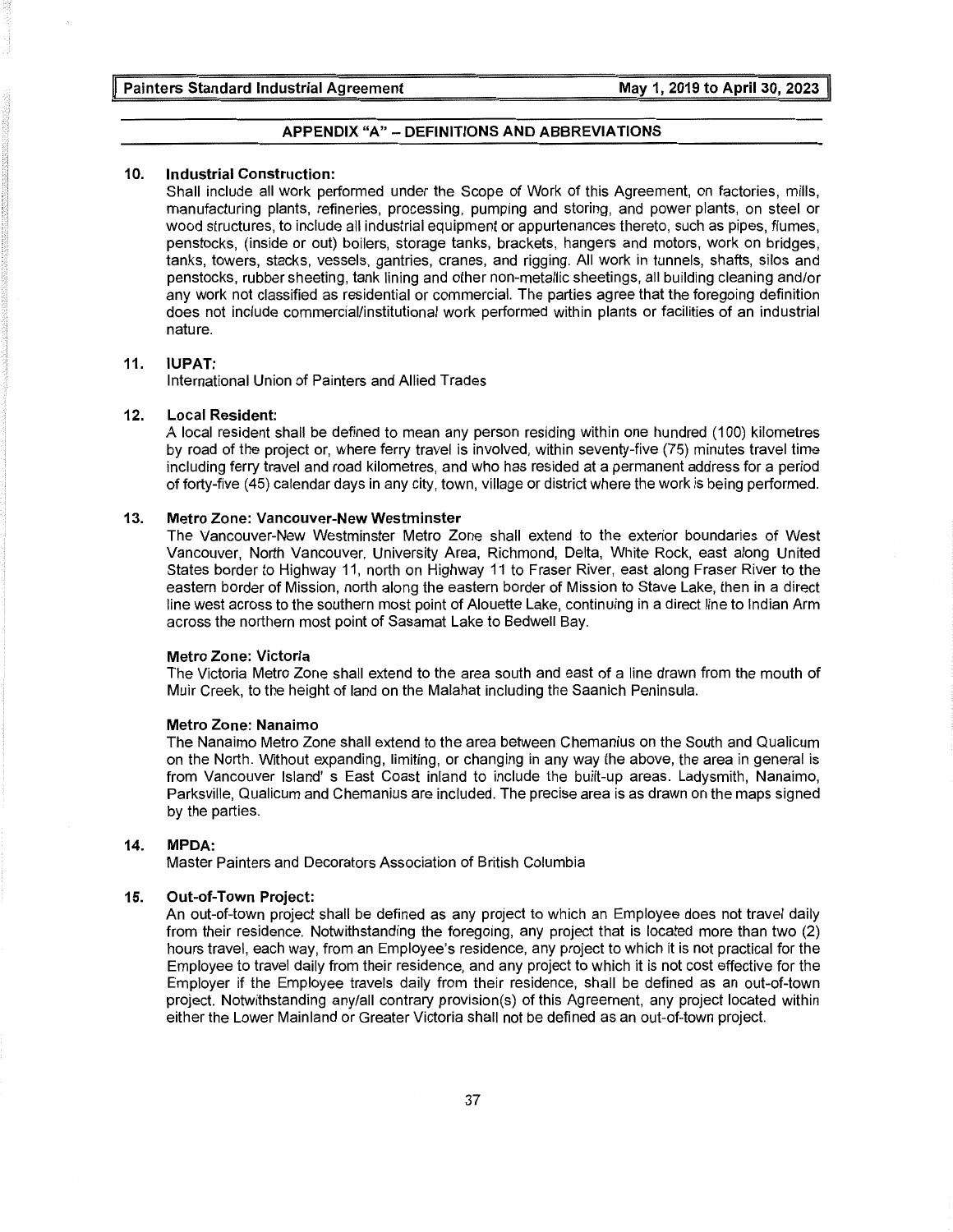#### **APPENDIX "A" - DEFINITIONS AND ABBREVIATIONS**

#### **16. Union:**

IUPAT Local 138 and/or any other such IUPAT Local as may be established whose membership per forms ICI Painting work as governed by the terms of this Agreement. Where the term Union is used within this Agreement, and the context of such usage makes it appropriate and logical to regard this term as a reference to a person, as opposed to a legal entity, then such usage shall be considered to refer to an authorized representative of the Union.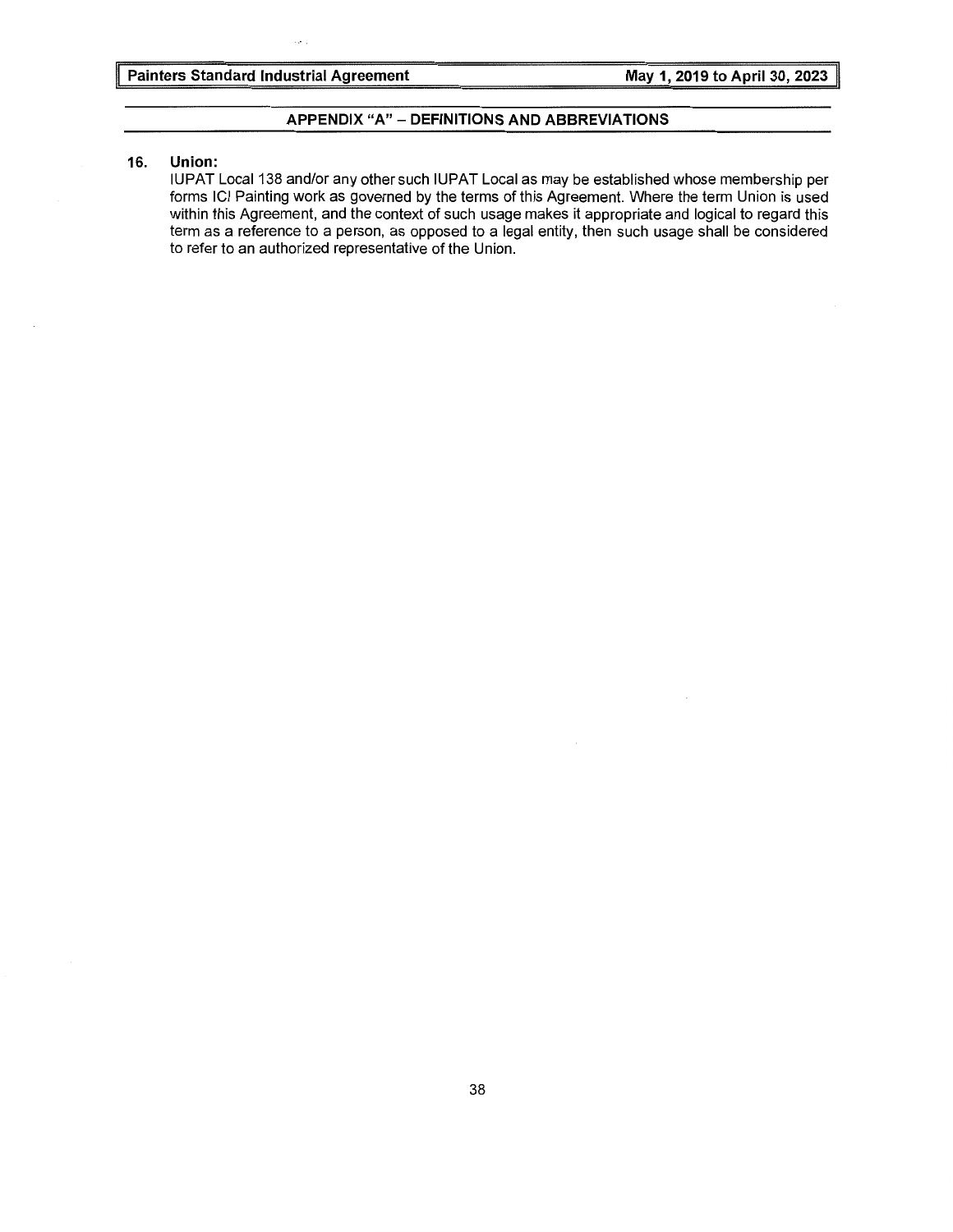#### **APPENDIX "B" - SCOPE OF WORK**

The Union claims the following as its scope of work.

- A. Shall be described as but not limited to the application and/or removal of protective and/or decorative coatings which might be referred to as paints, which in the general sense are: paints, stains, varnishes, emulsions, bituminous coatings and other organic coatings or inorganic coatings or fire protective cable coatings, which are applied in the same manner as paints or plastics or mastics, hypalon coatings, fibreglassing and caulking, clear sealer application-the application of fusion bonded plastics, application of all seamless floor coatings, saverizing monolithic floor coatings, sandblasting, for decorative purposes and all other types of sandblasting, the filling of sandpots, the application of materials, coatings, sealers for the purpose of primary or secondary containment of hazardous waste, all phases of metallizing, the application of underwater coatings, all marking, stencilling on equipment, machinery, etc., with paint, adhesive stickers or spray bomb, the use of reflective tapes in their field of work and the application of all other materials used in the various branches of the Trade and the operations of all equipment used in order to perform work under the scope of this Agreement.
- B. The hanging of all wall coverings applied with paste or other adhesives, such as papers, cottons, muslins, burlap, grass cloth, vinyl wall coverings, epoxy resin combination coverings, cambric backed wood veneer wall coverings and all other wall coverings including the application of rubber sheeting for tank lining and the application of gold or silver and all other metal leaf, carpeting material when applied to walls and ceilings, tapestries, etc.
- C. All incidental preparatory work necessary to carry out work outlined above, such as patching small defects in surfaces, puttying, sanding, rubbing, cleaning surfaces with steam or other processes, to include hydrojet cleaning (high pressure water), sandblasting, pickling, bleaching, buffing, scaling, machine and manual scraping, flame cleaning, the application of cleaning fluids, rust inhibitors, taping, covering surfaces for their protection from paint, etc., including the use of miscellaneous hand and power driven tools of the Trade, the erection and dismantling of scaffolding coming under this Scope of Work, necessary maintenance of tools and equipment required for work coming under this jurisdiction, the application of all sealers inside or outside, the application of all colour code distinguishing marks and the application of all protective and decorative coatings on all piping, insulated or otherwise, and the removal and/or abatement of lead based paints and/or coatings.
- D. Building cleaning is defined as the process of removing dirt, stain or discolouration or any unwanted films by use of manually operated scrubbing techniques or by power operated machines or equipment, such as steam blast, water jet blast and/or such other process as will suffice to accomplish the cleaning of buildings, ships, structures, etc.